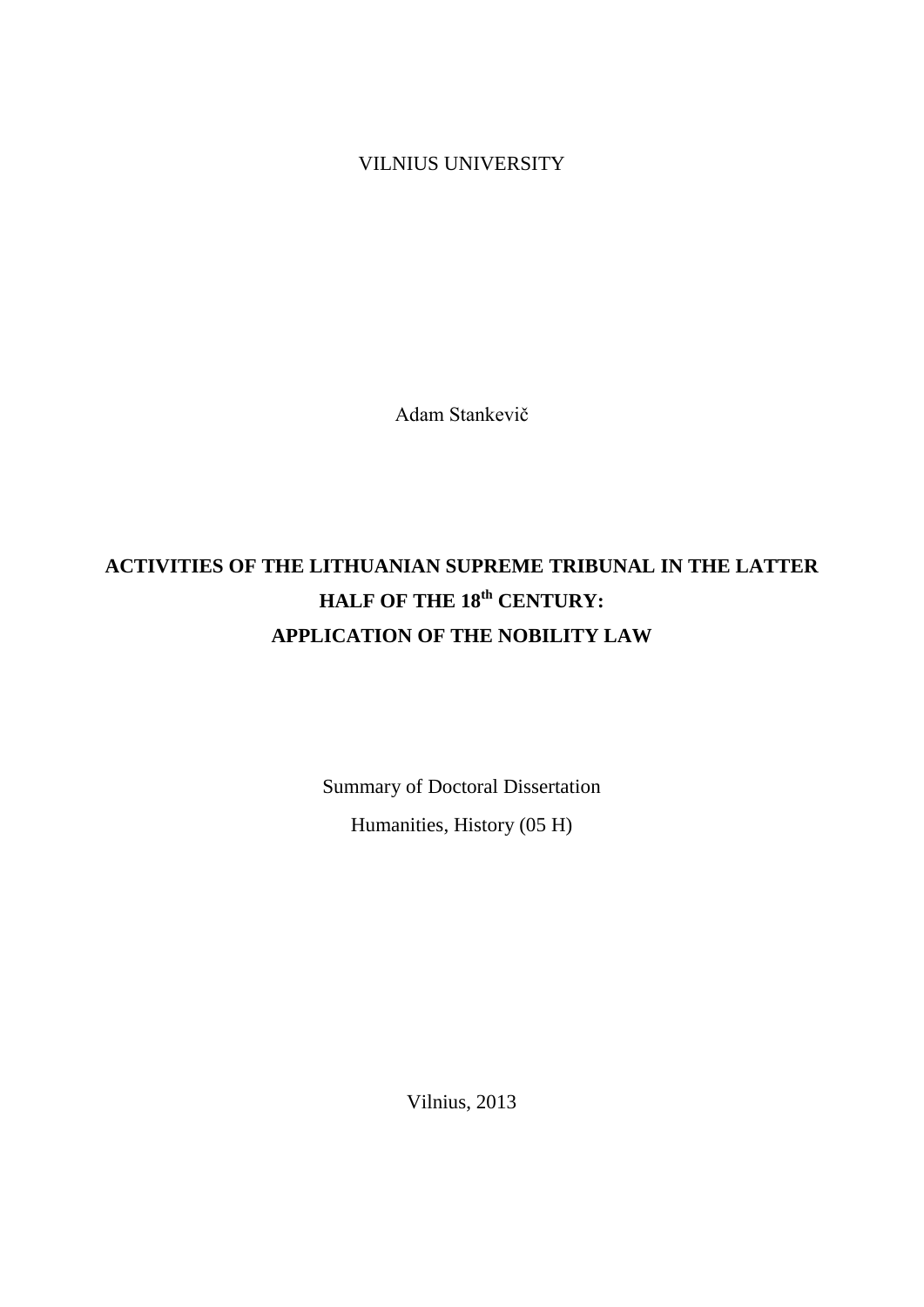The doctoral dissertation was prepared at Vilnius University during 2008-2012. Scientific Supervisor:

Prof. Dr. Irena Valikonytė (Vilnius University, Humanities, History – 05 H)

## **The official defence of the dissertation will be held at a public sitting of the Council of History at Vilnius University:**

Chairman:

Prof. Dr. Rimvydas Petrauskas (Vilnius University, Humanities, History – 05 H) Members:

Prof. Habil. Dr. Tamara Bairašauskaitė (Lithuanian Institute of History, Humanities, History  $-05$  H)

Prof. Dr. Aivas Ragauskas (Lithuanian Educological University, Humanities,  $History - 05 H$ 

Prof. Dr. Jevgenij Machovenko (Vilnius University, Social Sciences, Law – 01 S)

Assoc. Prof. Dr. Vydas Dolinskas (Vilnius University, Humanities, History – 05

H)

Opponents:

Assoc. Prof. Dr. Ramunė Šmigelskytė-Stukienė (Lithuanian Institute of History, Humanities, History  $-05$  H)

Assoc. Prof. Dr. Jurgita Verbickienė (Vilnius University, Humanities, History – 05 H)

The official defence of the dissertation will be held at a public meeting of the Council of History in the 211 auditorium of the Faculty of History of Vilnius University at 2 p. m. on the  $15<sup>th</sup>$  of October, 2013.

Address: Universiteto st. 7, LT – 01513 Vilnius, Lithuania.

The summary of the doctoral dissertation was distributed on the  $15<sup>th</sup>$  of September, 2013. The doctoral dissertation is avalaible at the Vilnius University Library.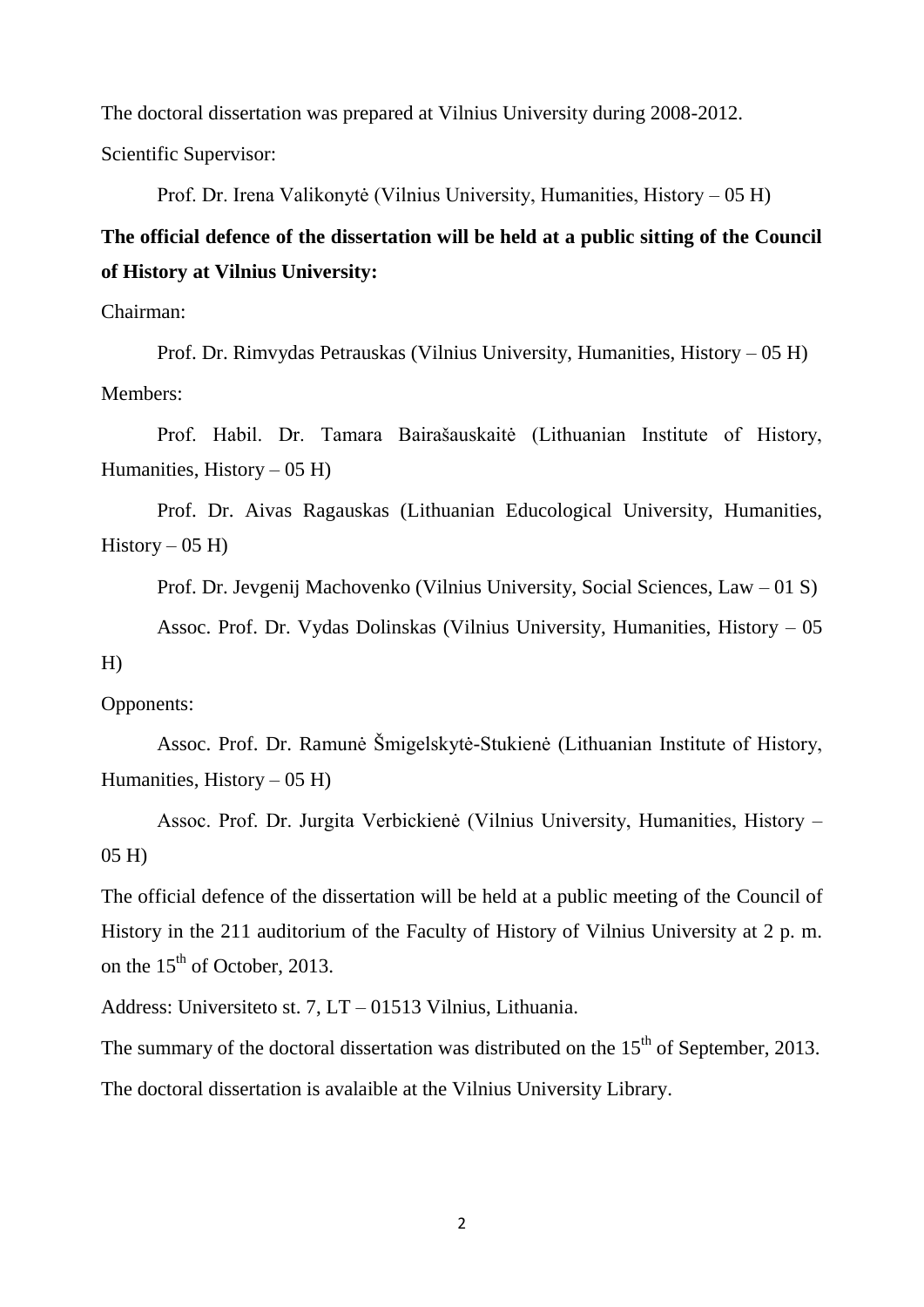VILNIAUS UNIVERSITETAS

Adam Stankevič

## **LIETUVOS VYRIAUSIOJO TRIBUNOLO VEIKLA XVIII A. II PUSĖJE: BAJORIŠKOSIOS TEISĖS RAIŠKA**

Daktaro disertacija Humanitariniai mokslai, istorija (05 H)

Vilnius, 2013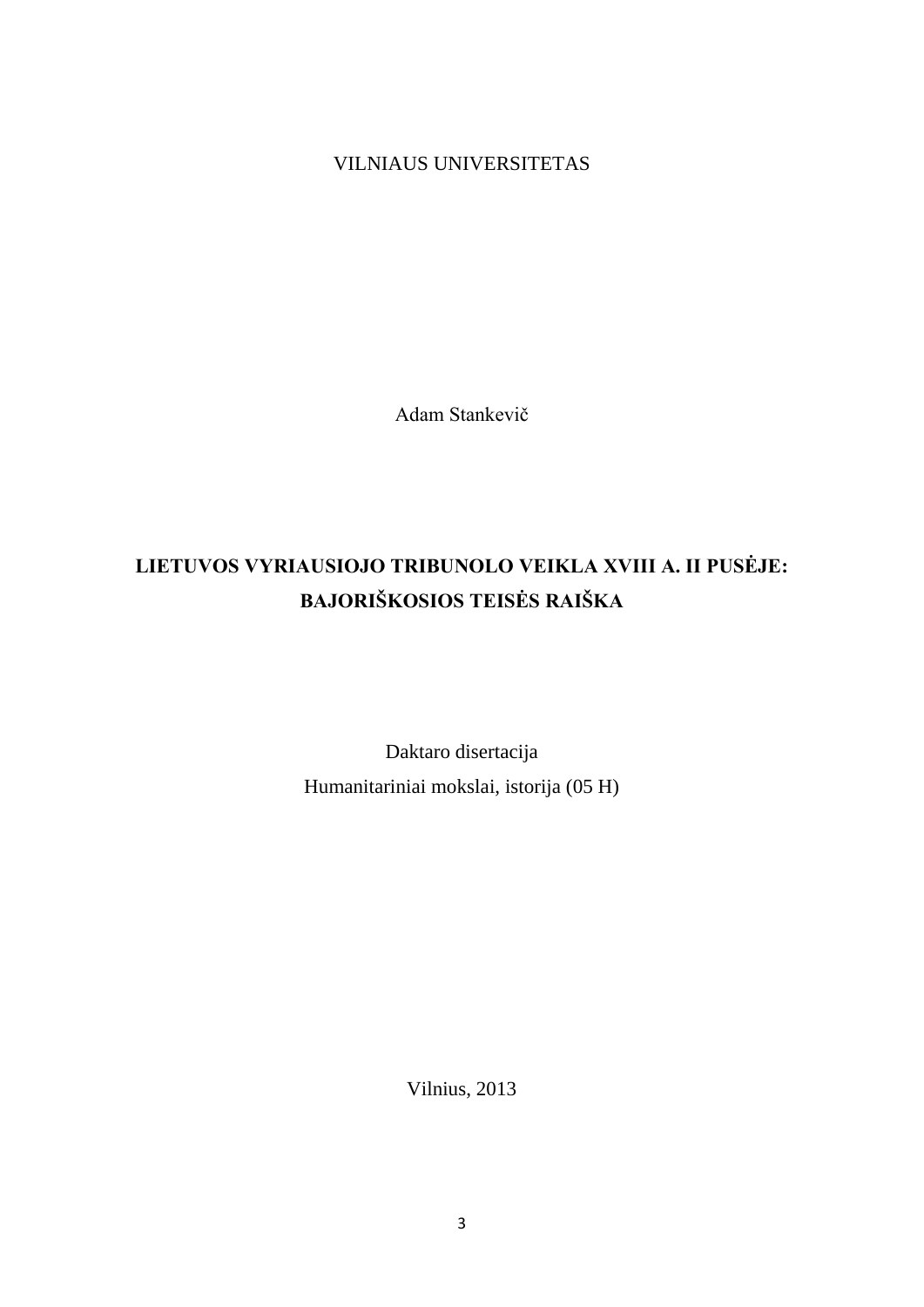Disertacija rengta Vilniaus universitete 2008-2012 metais.

Mokslinis vadovas:

Prof. dr. Irena Valikonytė (Vilniaus universitetas, humanitariniai mokslai, istorija  $-05$  H)

#### **Disertacija bus ginama Vilniaus universiteto Istorijos mokslo krypties taryboje:**

Pirmininkas:

Prof. dr. Rimvydas Petrauskas (Vilniaus universitetas, humanitariniai mokslai, istorija – 05 H)

## Nariai:

Prof. habil. dr. Tamara Bairašauskaitė (Lietuvos istorijos institutas, humanitariniai mokslai, istorija – 05 H)

Prof. dr. Aivas Ragauskas (Lietuvos edukologijos universitetas, humanitariniai mokslai, istorija – 05 H)

Prof. dr. Jevgenij Machovenko (Vilniaus universitetas, socialiniai mokslai, teisė – 01 S)

Dr. Vydas Dolinskas (Vilniaus universitetas, humanitariniai mokslai, istorija – 05 H)

## Oponentai:

Doc. dr. Ramunė Šmigelskytė-Stukienė (Lietuvos istorijos institutas, humanitariniai mokslai, istorija – 05 H)

Doc. dr. Jurgita Verbickienė (Vilniaus universitetas, humanitariniai mokslai, istorija –  $05$  H)

Disertacija bus ginama viešame Istorijos mokslo krypties tarybos posėdyje 2013 m. spalio 15 d. 14 val. Vilniaus universiteto Istorijos fakulteto 211 auditorijoje.

Adresas: Universiteto g. 7, LT – 01513, Vilnius, Lietuva.

Disertacijos santrauka išsiuntinėta 2013 m. rugsėjo mėn. 13 d.

Disertaciją galima peržiūrėti Vilniaus universiteto bibliotekoje.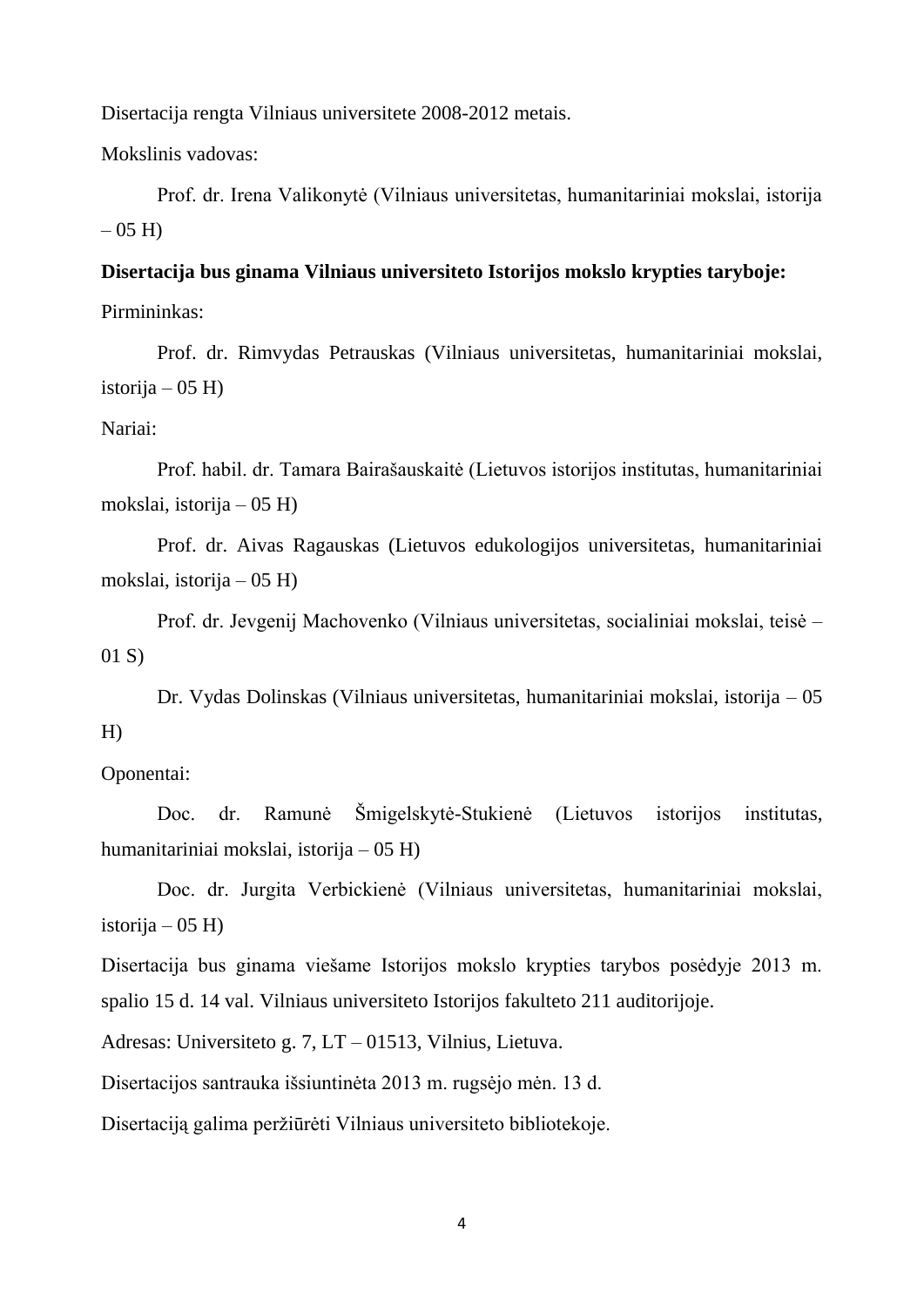### SUMMARY OF THE DOCTORAL DISSERTATION

#### **Introduction**

In Warsaw diet on the first of March, 1581 the Sovereign of the Commonwealth of the Two Nations (CTN) Stefan Batory signed the provisions of the Grand Duchy of Lithuania (GDL) Supreme Tribunal. This act concluded the process of formation of the judicial system of the nobility, as a result of which the Monarch lost most of His legal powers. A new judicial institution has become a court of appeals for the land, castle and boundary courts that were founded in 1564-1566, during the time of the reform of the GDL courts and administration. In this way a principle was realised which declared that a defendant belongs not to the country"s authorities but to the society itself. In comparison to other countries of that time, the GDL and Polish nobility managed to gain considerable legal authority and an exclusive right to participate in the system of justice administration. At the same time in the best part of Western Europe completely reverse processes prevailed. The model of absolute monarchy was being established and the process of administration of justice was slowly becoming an important tool for strengthening the powers of the monarch. In absolute monarchies there went on important processes of centralisation, establishment of modern administration and bureaucracy, that had a positive impact on the system of administration of justice. The concentration of power in one place allowed to guarantee effective execution of judgments precluding from solving conflicts in an illegal way, whereas the requirement for lawyers and advocates to have a university degree in law guaranteed a high quality of the court's work. It is exactly at this time that other important processes had begun – the dissociation of the court's functions from the administrative ones, the formation of the general court system for all the classes. At the same time the CTN justice system was quite complex, there intertwined various legal principles. Alongside the attitude common to the Middle Ages that members of different classes had to litigate in their own separate courts, the concept of legal jurisdiction also applied (territorially defined legal jurisdiction of persons belonging to different classes), priveleges of separate social groups: townspeople of the Magdeburg law, Jews, Tartars, the dichotomy of secular and spiritual jurisdiction, besides permanent, temporary courts operated. The work of

5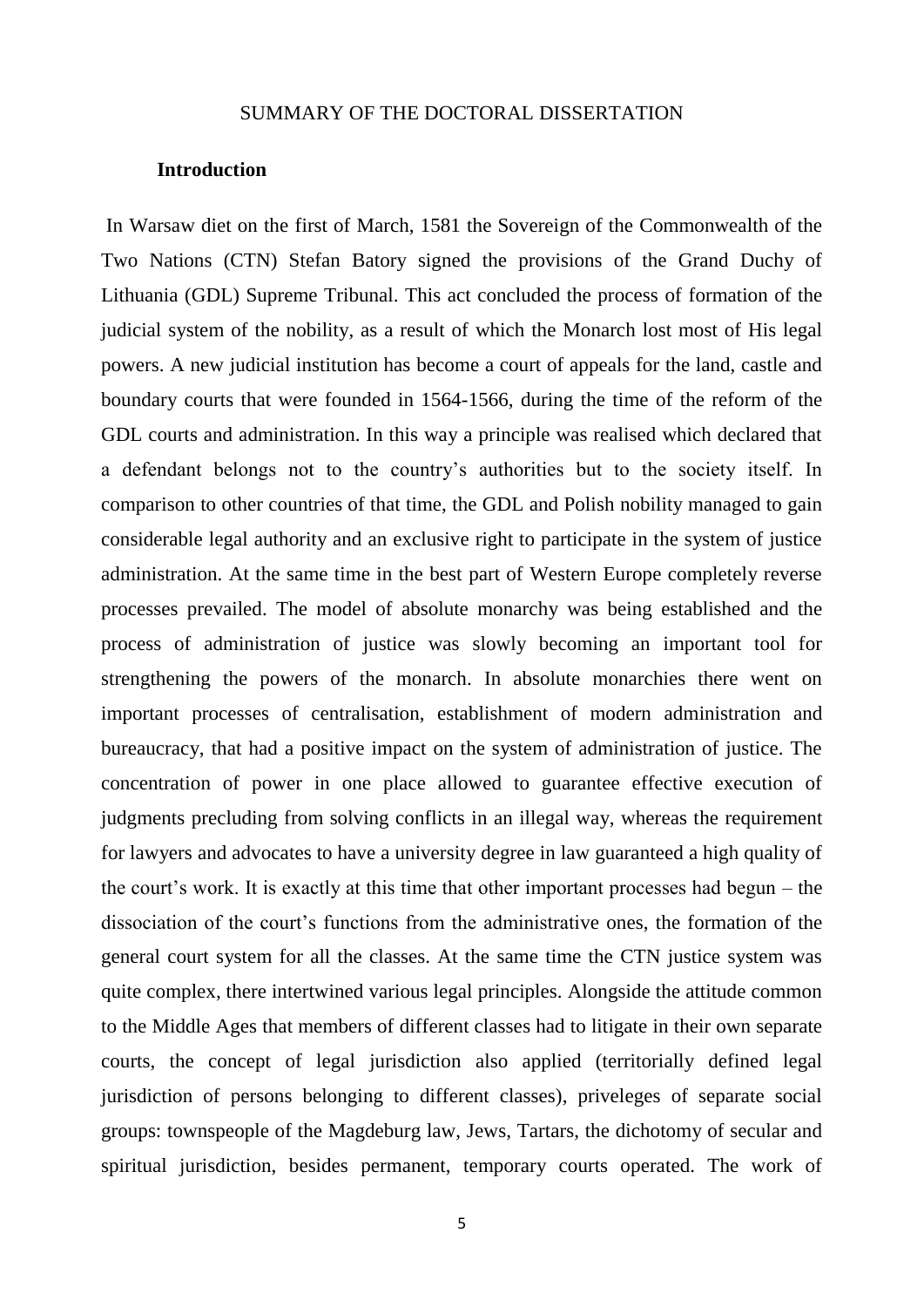institutions administering justice received considerable attention from researchers, which is reflected in constantly growing historiography. However the attempt to evaluate the functioning of the GDL courts remains problematic. In fact, up until now, there have existed two completely adverse positions in literature, whereas some authors express very critical attitude towards the functioning and organisation of the administration of justice, and others – positive. There is a deeply rooted attitude in historiography that the CTN courts, until the middle of the 17th c., used to function properly and later, during the time of "oligarchy of the nobility" (until the mid 18th c.) they functioned poorly and in the second half of the 18th c. their work was beginning to improve.

One the most pronounced negative evaluations of the activities of the GDL courts was given by Konstantinas Avižonis in his monograph published in 1940 "Nobility in the Public Life of Lithuania during the Times of Vaza". The fourth part of this study bears a telling title "The weakness of the Bar and its Defiance by the Nobility". According to the researcher, because of the advancing anarchy, the country"s courts could not guarantee administration of justice and for this reason were frequently ignored. Besides, he criticised long legal proceedings, unprofessional conduct of judges and their corruptability, wrote about the lack of execution of the court's judgments, presented facts of the noblemen"s impunity, drew up a conclusion about widely spread legal nihilism. However, after a while Jerzy Michalski has reached a completely contrary conclusion. He argued that corruption and perjury were really widely spread, however, generally, society was characterised by a specific understanding of legality, that obliged to follow legal conventions. In this way attacks just reflected a certain stage in the process of trial. The shortcomings in the work of courts (a weak mechanism of the execution of the court's judgments, formal theory of evidence, legal nihilism, the inteference of noblemen into the work of courts) were mentioned also by Jevgenijus Machovenko. According to him, the system of the GDL courts was imperfect, obsolete and complex, the work of courts was not fully effective and "comparative stability of the court system in 17-18th. c. was artificial", determined by the conservative outlook of the nobility.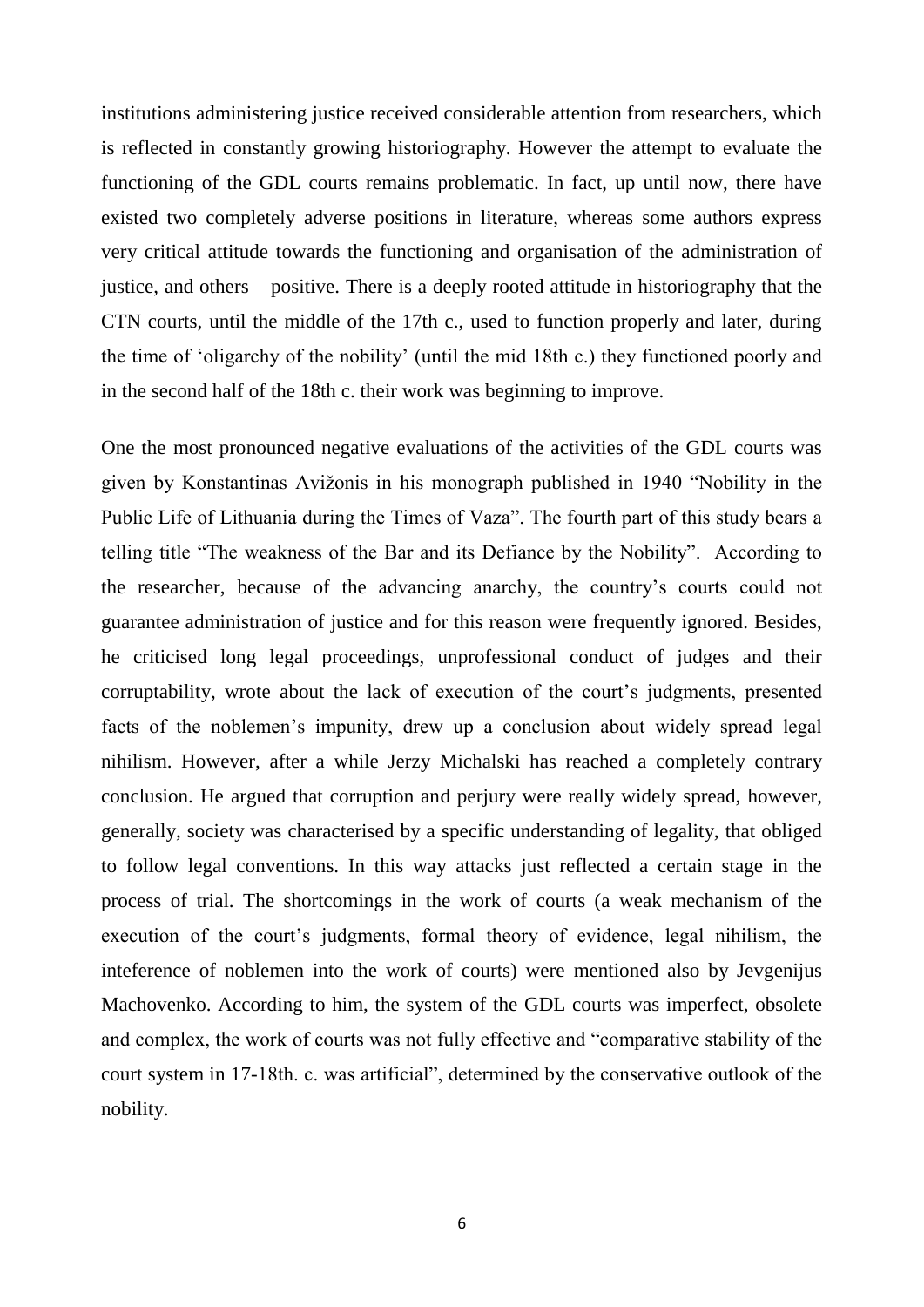One of the first who attempted to change the negative attitude that had spread already in the 19th c. towards the work of CTN courts was Tadeusz Korzon. Although the author acknowledged the faults of the system of administration of justice (the influence of noblemen, the lack of state prosecution, lack of prisons), however, in general, the functioning of the Tribunal and other central courts during the reign of Stanislaus Augustus, received a positive evaluation from him – as they reached judgments on a huge number of cases. Wishing to refute the opinion about criminals' impunity and show that the hand of law reached not only plebeians and common noblemen but also the highest officials as well as noblemen, he mentioned resounding cases of different courts (Tribunal, Estate marshals', War, Treasure Commission, Assesors', Diet and others). Russia, because of its cruel laws and non-declining number of criminal offences, was contrasted by him with the CTN, by giving examples of road and town security (there were almost no instances of attacks on generally poorly guarded transported money). According to Korzon, despite the weak repressive machinery, permanent public security in the CTN was guaranteed by respectful behaviour towards defendants, constant concern to guarantee courts' impartiality and independence, as well as moral influence exerted by courts. Recently historians began to notice more adavantages of the nobleman"s system of administration of justice. These insights have been primarily conditioned by the thorough study of the court"s records/documents, which allowed to better understand legal practice as well as to make valuable conclusions about the mentality of the noblemen. The Ukrainian researcher N. Starchenko noticed that at the end of the 16th c. the disputes among Voluines noblemen were most frequently resolved by the arbitrage. However this is connected not with deficiencies in the work of the common courts (just the opposite, they functioned well) but with the noblemen"s outlook because the conception of chivalrous honour interpreted the court's judgment as the loss of reputation. The author stated that the negative evaluation of the CTN system of administration of justice was determined by the modern conception of the "observing and punishing" state, whereas it is important to understand that at that time there existed different, frequently not less effective, mechanisms of violence control. Meanwhile H. Lulewicz gave examples of the Lithuanian nobility"s concern, when during the first interregnum they encountered the growth of crime, to restore the work of the common courts.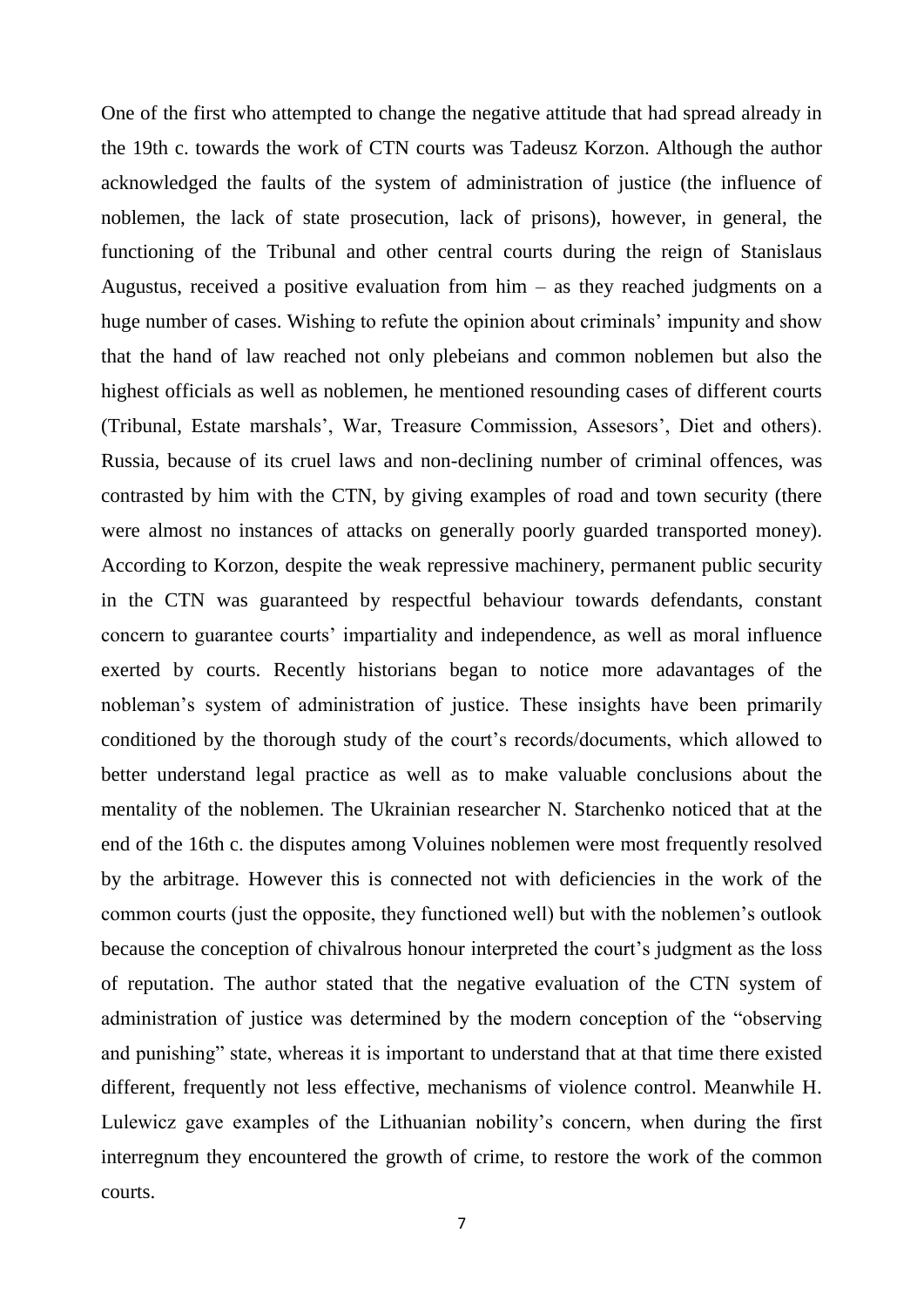The pluralism of opinions is a common phenomenon in sciences. It is important to present well-grounded conclusions and to consider the issue of sources. Two things are important: justified conclusions and the problem of sources. Researchers' opinions of the CTN courts" activities were formed largely by the negative reviews of the contemporaries presented in their writings, memoirs, anonymous essays. However, sociologists know perefectly well that not a single case receives unanimous evaluation. To the side that loses the legal proceedings the court"s judgment seems unfair, thus a negative evaluation very frequently does not have any legal grounds, only emotional ones. A lot of historians" evaluations appeared merely as a consequence of logical thinking, where, for instance, unprofessional lawyers were forced to lose to ones with the university degree. Also there was almost no deeper study of the archive materials compliled by courts. There are thousands of modern times books recording the activity of GDL courts that are kept in Lithuanian archives. Of course, the work with the courts" documents poses certain inconveniences (inacurate recordings, various degree and extent to which the documents survived, the subjectivity of the source, large volume), nevertheless, it allows to evaluate the court's activities according to quantitative (statistical data) and qualitative (application of legal norms) parameters. Up until now the researchers of modern times history of the GDL courts have made only a fragmentary use of the information from court books. Seperate books were used by I. Lappo in writings about lower order nobility courts (boundary, land and castle), by K. Avižonis in his work about the nobility of the first half of the 16th c. (he used several Ukmergė, Upytė and Raseiniai court books), by A. Filipczak-Kocur to determine the competence of courts ruling on treasury cases and their working hours. The most extensive research of the courts" practice was carried out by G. Bałtruszajtys, however, he did not use original books either, only diaries and official accounts recording the court's activities.

#### **Research object**

The research object is the history of the central GDL court institution – the Supreme Tribunal and its functioning in the latter half of the 18th c. The present work, based on the concept of the "efficient practice" and results of the research of modern legal theory and practice, gives a complex analysis of the administration of justice in modern times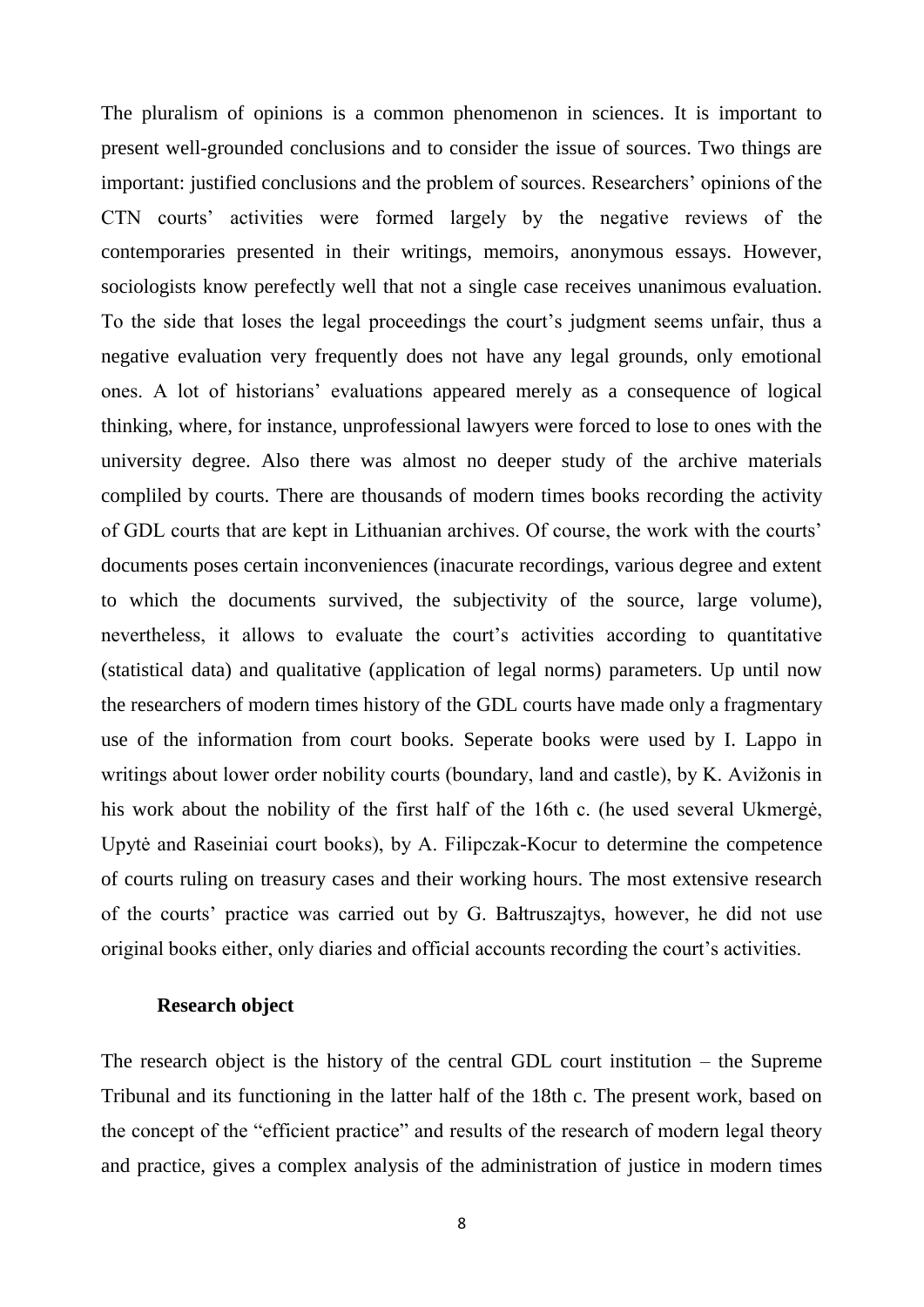society. It analyses the most important factors determining the court's activity: court's structure, competence, composition, procedural law, the legislative activity of the Diet, the effect of the outside influence. Thus it was important to describe the working practices (quantities and kinds of the cases heard, regularities of law application, reflection of the inner functioning of the court). Besides, in the research field of the dissertation there also appeared the problem of the development of the legal profession. Consequently an attempt was made to highlight the make-up of the Supreme Tribunal from the point of view of the legal profession (judges, lawyers, chancery clerks, procurators, and court prosecutors), compile their lists, describe the function performed by each of them. It was decided not to research the so called Tribunal Flag as it is a part of another institution – part of the military history, guaranteeing the functions of legal protection, safety in the workplace (town) and persecution of prisoners.

Already at the end of the 19th c. T. Korzon noticed that in order to properly evaluate the work of a particular court, one has to throughly analyse its documents, regularities of application of legislation in operation, to process statistical data reflecting its work (if there is no possibility to make precise calculations, approximate numbers are also valuable). However such programme was not implemented. Up until now, most frequently, only formal legal side has been reflected in the research, but not its practical implementation, there are discussed courts' competence, composition, description of practises, partially the process of trial, all the norms defining organization, content of implemented reforms. The implication of all that is that, infrequently, we get a deformed static picture of the courts' activities. Indirectly, the history of courts is reflected in the research on crime, in the analysis of separate trials or the application of legal norms. However, there is a need for a more thorough analysis of the courts' functioning and to reach an agreement as to the research methodology of their practice.

At this point the knowledge of the practice of modern courts and especially the concept of the "efficent court practice" can be useful. Since the beginning of the last decade of the 20th c. there have been held worldwide discussions about the ways of determining methods and indicators of the efficiency of courts" work that can help to calculate and evaluate the "products" of administration of justice. It is known that the theoretical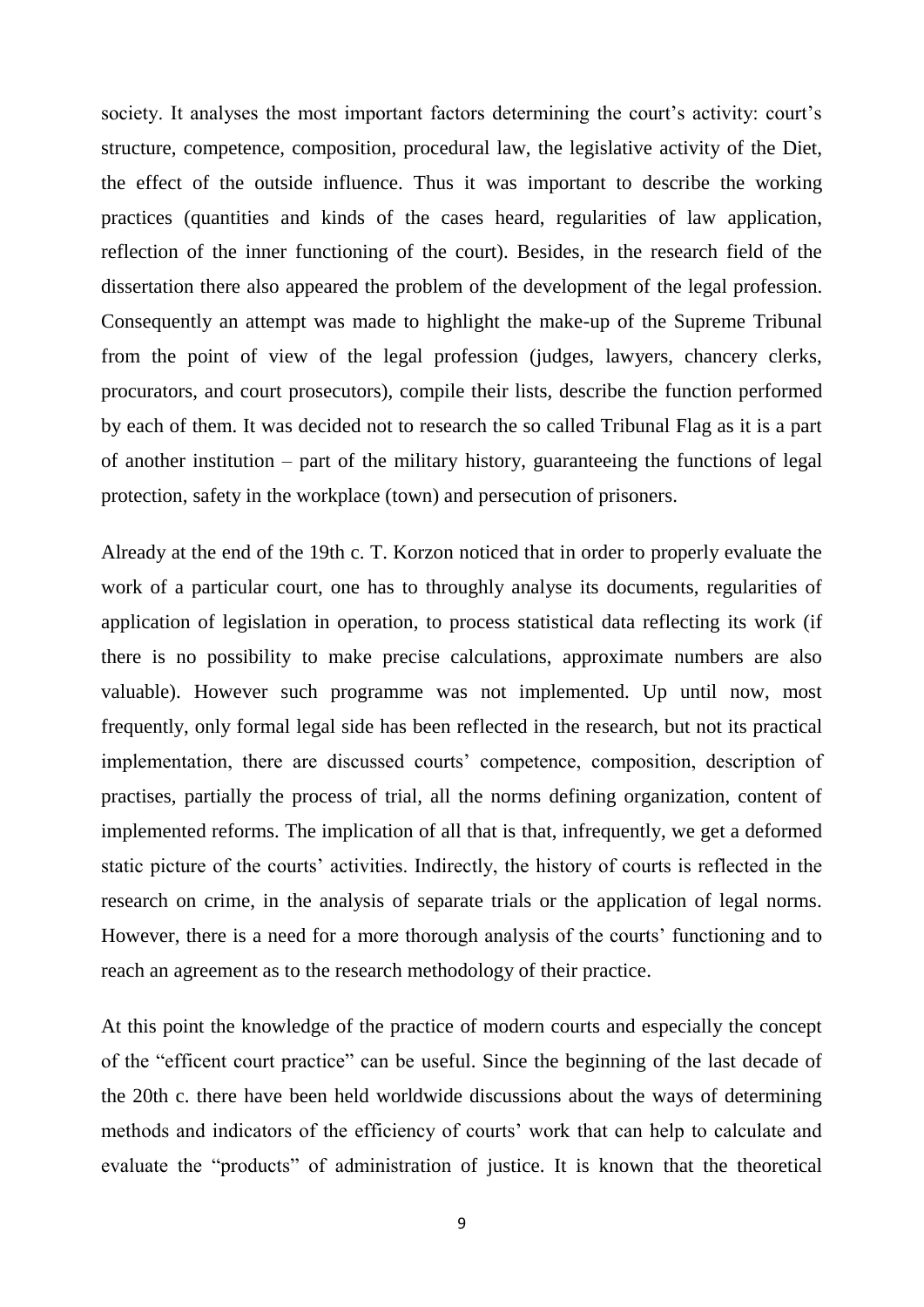paradigm of the efficency of courts' activity, with its own object and research methods, developed even earlier. The latter points to the following stages of research: a) the discernment of factors influencing the court, estimation of their significance; b) calculation of the efficiency of the court"s work using logical and mathematical methods (statistical data); c) detection of the weak points in the administration of justice. As there is no one single method of evaluation of courts' work, certain criteria are selected and investigated. First of all, an emphasis is put in literature on the importance of defining the concept, aims, means and functions of administration of justice. It is also agreed that the functioning of courts is influenced both by legal (legal norms determining the activity of the judicial system as a whole, precision and gaps in the applied law, the guarantee of the observation of certain legal norms) and social factors (the influence of relations between the court and warring parties on the judgment; the impact of social and psychological factors on the personality of the judge or another lawyer; the influence of social, economic, political factors on the court's work). As far as concrete evaluation techniques of the court's activity are concerned – there is a great diversity of them. Theoretical literature suggests to research the effectiveness of the separate stages of trial (the filing of litigation, consideration of the case, the judgment, execution of the judgment), of the court's activity and disposable resources (such as human resources, material and those that are imponderable, as for example, the organisation of courts and other legal bodies, legal norms reflecting the judicial activity as a whole, the level of legal culture and awareness, information stored by courts, etc.). The efficiency of the activity of modern courts is usually established by evaluating such criteria as: the cost of the court's activities and trial, the time used to consider a case, a number of legal procedures in a separate case.

With the aim of establishing the efficiency of the Tribunal activity, there were researched internal (related to its structure and competence) and external (not related to an organization but having an influence on it: the state of law and legal process, i.e. the clarity of norms and guarantee of the litigant's rights, as well as activities of the nobility courts, relations with other courts, class-based society, moral norms of the society and other) factors influencing the activity of the court, as well as weak points established in the administration of justice.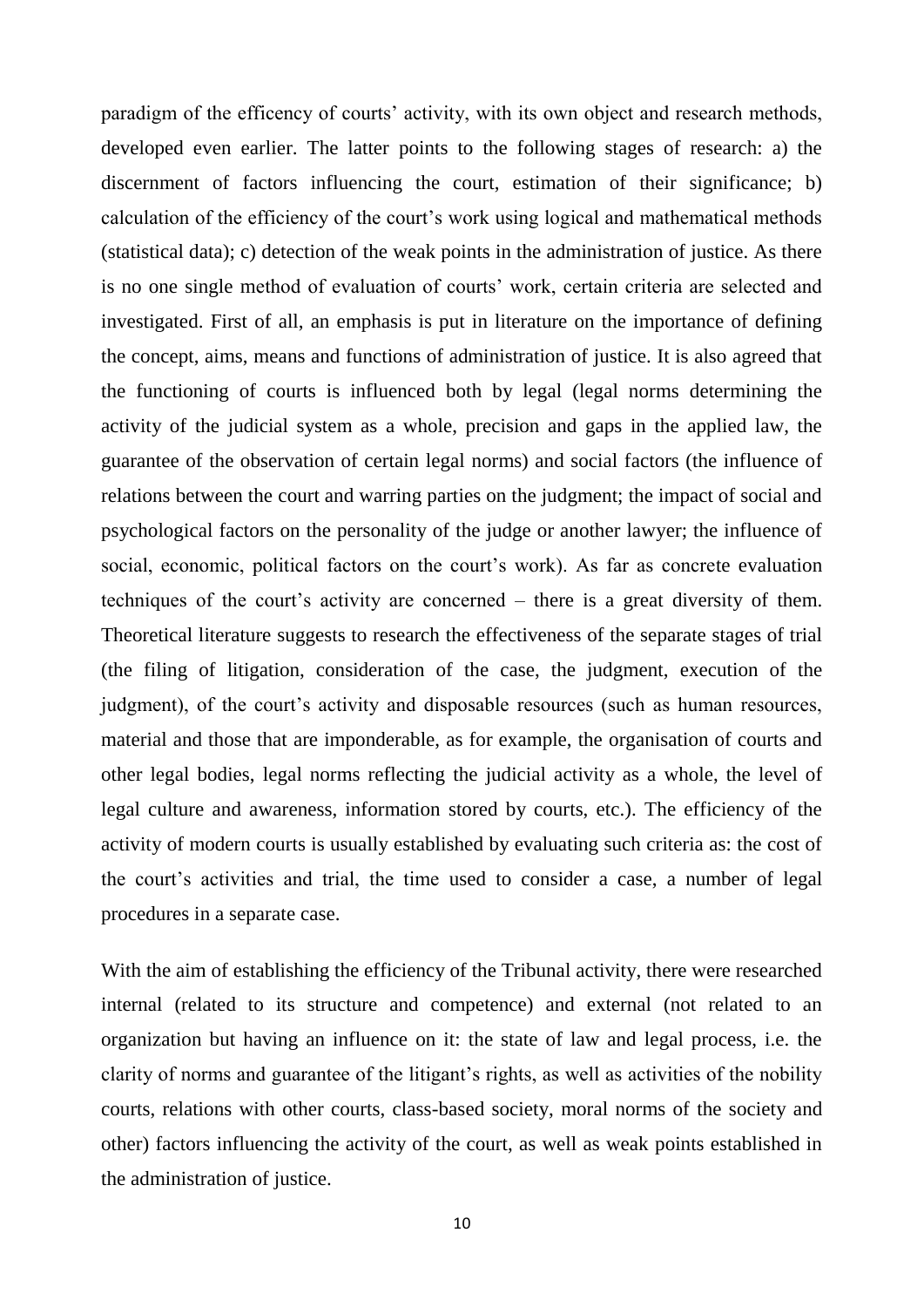However in the investigation of the courts' work one cannot apply this method in a superficial fashion, mechanically, as one has to take into consideration such important factors as unprofessional lawyers, defects in legislative practice (lack of precision in the legal language, the fact that competence of different courts intertwined), the lack of uniformity of trials of different category cases, the phenomenon of clientele, and others. Thus one has to investigate the qualifications of judges and their assistants, the image formed in society of the functions delegated to them, the trial and different aspects of law application (court practice), the impact of external factors, social pressure and expectations. Only by setting up concrete criteria and their analysis, one can hope to properly evaluate courts" work, disclose quantitative and qualitative work parameters. Such an approach, when the court is analysed in the light of effective activity, differently from the traditional research on the institutional and organisational aspects, allows to see imperfections in the legal base, the influence of external factors, dynamics of change taking place in the system of administration of justice and to reveal the reasons that lie behind these processes as well as their outcomes.

#### **Research methods**

This work is based on the archive material of the Supreme Tribunal. With the reference to the tools of legal sociology, qualitative and quantitative methods of analysis of the legal documents (judgments) were applied. The former method allows to reveal facts about the requirements of the both warring sides, the procedural steps undertaken by them, legal motivation of the judgment (these are the evidents of how the law was understood and legal behaviour patterns). The quantitative analysis of the court"s judgments allows to determine fairly accurately the number of the Tribunal"s judgments.The method of synthesis allowed to summarise the data about the categories of the judged cases, the practice of law application. Logical-semantic research method was used to determine the ratio of clarity of the applied legal norms to ambiguity. The fact that a large amount of documents for the first time was introduced into circulation forced to make use of the descriptive research method. Serial data allowing to judge about the workload and the pace of activity of the justice admininstrating institution: a number of judged cases, an average length to try a case, were calculated statistically. To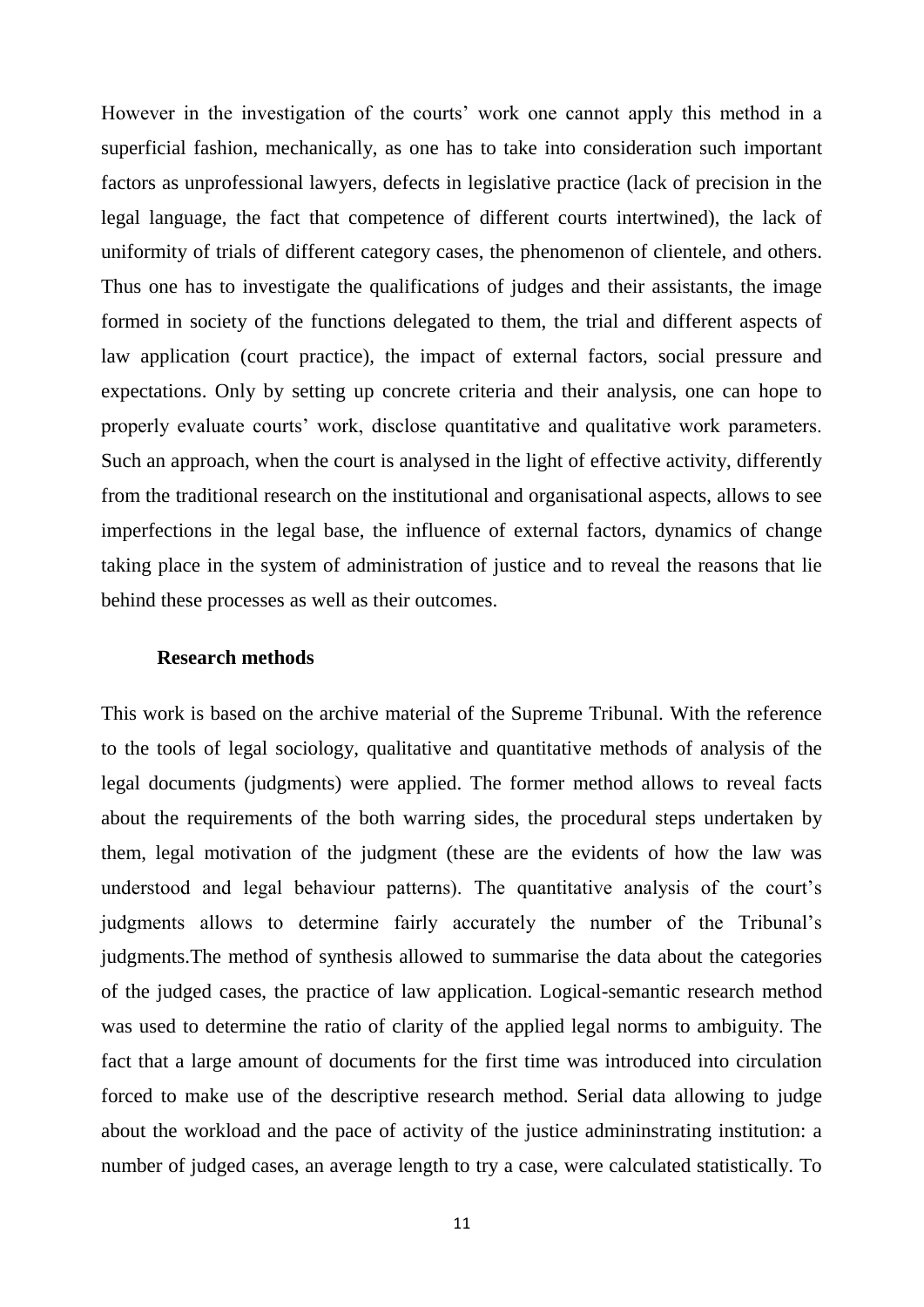such an extend the latter method was applied for the first time in the historiography of Lithuanian courts, although it is widely used abroad. Comparative method was applied only partially, where there was a lack of data on separate aspects of the Supreme Court activity, the reference was made to the facts from the functioning of the Polish Tribunal and other CTN courts.

#### **Chronological limits**

Considering the current level of investigation of the problem and insufficient use of the Supreme Tribunal archive, any attempts to investigate Court"s organization and activity since its foundation in 1581 (the first sitting took place in April 30, 1582) up until the demise of the state in 1795 (actually this court did not function since July 6, 1792) are doomed to failure. In this kind of research it is impossible to escape oversimplification of the topic, use of stereotypical patterns, difficulties that arise making general conclusions. Much more productive could be analysis of separate time spans. There were such attempts made in historiography, however until now the problem of distinguishing separate periods of the Supreme Tribunal activity has not been discussed. The choice of caesura by researchers was determined by various criteria: adoption of important legal documents of the state ( the year 1588 – adoption of the Third Lithuanian Statute and addition of the Samogitian deputies to the Tribunal; the year 1697 – introduction of the *Coaequatio iurium* law); memorable dates of political history (the year 1648), Tribunal reform (the year 1764). There exist in historiography only partly justifiable (common courts did not function in the inter-war periods) concepts of associating the Tribunal activity with a specific ruler or dynasty ruling period (models of evaluation). The former literary sources made a special emphasis on contrasting the ruling of Stanislaus Augustus to the so-called Saksonian period of ruling, as the period of universal chaos, legal nihilism and paralysis of the activity of courts. However such conceptions no longer correspond to the current level of historiography (the existance of the Saksonian period is denied altogether), there is no research carried out that would prove them. The author has chosen to consider as more justified the dates of the reform of the Supreme Tribunal – the years 1697, 1726, 1764, 1792 ir 1793. Such an approach allows to better identify problems that the Tribunal faced at different times and evaluate the effectiveness of the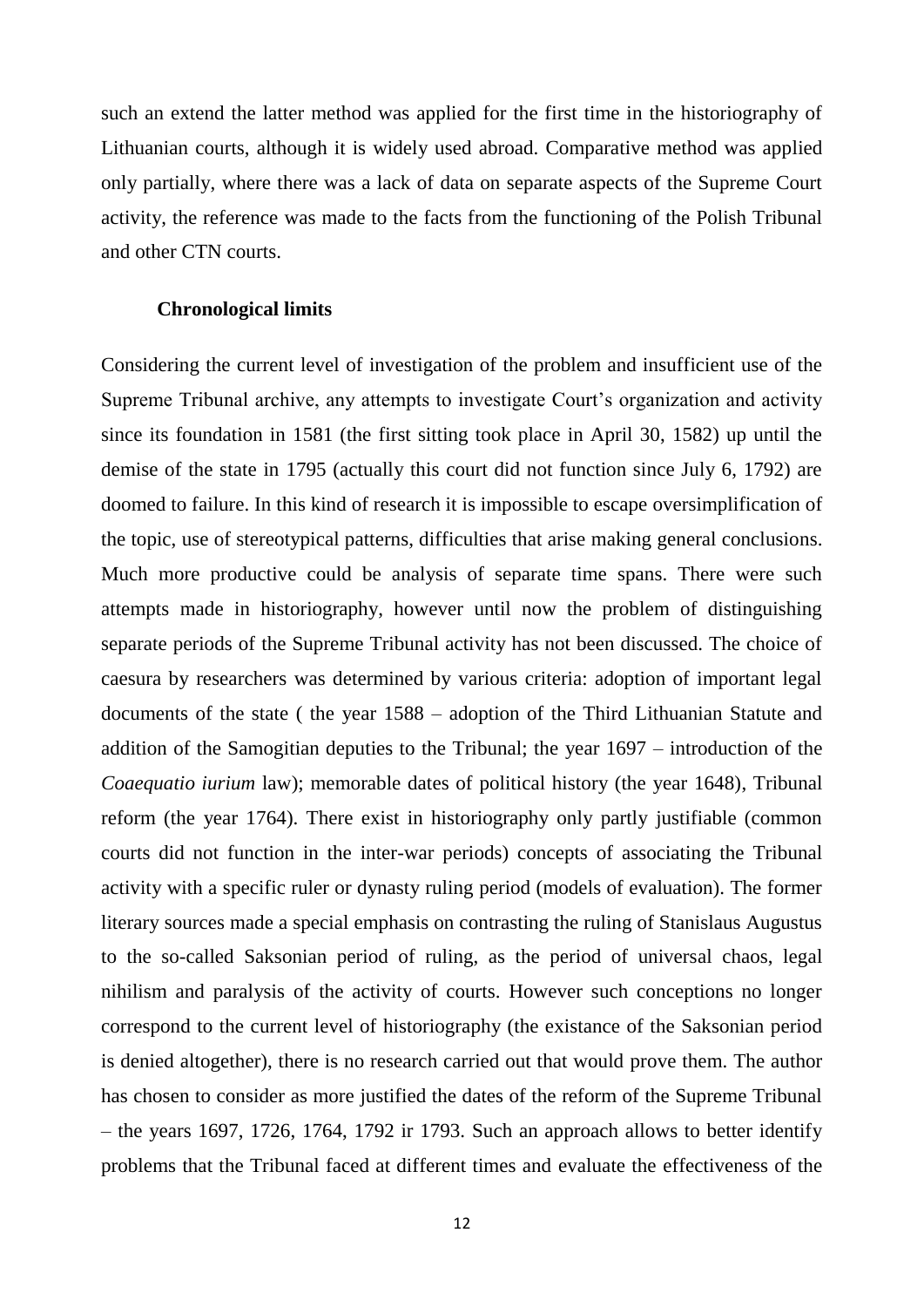different means used to solve them. The boundaries of the present work were set out by the results of legislative activity of the Warsaw Coronation Diet of 1764 and Gardinas Diet of 1793. Thus, a relatively short period spanning three decades was chosen. However, at that time there were introduced the most radical changes into the Tribunal"s organisation and activity and society of that time was characterised by an increased interest in legal matters, accomplishing a noticeable development of legal science. Nevertheless, the essential factor that determined the choice of exactly this period was the state of the written sources. Only for the investigated period there is left a more or less complete collection of the Tribunal"s records, which allows to carry out statistical calculations, while older sources are significantly fragmented.

#### **Research aim and objectives**

The principal aim of this work was to analyse the main factors influencing the activity of the GDL Supreme Tribunal. The aim was to carry out the complex analysis of this court's activity in the field of the administration of justice and to evaluate the efficiency of its work. This principle necessitated the research into various spheres: to analyse the competence of the court and acts defining the legal process as well as the court"s practice, to investigate the understanding of the GDL legal profession in modern times based on the example of the court's composition (the trends of the professionalisation of persons providing legal services), to statistically evaluate the activity of the court settling litigation.

In order to reach this aim the following objectives were set:

to analyse the reforms carried out in the latter half of the 18th c. in the sphere of organisation and competence of the GDL Supreme Tribunal and to show their influence on the qualitative parameters of the court's work,

to investigate the objective (time, place, social and political) and subjective (the phenomenon of clientele, bribery, nepotism and others) factors that had an impact on the activity of the GDL Supreme Tribunal in the latter half of the 18th c.,

to accurately describe the judged cases by the GDL Supreme Tribunal in the latter half of the 18th c. (according to the categories of cases and the stage of trial,

13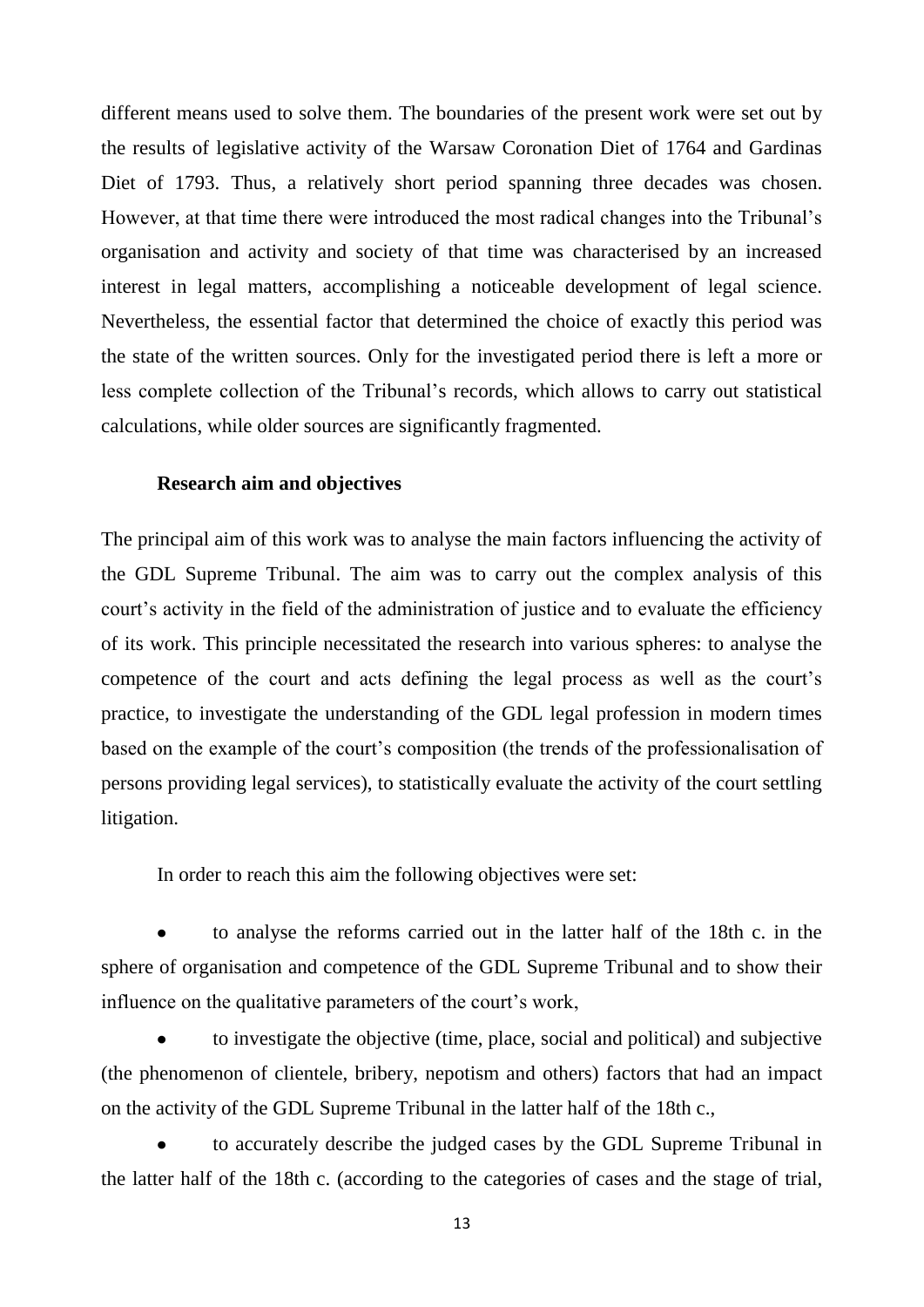suability of the tried cases according to the estate and territory), to single out cases concerning the infringement of competence,

to compile as comprehensive as possible lists of the lawyers, procurators, deputy chancery clerks and prosecutors, to determine the legal functions performed by them, describe different aspects of the formation of the legal profession in modern times,

through the analysis of the legal proceedings to reveal the practice of the GDL Supreme Tribunal activity, regularities in the implementation of legal norms and principles that lie behind the argumentation of the court judgments,

to calculate the dynamics of work of the GDL Supreme Tribunal in the latter half of the 18th c., with refernce to statistical calculation to determine the efficiency of the Court activity and the factors that conditioned the objectivity/subjectivity of the court judgments,

to describe based on the GDL Supreme Tribunal legal practice the development of the nobility law and the legal awareness of the nobility.

## **Structure of the dissertation**

The dissertation is composed of the introduction, four main parts of the body, conclusions, appendices, bibliography and literature. In the introduction the subject of the research, its object and the chronological limits are presented, the aim and objectives are set, methods used to achieve them, literature and sources, the topicality and novelty of the topic are described. In the first part of the body there are singled out the kind of the cases tried by the GDL Supreme Tribunal from 1764 to 1793 and the fact that the GDL courts' competences were intertwined, the issue of the foundation of the Tribunal is discussed. The second part gives a social description of the GDP Supreme Tribunal – the analysis of the activity of different representatives of the legal profession (judges, lawyers, procurators, prosecutors and deputies of the chancery clerks) and the functions they performed, revealing different aspects of the legal profession (professionalisation, education, career). In the third part there are examined some aspects of the practice, separate legal institutions are discussed (summons, judgment) and stages of the trial, there are also summarized regularities in the administration of law. In the forth part there are presented numbers reflecting the activity of the court: the ratio of cases heard to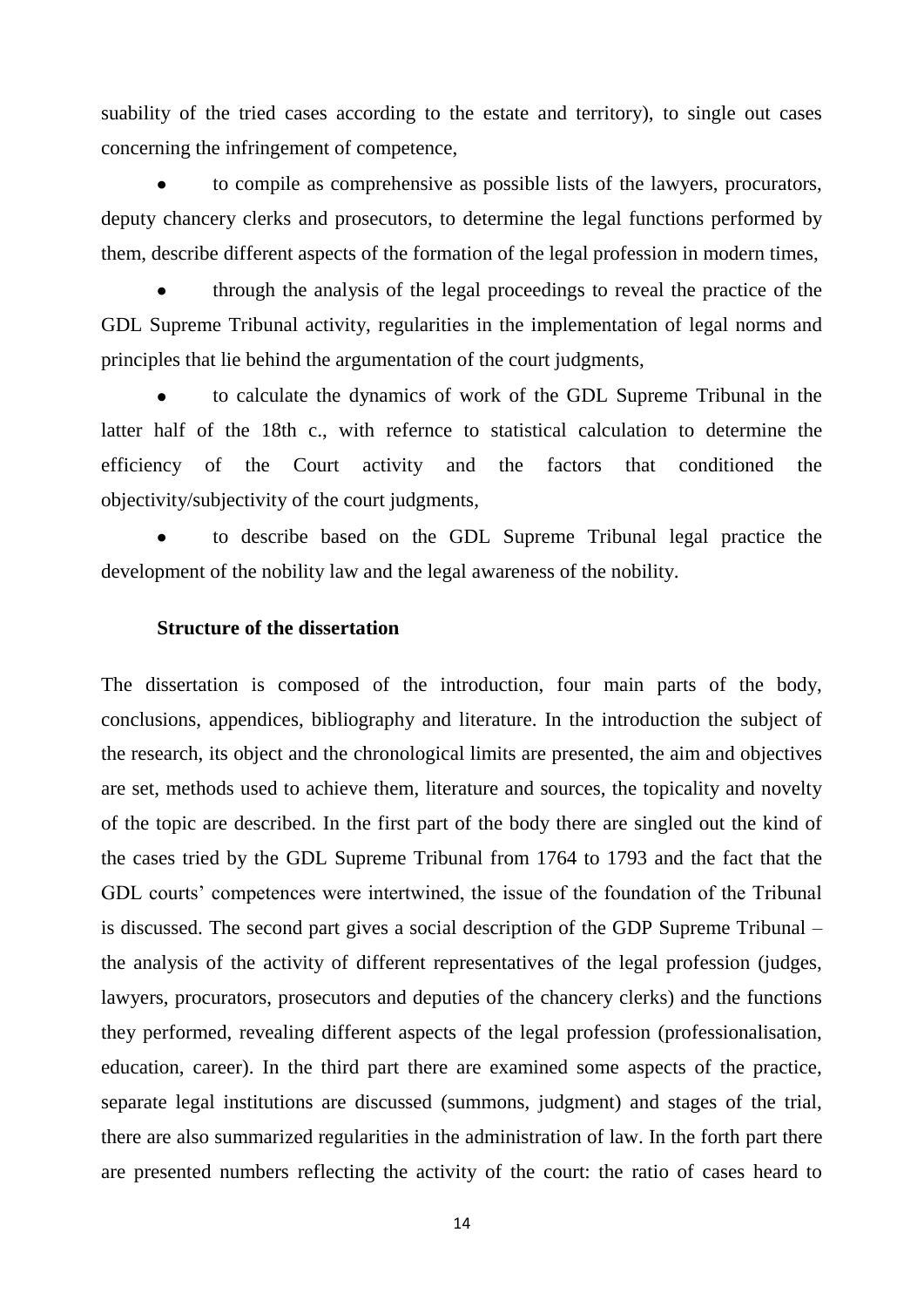cases left unsettled. Factors, influencing the functioning of the Tribunal (an evaluation of the activity of the lower level courts is given, factors, determining a certain quality of the court activity are singled out) and the content of its judgments are discussed. The conclusions, based on the concept of "efficient activity", give generalised evaluation of the GDL Supreme Tribunal of 1765-1792 functioning and present the most important factors affecting its work. Empirical data about the GDL Supreme Tribunal is reflected in 8 appendices. The tables show the extend to which the Tribunal archive survived, specify the working times of the court. For the first time there are published the lists of the GDL Supreme Tribunal"s lawyers, procurators, prosecutors and deputies of the fee collectors. At the end are presented the documents establishing the court's activity procedure adopted in 1785 are included.

#### **Historiography of Research Problem**

The research on the history of the GDL Supreme Tribunal had its beginnings in the works of Vincentas Daugėla Narbutas in the fifth decade of the 19th c., however, the proper investigations intensified only in the 20th century. At that time individual works devoted to the Tribunal were written by Mikolaj Jasinski, Ivan Lappo, Augustinas Janulaitis. Whereas other researchers were interested in particular episodes of the court's history (Władysław Konopczyński, Jerzy Michalski, Stanisław Konopczyński). The first scholarly publications of the Tribunal"s judgments in the ninth decade of the 20th c. were edited by Vytautas Raudeliūnas, who wrote several articles on the history of the court. In the 21st c. in the most active way the Tribunal"s issues were researched by the Polish scholars: a team of scholars headed by Andrzej Rachuba put together a list of the Tribunal judges and Iwona Wierzchowiecka defended the dissertation "The structure of the Lithuanian Supreme Tribunal in 1764-1797 in the light of its former organisation". Separate episodes of the court's activity were researched by other contemporary researchers: Andrzej B. Zakrzewski, Robertas Jurgaitis, Aivas Ragauskas, Magdalena Ślusarska, Mindaugas Paknys, Andrej Macuk, Hans–Jürgen Bömelburg an others.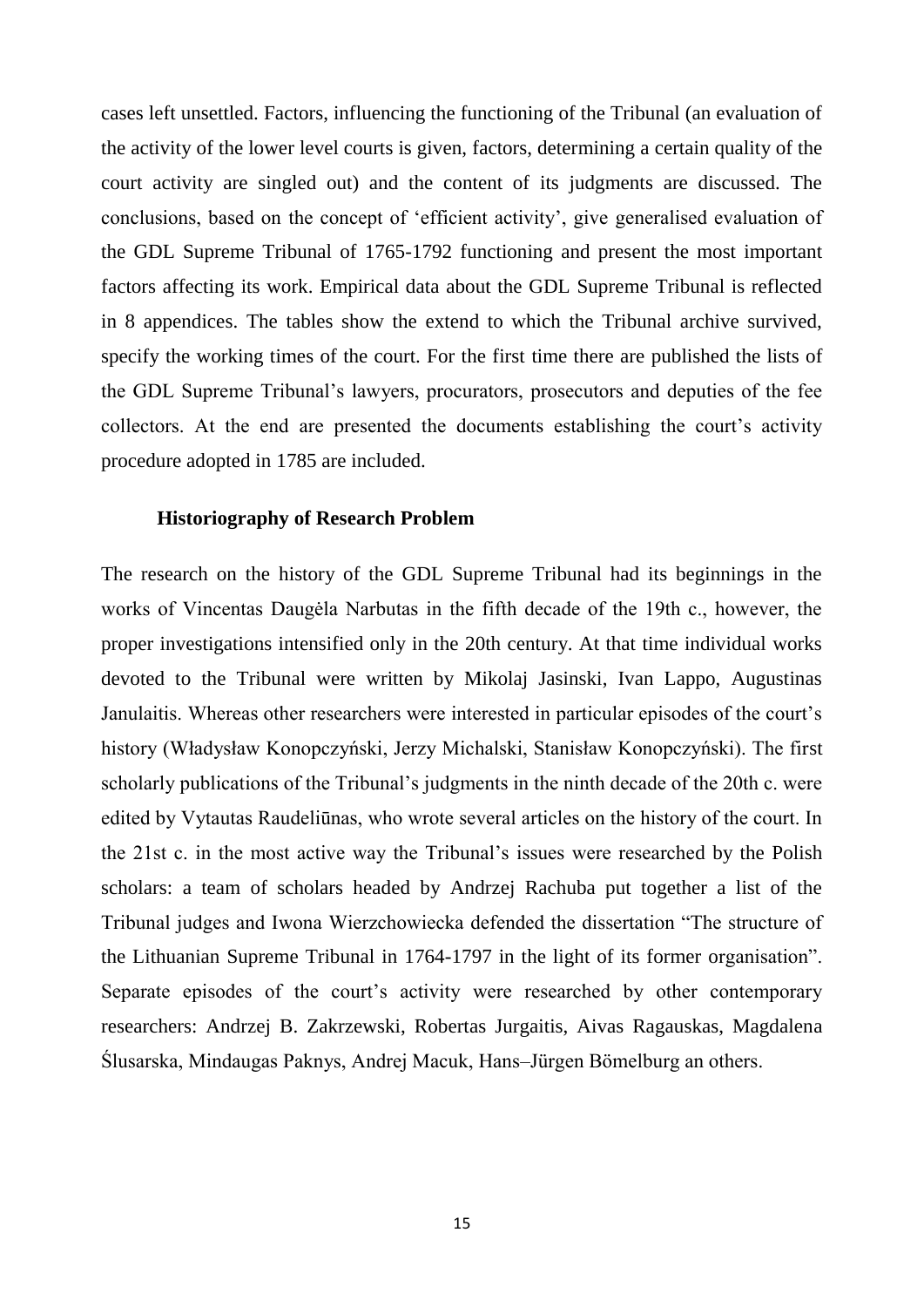#### **Sources**

The present research is based on the archival material of the GDL Supreme Tribunal. In the court"s practice there got established a number of categories of the books kept: records of acts, proceedings of the records of acts, acts in operation, judgments, records of judgments, current affairs proceedings and the books of registers. For the period under the investigation there are 494 books (57 acts and judgments, 61 proceedings of the records of acts, 70 records of the current affairs and 60 of judgments, the rest is comprised by register books). However, other documents were not kept in the Tribunal archive, for example the speeches delivered by lawyers (the author managed to find speeches that were delivered during the sessions of 1779 and 1790 bound into separate. Also the author had to use narrative documents that gave a detailed account of the uncommon situations unfolding in courts and everyday episodes. The Tribunal"s activity was recorded by the contemporary newspapers both printed and in manuscript. There are three journals describing the tribunal activity in the years 1762, 1781-1782, and 1791. There are also known several descriptions of the Tribunal opening ceremonies on the 7-14th of January in 1771 and in May of 1779. Several of the more interesting sources were recorded by the Tribunal's marshals. The great actuary of the GDL Mikołaj Tadeusz Lopaciński and the cupbearer of the GDL Robert Brzostowski assembled into separate books the documents from the time of their marshalhood (solemn speeches, description of the sessions and individual cases tried). Whereas in 1781 the Tribunal marshal Adam Czartoryski published anonymously several so-called letters, journalistic style works, in which he gave a description of the legal profession, judge's office and the Tribunal"s activity.

No less important are other testimonies of the contemporaries, first of all their memoirs. Valuable facts about the system of the administration of justice were presented by the author of the best known GDL memoirs in 18th c. - Marcin Matuszewicz. Separate episodes of the Tribunal activity were also mentioned by others: W. Bagiński, J. Kossakowski, J. Niemcewicz, M. Zaleski.

In order to research the activity of the institution that administers justice one must have a considerable knowledge of the GDL legal norms. Thus the present work is based on the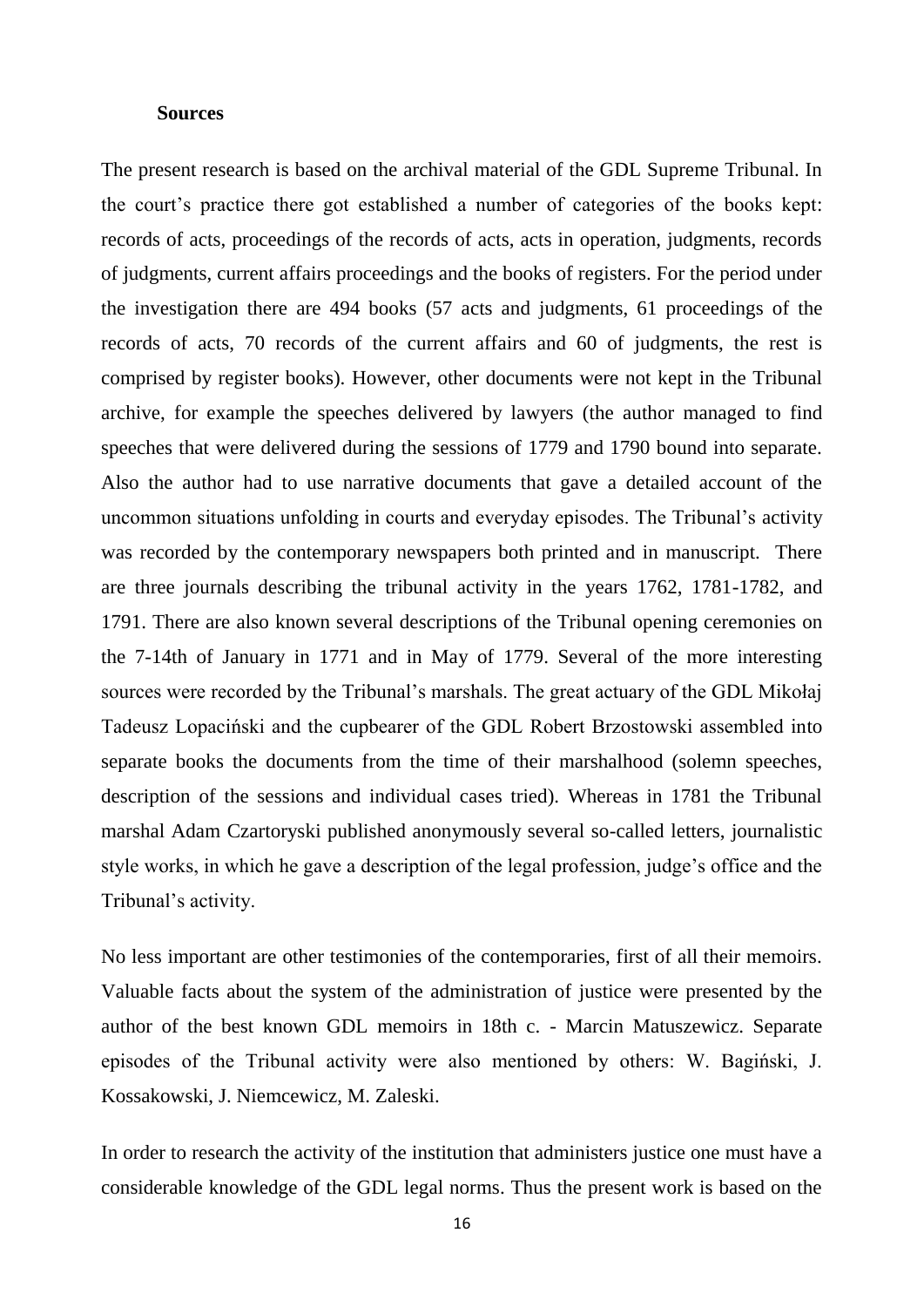principal sources of law and legal proceedings: Third Lithuanian Statute, Constitutions that were adopted by the Diet (collections of Volumina Legum), other important legal acts (provisions of the Tribunal, *Coaequatio iurium* law), projects of court reforms that were not implemented (documents of the years 1764, 1748, 1758); acts regulating legal proceedings passed by the Tribunal – arrangements ( of 1648, 1698, 1699, 1708, 1710, 1713, 1718, 1719, 1723, 1724, 1726, 1781) contemporary works (Tomasz Umiastowski, Aleksander Korowicki) and manuscripts of the procedural literature.

### **CONCLUSIONS**

1. The reforms of administration of justice implemented by the CTN in the seventh decade of the 18th c. had a direct influence on the activity of the GDL Supreme Tribunal. On the one hand, they narrowed the competence of the Tribunal (the cases related to taxes and their collection were transferred to the new Treasury Commisssion Court, whereas War Commission received cases related to the damage caused by the military), it tightened up the ruules on appeals, renwed the ban to by-pass lower level courts (in the analysed period the Tribunal consistently refused to try such cases), had forseen a possibility to appeal only against a part of the judgment. On the other hand, as the institution of appeals, the Tribunal had to hear a lot of cases performing the function of the lower court: accusations against the lower court officials (judges, clerks, deputies), cases concerning the violation of the security norms, as well as lawsuits against lawyers, procurators and ushers). According to the 1764-1766 laws the Tribunal was also forced to hear cases that did not constitute legal wrangle (applications to assign lower level court or a special court of boundaries, of exdivisions, special courts for cases about the contested noble origin; to establish officers to perform legal actions or define the conditions for the repayment of debts), and because of large numbers of such cases, it actually turned into an administrative institution. The Tribunal also had to judge on various situations that were not defined by laws (cases when there was an egual distribution of votes of the lower level court judges; in cases when it was forbidden to appeal by applying the improper article of law; appeals that were not made in time because of the objective impediments), it also received requests to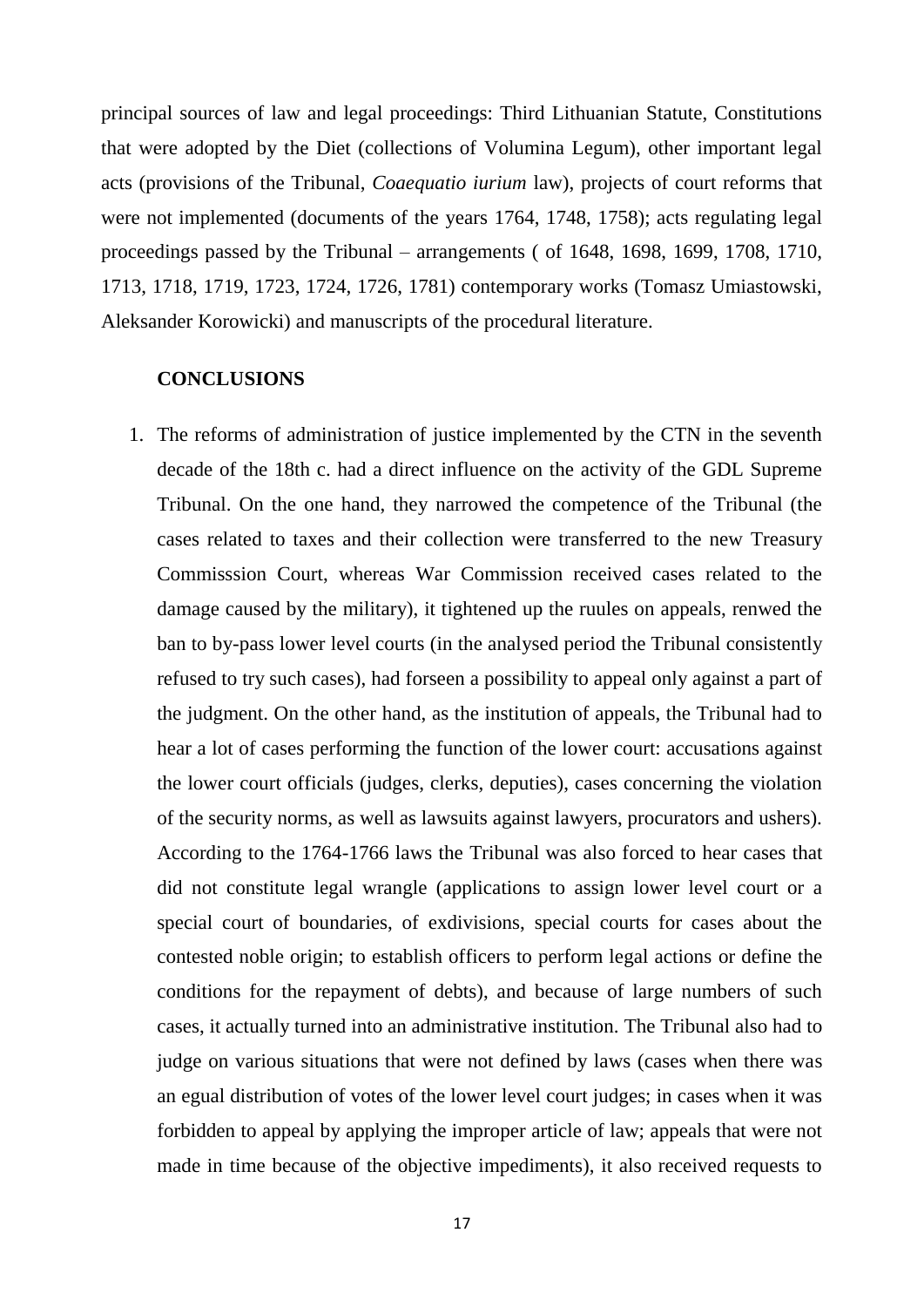act as a cassation court (which, by the way, it used to become from time to time). Fairly contradictory was also the established legal practice of tolerating appeals in cases prohibited by law: the Tribunal heard appeals in cases about runaway subordinates and debentures and did not consequently fine for this offence by finding excuses for the arrival of litigants. The ban on appealing against intermediate judgments was inefficient as they were qualified as appeals to appoint the court which would hear the case. The reforms of the Grand Diet envisaged to eliminate major factors having a negative influence on the functioning of the Tribunal: it was planned to introduce a written form for the applications to assign the court that would hear the case, to consign debt related cases to the exclusive competence of the lower level courts, to consistently penalise for groundless appeals.

2. The functioning of the judicial system of the GDL was complex because of a great number of different level courts, as well as different legal principles existing at the same time (the requirement to send defendants to courts within their jurisdiction and, at the same time, free choice of a court level; an exclusive right to try certain kind of cases and the fact that competences of different courts were interconnected; the distinction of courts on the basis of the class and region of the country and the tendencies of development of the court common for all the classes; the existance of temporary and permanent courts) and the lack of a uniform appeal procedure (appeals against judgments of the land and castle courts could be considered by the Supreme and Spiritual Tribunals, Assessors" Court, Treasury Commission or even the ruler's estate marshal's court). The functioning of the GDL judicial system was negatively affected by the activities of the confederated courts of the Diet and General Confederation. As a result there were violated a great number of the GDL legal norms (the Tribunal was commissioned to judge on hundreds of the unfinished cases from the lower level courts that were altogether not within its competence and that had to be tried immediately) and which in the long run caused problems of legal nature (uncertainties about possibilities to appeal against judgments that were passed on by the court appointed by the Diet). There were also undefined jurisdictional boundaries of the clergy: in the latter half of the 18th c. there emerged a trend towards its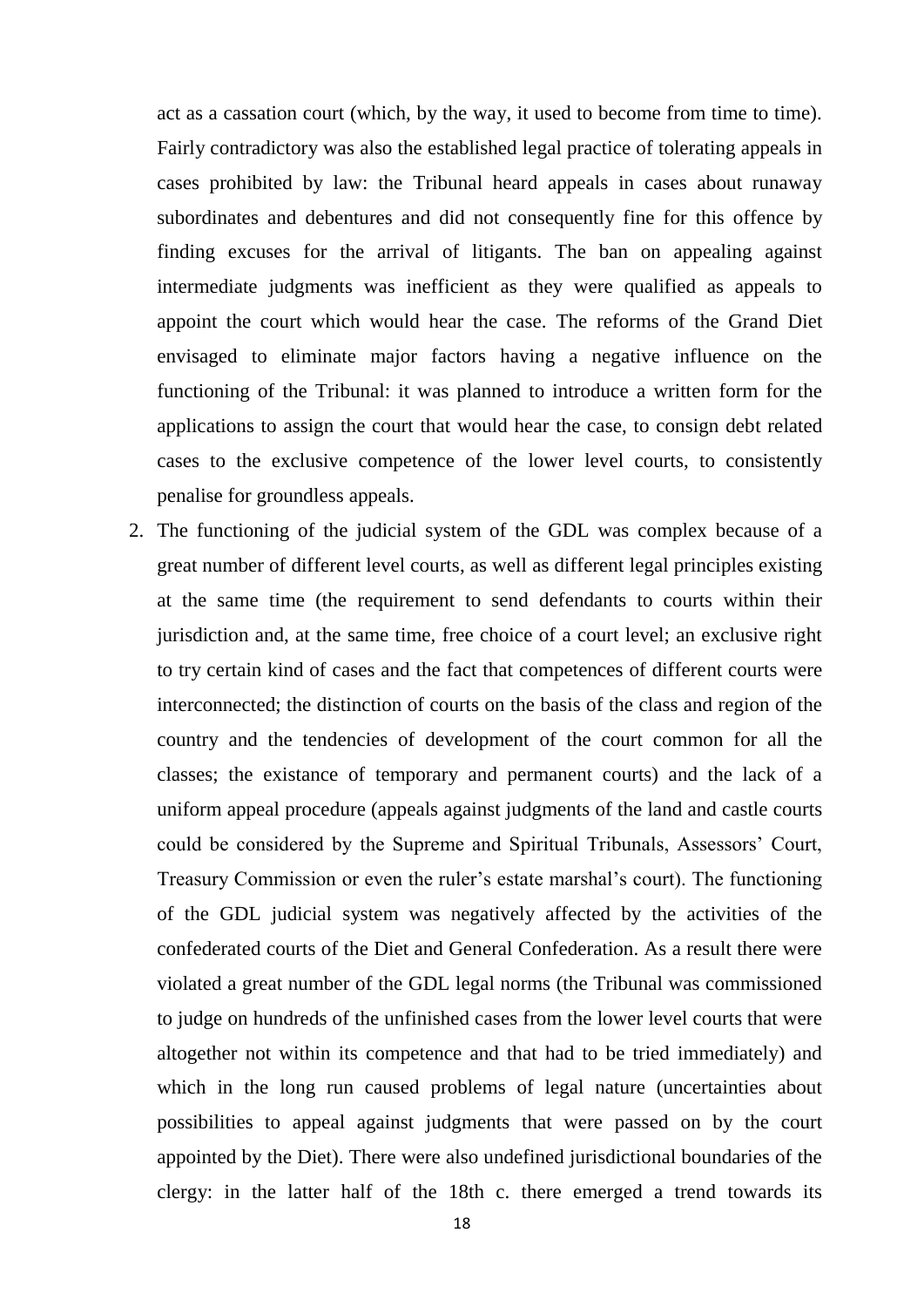restriction, as the Tribunal more and more frequently, though inconsistently, judged on the cases assigned to this court. Because of the principle that allowed the Tribunal to try all people that violated the so-called court security norms, there were tried town-dwellers and Jews, even though other laws had clearly prohibited for these people to be tried by the Tribunal. Because of its position as the central GDL court, the Tribunal arrogated to itself the right to judge on the disputes over courts" competences and gave negative evaluations of the activity of the Permanent Council in this sphere, even though the Tribunal itself repeatedly tried cases that were outside its competence.

3. The requirement introduced by the Tribunal reform in 1764 for the deputies elected in dietines to swear an oath, conditioned the appearance of the problem of a legal nature as the oath did no longer guarantee the untrammelled right to hold the position of the judge of the Tribunal. In practice, cases when deputies did not meet the requirements imposed by the law (did not have an estate, did not match age limit or were incriminated in a criminal case) were extremely rare, however, quite frequently, the occupation of the position of a judge was impeded by judgments passed in absentia. The problems arose because of the unsettled procedure of the verification of documents certifying the election of the Tribunal judges, and the procedure of stating and considering objections against the judge or split of dietines. The form of the consideration of objections was not clear (whether based on the submitted application or through the legal proceedings), its stage (before elections of the marshal or after) and subject (judges of one term of office or two). Although the clash of the adverse political powers in the Tribunal in 1779 deprived the court of one month of work, however it initiated a discussion that allowed to define with greater precision, the consideration mechanism of the objections against judges (besides, in this case, not the physical force but legally sound arguments won). The problem of the split dietines was especially urgent in the years 1779-1791. Vaguely written laws (it was not determined which factor was more important: the place where dietines were to be held or the person that was supposed to chair them) allowed their manipulation while determening which dietines had to be recognized as legal based on what was more acceptable at that particular moment.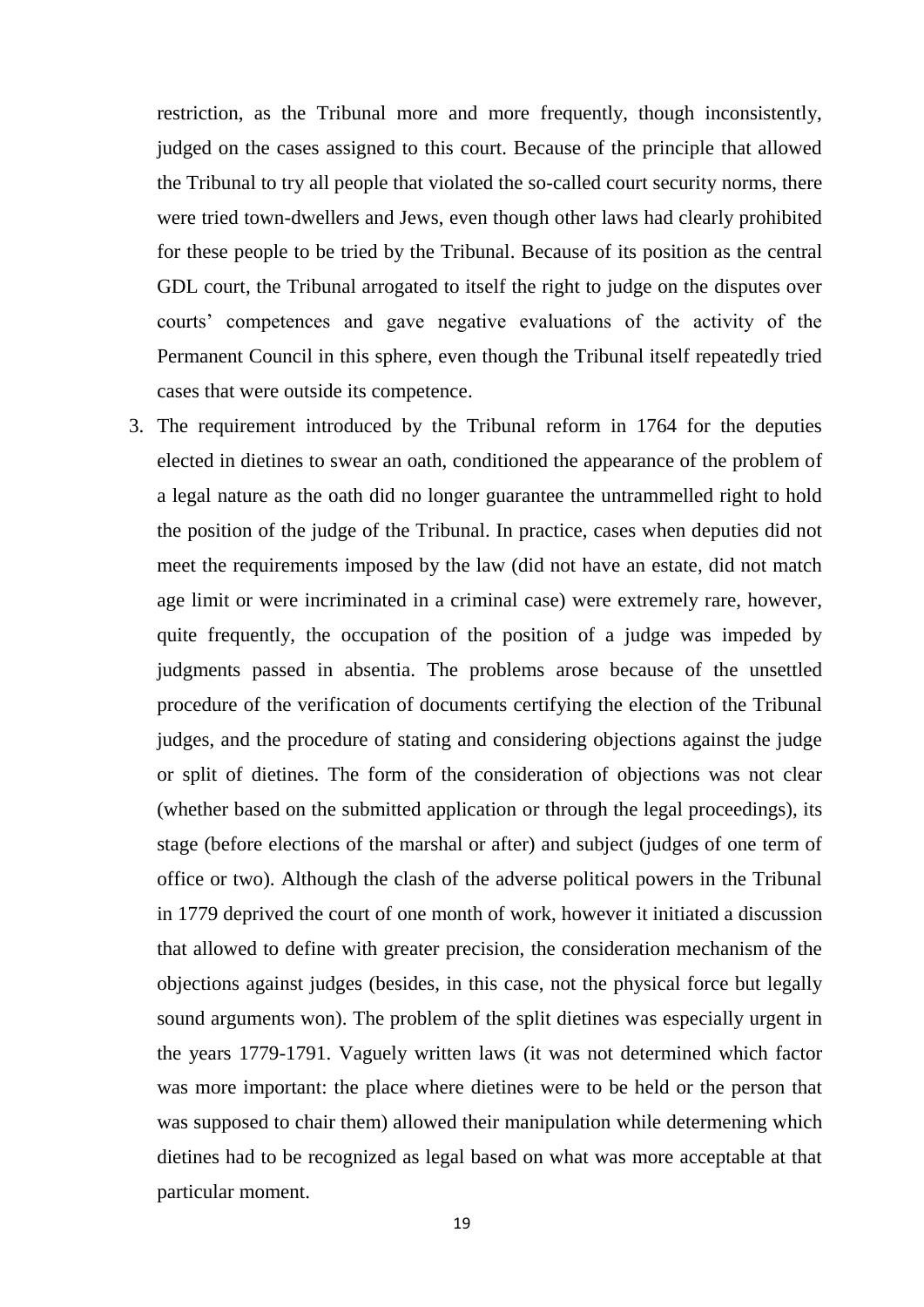4. In 1764 the number of the Tribunal judges in sessions was halfed, but this could not solve the problem of the accumulation of cases (more radical reforms that provided for several Supreme Tribunals working at the same time or segmentation of the court to analyse different kind of cases, were not implemented) however, the new arrangement had a positive impact on the very organization of work and on the procedure of making judgments, was also more favourable for the noblemen who could devote less time to this post. The inner structure of the court was quite imbalanced as disproportional power was given to the marshal who controlled both process of the organization of work and reaching judgments. Attempts to limit its influence (by ordering to speak in accordance with the order of arrangment of the represented district or introduction of the secret ballot) proved to be ineffective because of it in 1792 the law abolished this post altogether. Other positions that were imposed on the Tribunal"s judges (that of the court's clerk responsible for the court's office activity and that of the treasurer responsible for the court's income) were rather nominal which can be seen from the requirement for the people personally responsible to the court for these functions to be deputy clerks and deputy treasurers. One must give a positive evaluation of the implementation of the principle of censor"s functions with the aim of guaranteeing a greater control of the most important moments of the court's activity (trial procedure, making judgments (voting) and collecting taxes) however, actually, one cannot talk about independence and real authority of these officials. The greatest problem arose because the judge"s duties were linked not with the professional category but with other qualities, those of power, prestige and fame. That explains the arising temtation to take advantage of the position and judge their own cases or those of their relatives. Whereas the expulsion of the judges from the court was connected not with their judicial activity but with a specific political situation (the activity of the General Confederation), the fighting of the adverse factions and the protection of material interests of the noblemen. The analysis of the composition of the court showed that the position of the Tribunal judge was frequently occupied by people who had experience of legal work (previously the judges of other courts, court's office employees, lawyers and procurators) who usually were qualified enough to perform these duties. However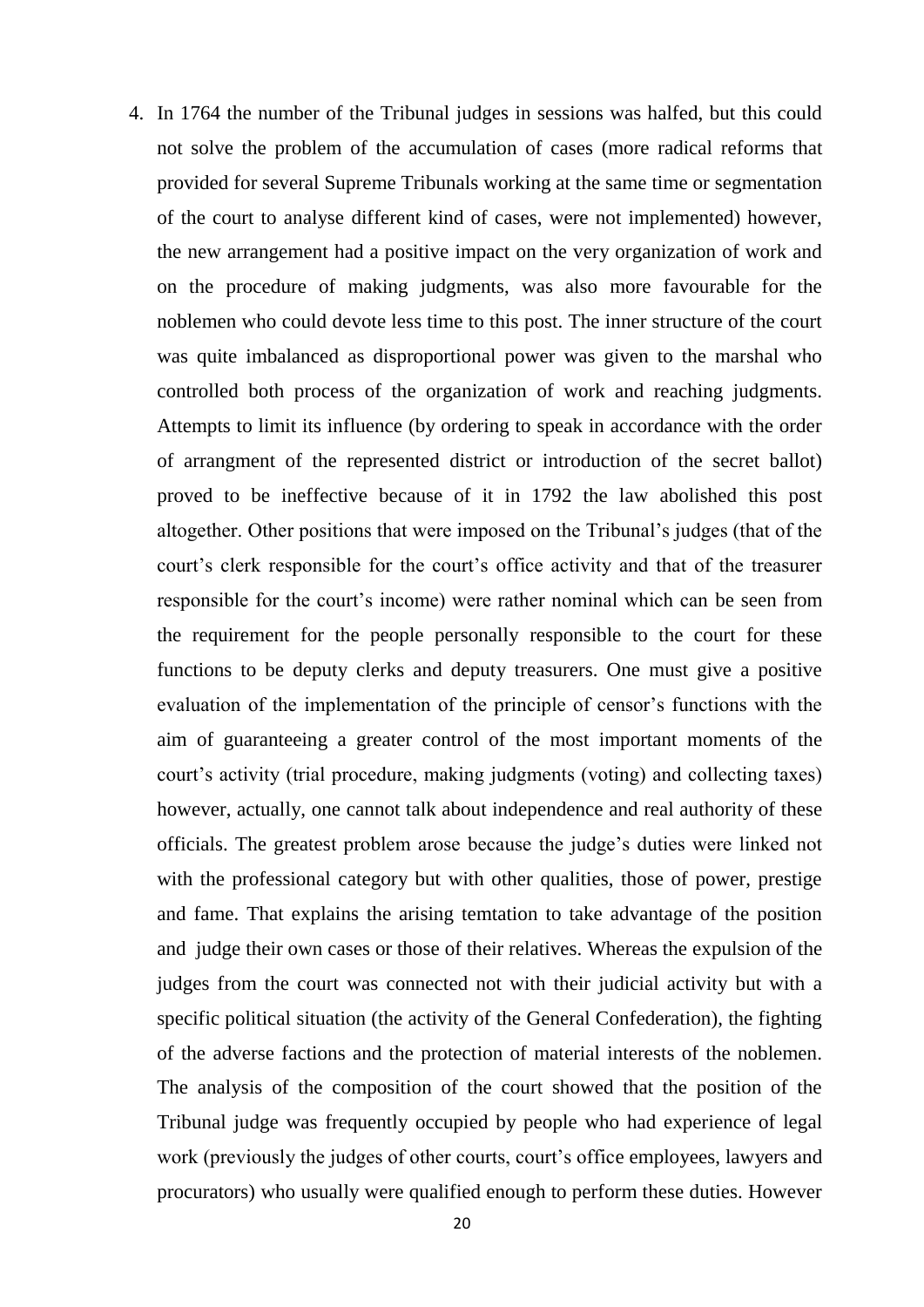the unsolved issue of the payments from the state treasury grew up into a serious problem. The law introduced in 1768 that regulated this issue, was not executed in practice because of the difficult financial state of the country, and there persisted in the activities of the court the interest to benefit as much as possible from the litigants.

- 5. The removal of the district land court clerks from the Tribunal"s office did not have any considerable impact on the quality of the Tribunal activity because in the period under investigation the court's office was actually headed by deputy clerks (although such situation was legalized only closer to the end of the 18th c.). In the activity of the Tribunal's chancery office there got actively engaged the clerks of the land and castle courts, thus the services of the chancery office were provided by experienced and qualified people. In practice there was established a system of the sworn (responsible for the books of judgments) and unworn (responsible fot the proceedings of the records of acts, acts and regeister books) deputy chancery clerks.They were originally from different professional strata; the former were professional employees from the court's office, wheres the latter were usually chosen from the Tribunal"s procurators and applicants. There were attempts to reduce the damage made by the annual changes in the composition of the chancery by employing the same people to perform the duties of deputy clerks responsible for the preparation of the most important documents: judgment documents (original and copies). Only in 1792 the law allowed to solve this situation by permanently employing clerks to the Tribunal chancery. The lack of the permanent chancery was the cause of the heterogenious principles and rules of keeping written records, the lack of clear hierarchy of the responsible emplyees led to cases when the documents given to the court were not incorporated into the books and lost, whereas the principles of preparation of judgments (the requirement to prepare judgments based on the text of the original documents) caused difficulties faced by the opposition from litigators dissatisfied with the content of the verdict.
- 6. Legal services in courts were provided by lawyers and procurators the former participated in the judicial proceedings, whereas the latter took care of the represented person"s case and proper preparation of the case for the judicial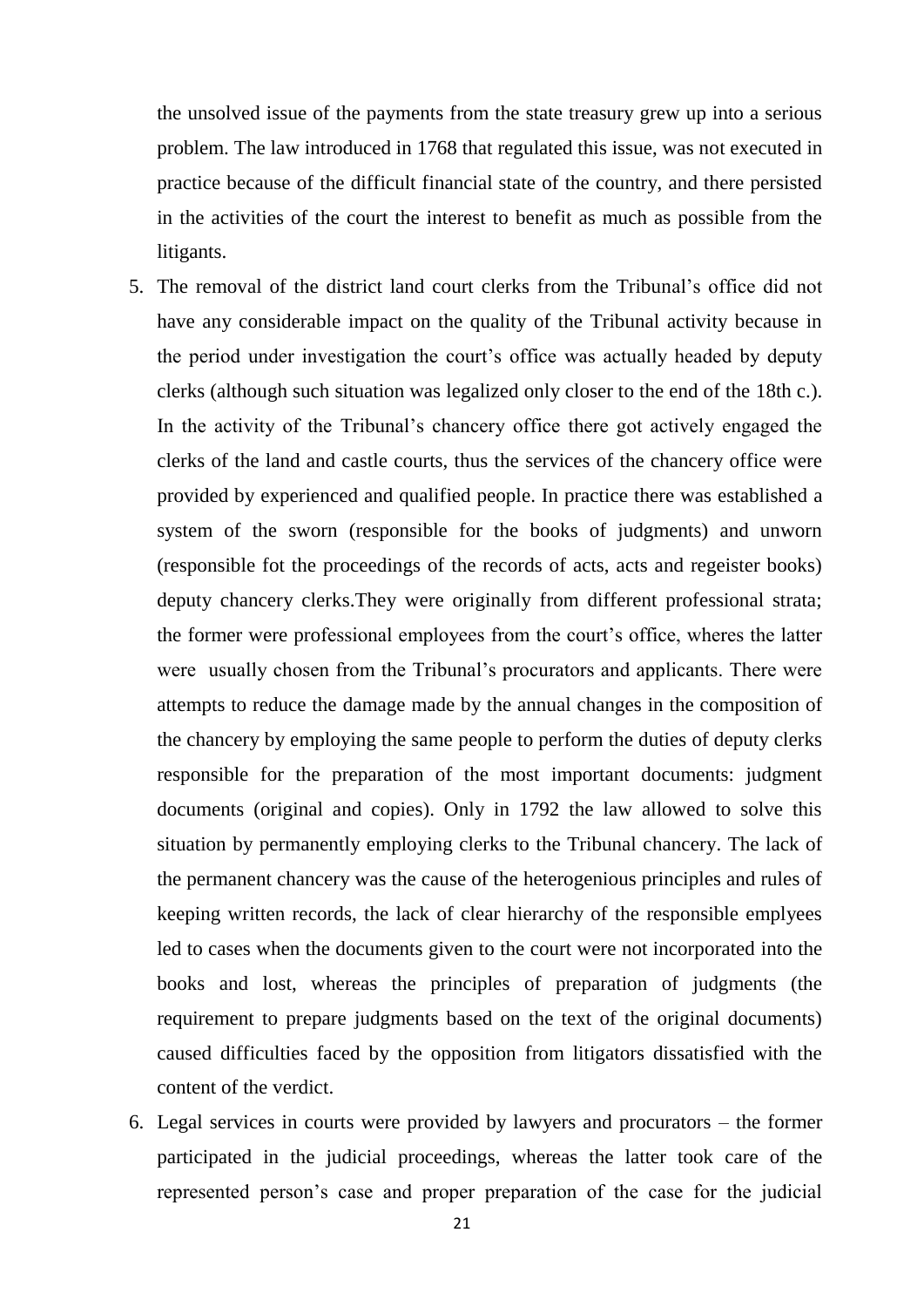proceedings. Although up until 1793 the laws regulated not the activities of the GDL lawyers in general but the activity of concrete court defenders, however in the 18th c. in the development of an institution of a lawyer one can single out tendencies of professionalisation: records of defenders' activities were constantly renewed, the oath was introduced, there was guaranteed a certain mechanism of the examination of legal knowledge and control of the acceptance of new members. In fact, what deterred them from becoming a better defined professional group was undefined number of the lawyers, who were given permission to work in the court and the mechanism of leaving the profession, also not very clear and efficent procedure of removal from office, as well as the continuos view of the defender"s activity as social duty. There was left unfullfiled the idea of the lawyers' self-governance (because of this the conception of their rights was unstable depending on the composition of separate courts). At the same time they themselves did not participate actively in the legislative process, which had a negative impact on the legislative practice when the lawyers' work was defined in terms of bans. Procurators, as providors of specific legal services, were people who could stand in for a litigator and were authorized to organise the defence of a litigator in court. Their activities were not regulated, however it is known that they could be mediators between litigators and lawyers, they had cases" documents at their disposal, arranged the questions of court taxes and, since the beginning of the eighth decade, more frequently independently participated in the trial (especially in the initial stage of the trial). Incidentally, this model of the judicial services provision was surprisingly close to the English one and guaranteed smooth enough functioning of the court. The most problematic was the legal knowledge acquisition model where the role of high schools was only fragmentary.

7. The Tribunal"s public prosecutor had to secure order and peace in town, where the Tribunal operated, as well as to pursue the charges against defamation of the court or judges and violation of the court security norms, and to participate in the lawsuit together with those people who were not legally liable. These functions were very important, however the dependence on the court, the lack of regulation of duties in the laws and low prestige of the position (people holding this position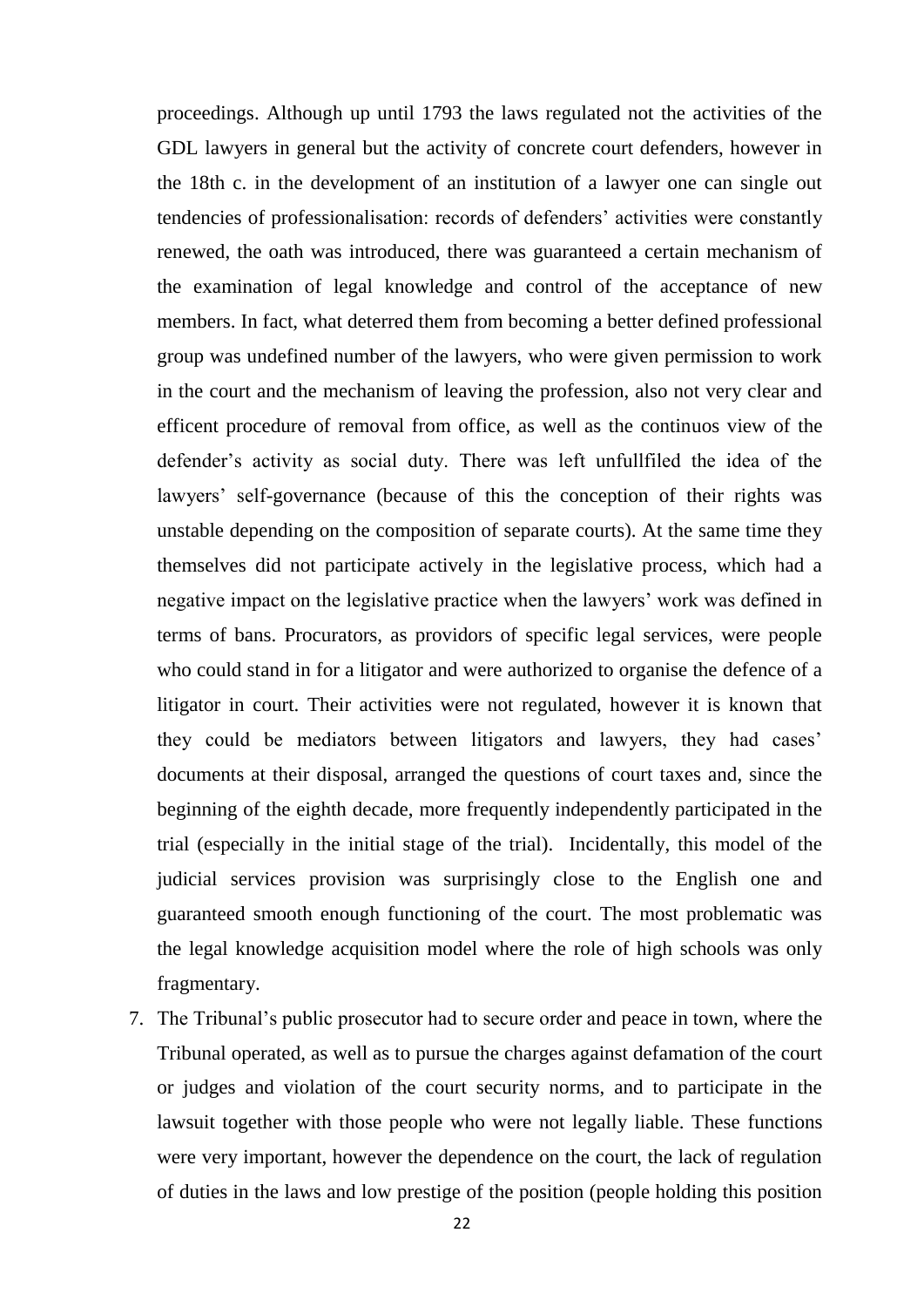were treated as servants) were all negative factors that prevented the development of this profession. Actually people in this position had weak connections with the legal profession and acted as intermediaries between the court and the military unit in its service (responsible for the admission, custody and release of prisoners), between the court and the town"s authorities (passing on regulations on the means of securing the order). Because of the inability of the local institutions to secure order and peace in the town where the Tribunal was stationed, this officer had the rights to use different means to achieve these aims. The consequences of such actions were twofold: positive (persecution of suspects, filing of lawsuits against criminals) and negative (violation of the local jurisdiction laws, attempts of interfering into various life spheres, e.g., attempts to control the activities of pharmacies, behaviour norms of people and others). The lack of fixed payment, control of activity and real responsibility, as well as granted considerable powers and rights to have the military at their disposal, conditioned the appearance of instances of malpractice, mercenary motives, involvement in protection racket. Actually prosecutors were given too many roles to perform, related not only to the securing proper working conditions for the court, but also to implementation of the court"s judgments and participation in actions of judicial proceedings, and the laws passed at the end of the 18th c. added the duty to collect court's taxes.

8. The arrangement of hearing cases established in the Tribunal"s provisions was presently substantially modified: cases started to be distinguished according to the object of dispute and its nature, the way of handling summons, stage of the process and others. This action was most likely related to the wish of the influential people (noblemen) presiding over the Tribunal"s sessions to guarantee the possibility to judge on some cases without adhering to the principle of the order of registration of lawsuits (i.e. not keeping to their numerical order). The attempt of the 1764 constitution to change historically shaped way of hearing cases in the Tribunal – to connect registers not with days of the week but with the process of making judgments, was not successful. Firstly, the unfounded system of profiling of cases was kept, some kinds of cases (appeals, cases related to promissory notes) actually could be recorded into all the registers, as the decision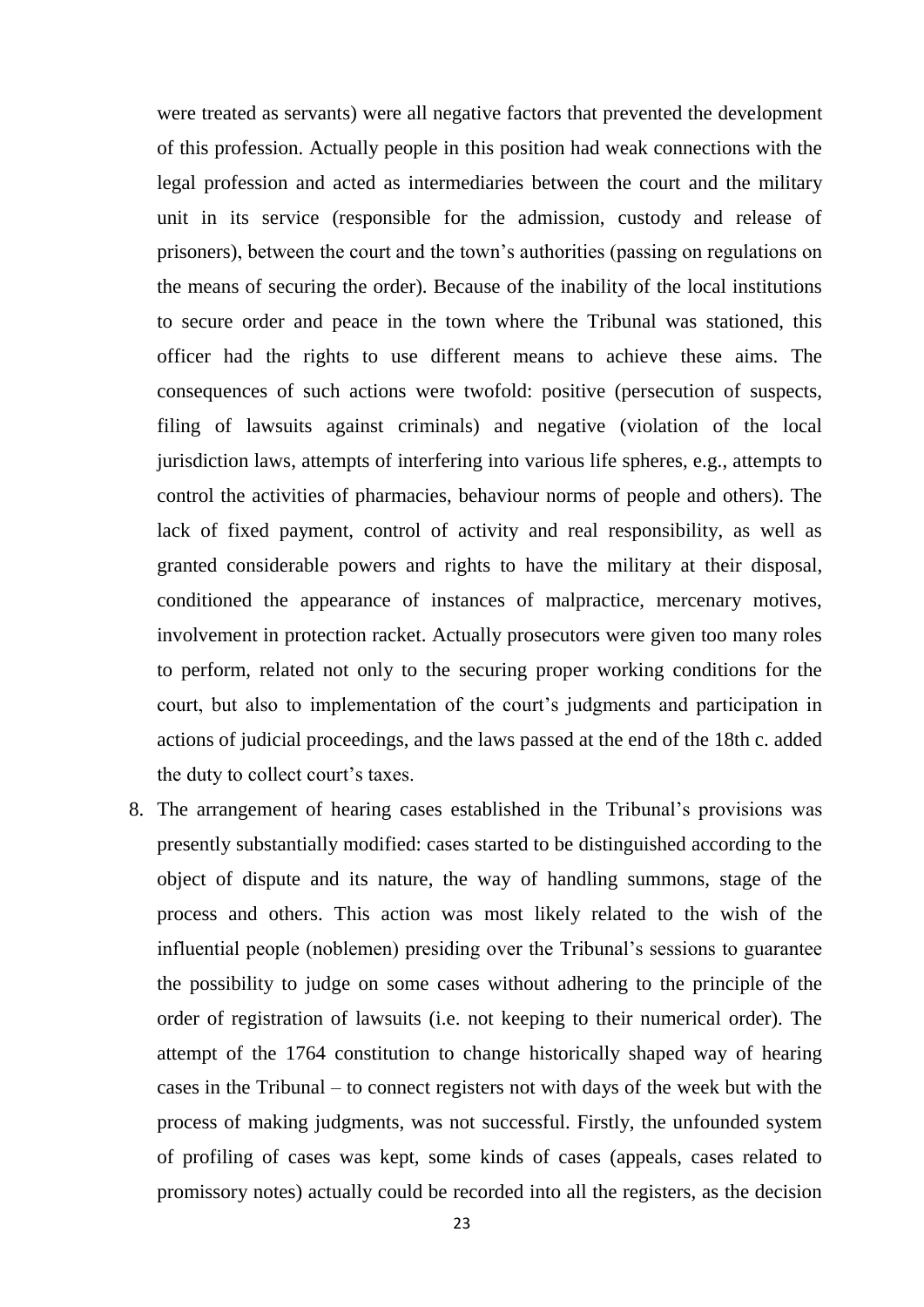whether a case could be recorded in a concrete register, not only took up too much of the court"s time, but infrequently concluded in making legally dubious judgments. Besides, this system was deprived of its purpose because of the widely spread practice to connect into one case lawsuits recorded in different registers. Secondly, the principle of the singling out privileged registers from the common order of using registers, was not abolished, which allowed to hear the cases recorded into the tactical register at any time, even simultaneously with another case. In order to get themselves recorded into this register, the litigants resorted to tricks. They began to make fictitious accusations against lawyers, procurators, ushers, and later even against the court's chancery clerks. And this practice was tolerated by the Tribunal. Because of such legal practice a lot of norms of law were violated (e.g., to hear cases according to the order of their recording, to ascribe a case to one of the sessions and others). Besides, the courts of different composition applied the practice that was not regulated by laws: to hear cases from one register as a whole, to send over the cases that were not judged to another session, to hear several cases at the same time.

9. The GDL trials were becoming complex because of the habit of connecting a lot of lawsuits into one case and because of the requirement for a great number of people, who were in one or another way connected with the object of dispute or the violated law, to participate in the process. Because of the legal liability and tit for tat principle, the possibility of participation of people of different classes and legal persons in the proceedings was not always clear. A plaintiff had also to bear in mind the possibility of being imprisoned. The formalised legal proceedings required to adhere to strict requirements of the summons' content, its delivering to the litigant (factors of place and time) and deposition of the summons in court. That required from a litigant to perform a great number of actions: to gather data of different nature about the defendant (their personal name, position and titles, possession of the estate, other people"s connections with their possessions), also to see to it that a summons would be issued, to plan the way of delivering it and acknowledgment of its acceptance, to record the lawsuit into the court"s books, to be ready for the possibility that the content of the summons or the fact of its delivery can be contested. In order to secure the participation of the litigant in the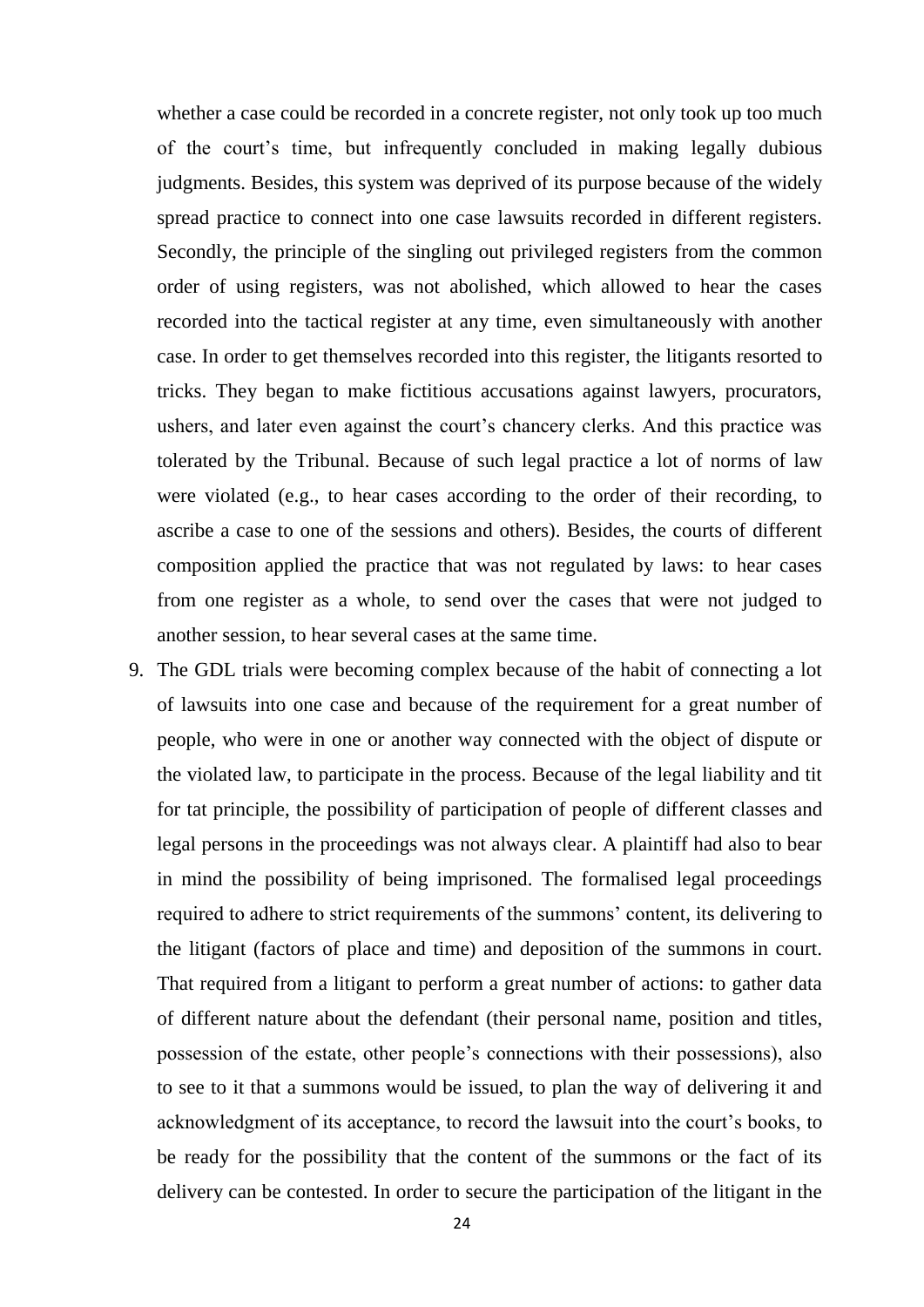proceedings, the plaintiff not infrequently took care of the preemtive imprisonment of the defendant, frequently without the court's sanctioning. It should be noted that if such an action was carried out, one had to be ready to cover the related expenses for the prisoner"s food, transportation and medical treatment. A lot of the court's time was taken up by reaching the judgments on the requests to imprison or release, to determine credibility of the bailsman, ways of keeping and transporting prisoners and decision as to the necessity for the litigant to personally participate in the proceedings.

- 10.Despite the 1764 reform"s ban, the Tribunal also postponed the trial of cases because some of them were heard there instead of the lower level courts. The trial was usually discontinued if a person at the same time participated in the work of the Diet or was involved in the civil service, even though in most of the cases there was no requirement to participate in the trial personally. Besides, frequently there arose legally undefined situations, when together with the appeal, the lawsuits against the lawyers, ushers or judges of the lower level courts were heard. As there was no homogeneous practice established, everything was determined by a specific composition of the court and the case. In such cases when the court did not agree to grant the requests of this nature, the litigants could simply agree to be convicted *in absentia* as apparently, such judgments, except for the fine for not appearing in court, had no serious consequences (such a situation was in accord with the nobility's interests, as it guaranteed that the case would not be tried by the possibly impartial judge or court). The possibility which was authorized by law, to kill the defendant for ignoring the summons, did not function in practice, and the final judgment was considered the one that was reached when all the parties concerned participated in the legal proceedings by definition. The litigants made active use of the possibilities authorized by law to delay the trial, however, at the same time, there were only a few utter nihilists, who would ignore the lawsuits filed against them.
- 11.The main stage of the trial used to extend because of the various requests filed by the litigants (to assign the order of speaking, to prescribe the opposing party to hand in documents to the court, to allow to get acquainted with the speech of the adversary lawyer, etc.) and because of the lawyers' practice to deliver long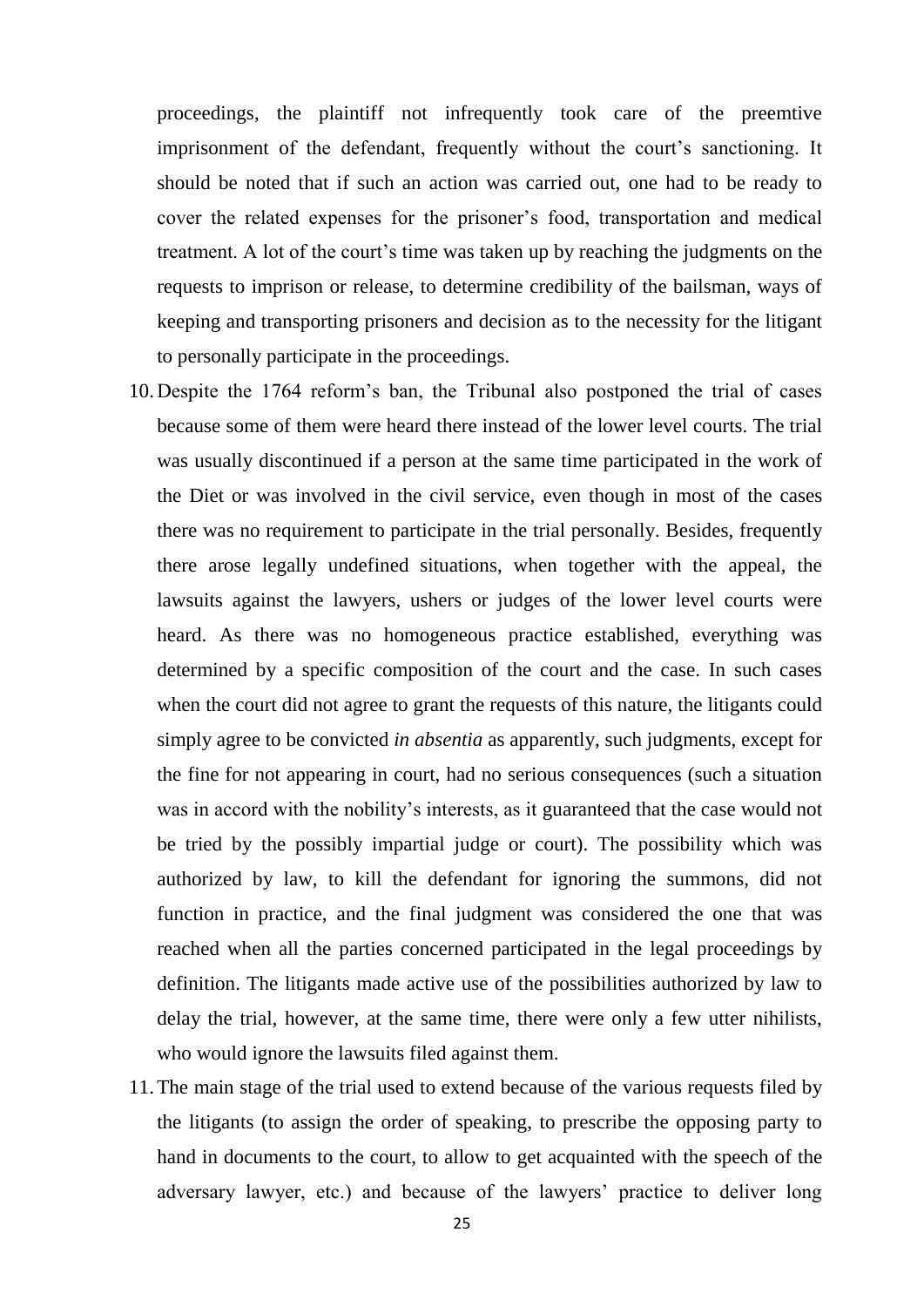speeches (there were attempts to stop this practice by imposing requirements on the duration and manner of such a speech). The preparation of speeches took a long time also because of the objective reasons: in the latter half of the 18th c. there was an established practice to use the services of the printing houses. While giving evidence, besides the traditional medieval theory of formal evidence, one can distinguish new trends of conducting investigation not only in criminal cases, of judges" wish to get acquainted with the greatest possible number of facts, to limit the use of torture and critically evaluate information obtained in such a way, and in some instances the court performing its own investigations. However, at the same time, an oath had remained and was widely used as an important part of evidence; besides, only in separate cases, the services of medical jurisprudence were requested.

- 12.The issue of the execution of judgments is closely connected with the trial: in order to force the parties to litigate, there were organized "trips" during the trial, and later on the court could appeal against the resistance to the execution of its final judgment. Only at the end of 1788 there was adopted a provision allowing the Tribunal to grant the permission to use the services of the military, which freed the Tribunal from the necessity to control the process of executions of judgments. Contrary to what has been until now asserted in historiography, the final judgments passed by the Tribunal (especially concerning corporal and capital punishments) were usually executed. Meanwhile imprisonment as a punishment was frequently not adhered to, not because of the malignant resistance, but because of its weak connections with the category of guilt and because of the mentality of the nobility. Noblemen were inclined to settle their disagreement out of court or to get released from such punishments (the final judgment used to become a precondition to reach a settlement).
- 13.The work of the Tribunal was also affected by the problems that other courts encountered. Even though the Warsaw Coronation Diet of the 1764 attempted to address some of the shortcomings in the functioning of the lower level nobility courts, in the period under investigation, they did not operate successfully. Mainly so because of the judge factor: they were undisciplined, biased, corruptible, tried cases that were beyond their competence. Complicated practice of providing the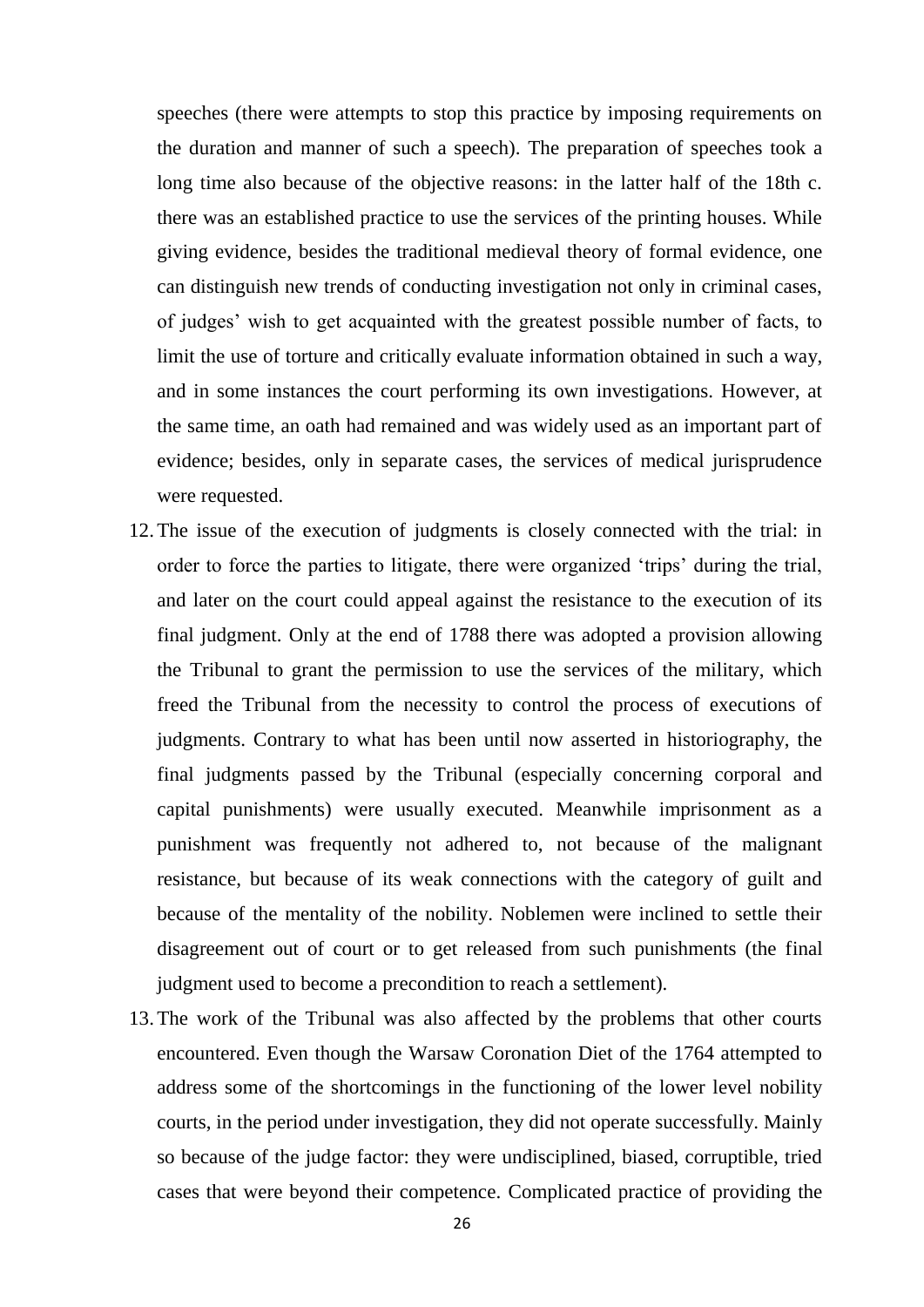proof as well as casuistic or too abstract legislation and selective application of laws prevented from punishing the officials who abused their authority. Courts also used to encounter problems of organisational and legal nature Because of the poor quality of work of the lower level nobility courts (some of them did not work for a long time), the Tribunal"s workload increased a number of times as it was forced to consider the applications asking to appoint another court to hear a case and to transfer lawsuits to the judges of the lowel level courts and their chanceries.

14.While investigating the Tribunal"s history, one encounters difficulties in trying to determine factors characterising the efficiency of the court's activity such as the maintenance of the court (such data was not recorded) and the time it took to reach a judgment (it also depended on subjective factors).. However, the information acquired allows to calculate the number of lawsuits recorded in the Tribunal books and the number of judgments as well as an average length of time that passed from the recording of the lawsuit into the court's register until the time it was judged. Thus during the period of the twenty seven years of its activity, the Tribunal reached overall 5708 judgments, on average 222 anually, and during the session – 111 judgments (in separate sessions this number ranged from 109 to 497). It has to be stressed that in an absolute majority of cases we are dealing with in absentia announced or intermediary judgments, when there was no trial as such. During the first years of the Tribunal activities, there were more lawsuits judged that were recorded in register books of appeals and of resistance towards the execution of judgments, however, later, different kinds of register books prevailed, those from criminal and debts books from which in the period of 1769- 1784 around 94 per cent of all the Tribunal judgments were announced. Aftewards, because of the requirement of the law, *pro determinatione* (i.e., the requests to appoint a court that would try the case) kinds of lawsuits were mostly judged, which made up 56 per cent of all the judgments and almost 30 per cent were devoted the registers of criminal and debt cases. Because of this there constantly accumulated the number of lawsuits recorded into other registers, which were not judged for a long time (each year on average there were recorded more than one thousand new lawsuits into the register books). In 1784 the number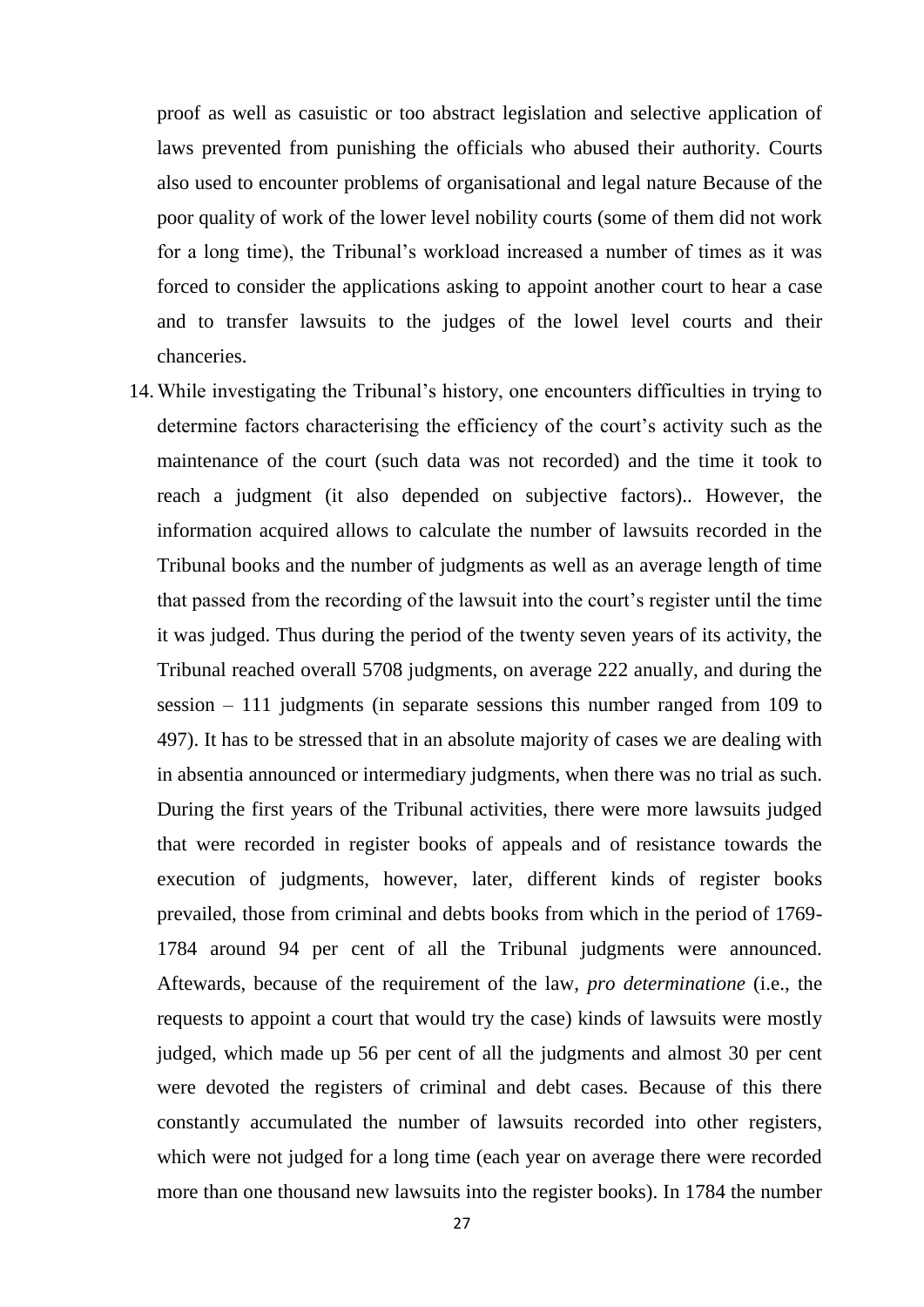of the unjudged lawsuits exceeded 6000 (the Tribunal headed by the marshal Adam Chmara in 1785-1786 managed to reduce this number almost by half and in 1792, when the Tribunal ceased its activity, the overall number of the unjudged lawsuits reached 3417, most of them – over 1600 were recorded in the register book of appeals). The trials of appeals and accusatory cases could take up more than a decade, whereas other cases, especially if there was used a practice of joining lawsuits recorded into register books into one case, and the practice of bringing fictitious charges against procurators and court"s officials, could be judged in the same or the following year. There was a chance that crimes committed in the Tribunal could be tried within a couple of weeks. The growth of the number of the unjudged cases was determined by the wide competence of the court and the fact that it had to perform all the functions of the lower level court, because, essentially, the time devoted had to suffice, as no other court of the GDL could even compare to the Tribunal in terms of the length of its sessions. However, some time was taken away by the well-established traditions not to work during the first days of the session, during numerous religious and state holidays, as well as the destructive activity of the GDL confederation in 1772-1773.

15.The facts investigated in the present work allow to claim that the Tribunal"s judgments were considerably affected by the outside factors: the judges' relations with litigants, influential people's (of the CTN ruler and the GDL nobility) patronage and a common corruption. Because of the prevailing attitude to tolerate such practice and not to punish for it severely (there are known only a few trials related to the bribery of judges and only one of concluded with the judgment which, by the way, was later overturned) there prospered the practice of writing pleading letters and litigants were actively searching for other possibilities of how to predetermine the judgment to their advantage. The legal practice shows that the Tribunal adhered to certain principles, related to the noblemen"s mentality and legal awareness: justified the litigants' applications based on alleged reasons and avoided to administer severe punishments legalized by laws. While confronting cases unforseen by law and wishing to be responsive to the litigants" requests, the Tribunal passed original judgments which, because of the strict separation of the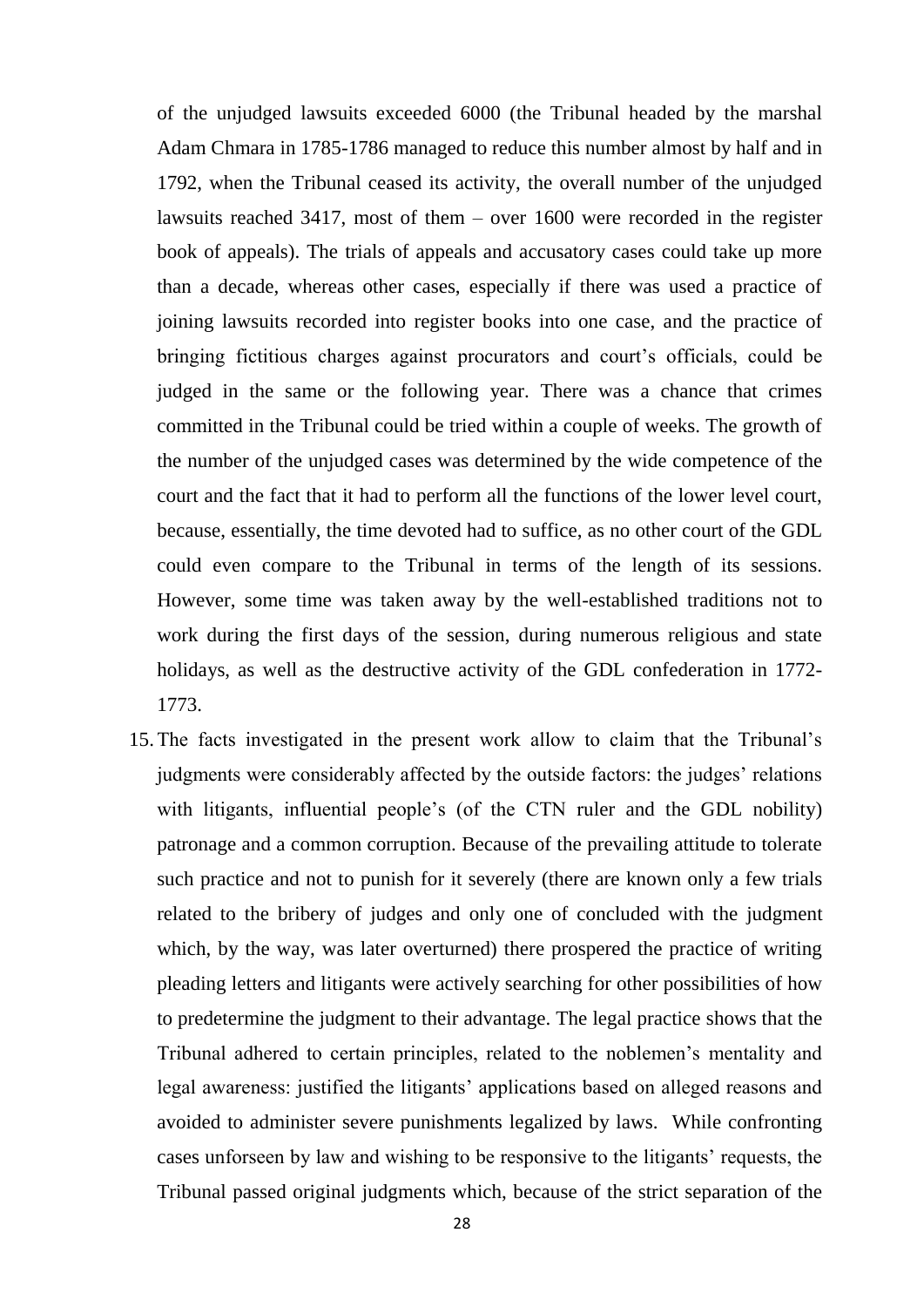court and the law creation functions, did not turn into general legal norms (with a few exceptions). Although under the CTN conditions, the prohibition of the case (precedent) law was justified (unlawful judgments, favourable to the noblemen could become a generally applied law), it still had a negative effect on the legal activities of the Tribunal, forcing to selectively judge each case (in this way wasting valuable time of the court's work) and in analogous situations to pass completely opposing judgments.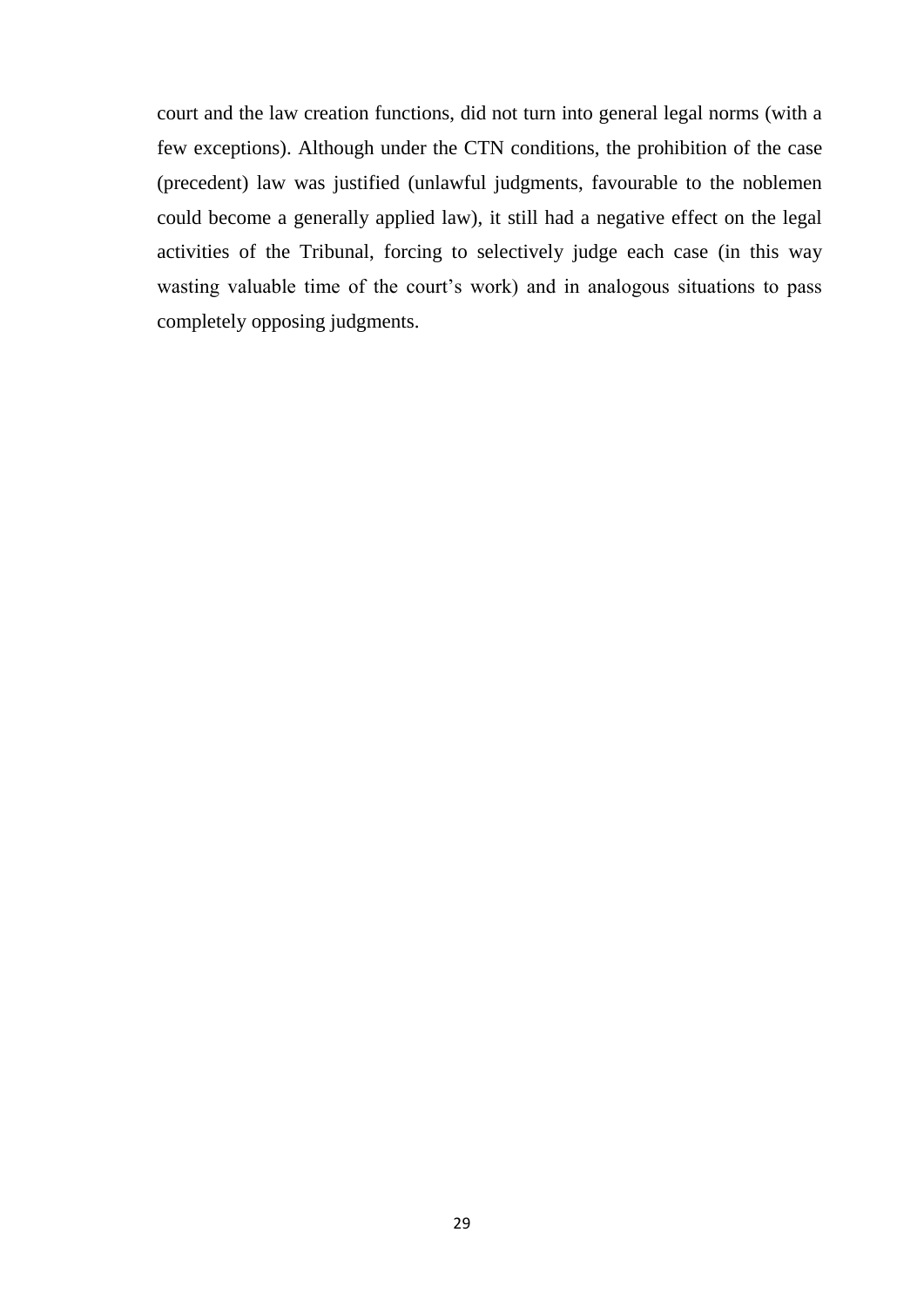Lietuvos Vyriausiojo Tribunolo veikla XVIII a. II pusėje: bajoriškosios teisės raiška

#### Santrauka

Darbe buvo buvo tiriama centrinės LDK teismo institucijos – Vyriausiajo Tribunolo veikla XVIII a. II pusėje. Analizuojama laikotarpį įrėmina svarbiausios šio teismo reformos, įvykdytos 1764 ir 1793 m. Be to, tk nagrinėjamam laikotarpiui turime daugmaž pilną Tribunolo knygų komplektą, leidžiantį atlikti statistinius skaičiavimus, kai tuo tarpu senesni šaltiniai yra smarkiai defragmentuoti. Darbe, remiantis ,,efektyvios veiklos" konceptu, šuolaikinės teisės teorijos ir praktikos tyrimų rezultatais, kompleksiškai tiriama teisingumo vykdymo naujųjų laikų visuomenėje problematika. Darbe tiriami vidiniai (susiję su jo struktūra ir kompetencija) ir išoriniai (nesusiję su organizacija, bet ją veikiantys – teisės ir teismo proceso būklė, t.y. normų aiškumas ir bylininko teisių užtikrinimas, kitų bajoriškų teismų veikla, luominė visuomenė ir jos moralinės normos) teismo veiklą įtakoję faktoriai. Svarbu buvo atskleisti darbo praktiką (nustatant sprendžiamų bylų kiekius, rūšis, teisės taikymo dėsningumus, teismo vidaus gyvenimą atspindinčius faktus), taip pat išryškinti Tribunolo sudėtį teisininko profesijos aspektu (buvo analizuojamos teisėjų, kanceliarijos darbuotojų, advokatų, agentų ir instigatorių atliktos funkcijos, sudaromi jų sąrašai). Darbe analizuojama aktuali tema, mat efektyvus teisingumo vykdymas svarbus kiekvienai visuomenei, nes užtikrina gyvybės, sveikatos ir turto apsaugą. Pirmą kartą istoriografijoje bandoma kompleksiškai, remiantis šiuolaikinėmis teismų darbo vertinimo metodikomis tirti praeityje veikusią Lietuvos teismo instituciją.

Tarpdisciplininis darbo pobūdis pareikalavo naudoti istorijos, teisės ir teisės sociologijos mokslų tyrimų metodus. Pasirinktą metodologiją nulėmė tiek analogiškų LDK Vyriausiajam Tribunolui naujųjų laikų Vakarų Europos centrinių teismų tyrimai, tiek šiuolaikinė patirtis, sukaupta bandant didinti teisminių institucijų veiklos efektyvumą. Darbui parengti reikalinga buvo susipažinti su LDK civilinės, baudžiamosios ir procesinės teisės normomis ir jų išskyrimo mechanizmais. Kadangi šio darbo pagrindas yra LDK Vyriausiojo Tribunolo archyvo medžiaga, todėl remiantis teisės sociologijos instrumentarijumi buvo naudoti teisinių dokumentų (sprendimų) *kokybinės* ir *kiekybinės analizės* metodai. Pirmasis leidţia atskleisti faktus apie ginčo šalių reikalavimus, jų procesinius veiksmus, teisinę sprendimo motyvaciją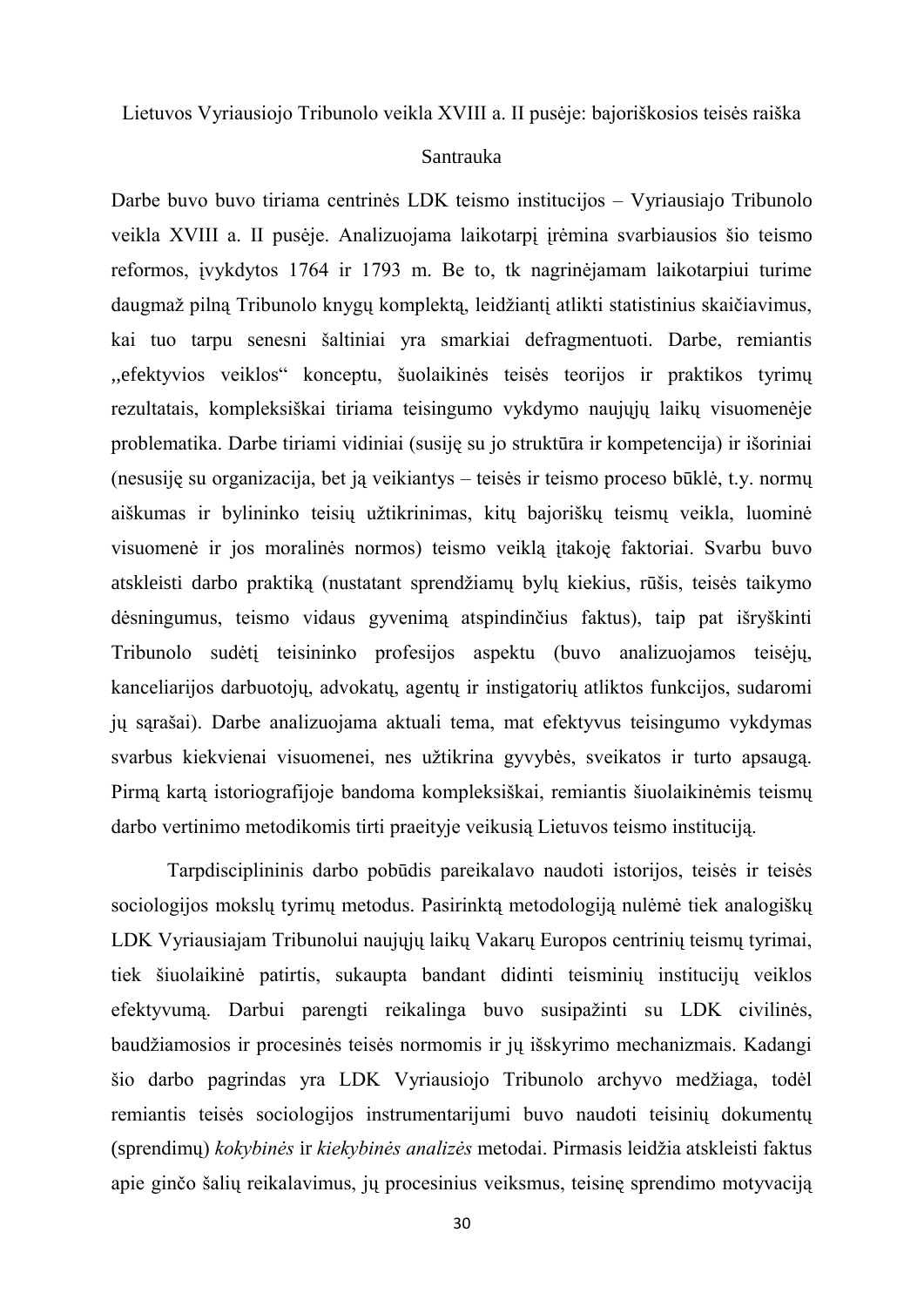(šie parodo teisės sampratą, teisinio elgesio modelius). *Kiekybinė teismo sprendimų analizė* įgalina nustatyti pakankamai tikslų Tribunolo sprendimų skaičių. *Sintezės* metodas padėjo apibendrinti duomenis apie sprendžiamų bylų rūšis, teisės taikymo praktiką. *Loginis-semantinis* tyrimų metodas naudojamas teismo taikomų teisinių normų aiškumo ir neapibrėžtumo santykiui nustatyti. Didelis pirmą kartą į mokslinę apyvartą įvedamų dokumentų skaičius vertė naudotis *aprašomuoju* tyrimų metodu. Serijiniai duomenys, leidžiantys spręsti apie teisingumo vykdymo institucijos veiklos tempus ir krūvį – išsprendžiamų bylų kiekius, vidutinę bylos nagrinėjimo trukmę, buvo apskaičiuoti remiantis *statistiniu* metodu. *Komparatyvistinis* metodas taikytas tik iš dalies – kai stigo duomenų apie atskirus LDK Vyriausio Tribunolo veiklos aspektus, remtasi Lenkijos Tribunolo ir kitų ATR teismų funkcionavimo faktais.

Disertaciją sudaro įvadas, keturios pagrindinės dėstomosios dalys, išvados, priedai, šaltinių ir literatūros sąrašas. Įvadinėje dalyje apibendrinta tyrimo problema, objektas ir jo chronologinės ribos, iškelti darbo tikslai ir uždaviniai, jų pasiekimui naudoti metodai, literatūra ir šaltiniai, pagrįstas temos aktualumas ir naujumas. Pirmoje dalyje išskirtos 1765-1792 m. LDK Vyriausiojo Tribunolo nagrinėtų bylų rūšys ir atskleista LDK teismų kompetencijos persipynimo problema, taip pat nagrinėjamas kasmetinio Tribunolo "įsteigimo" klausimas. Antroji dalis skirta socialinei-profesinei LDK Vyriausiojo Tribunolo charakteristikai – analizuojama atskirų teisės specialistų (teisėjų, advokatų, agentų, instigatorių, regentų) veikla ir įstatymuose apibrėžtas jų funkcijų reglamentavimas, atskleidžiami įvairūs teisininko profesijos aspektai. Trečioje darbo dalyje gvildenami darbo praktikos aspektai, aptariami atskiri teisės institutai ir teismo proceso etapai, apibendrinami teisės taikymo dėsningumai. Ketvirtoje dalyje pateikiami ir analizuojami teismo darbą atspindintys skaičiai – nagrinėtų ir likusių neišspręstų bylų santykis, vidutinę laiko tarp bylos įrašymo į teismo registrų knygą ir jos nagrinėjimo, trukmę. Aptariami faktoriai, veikę Tribunolo funkcionavimą (vertinamas pirmosios instancijos teismų darbas, išskiriami veiksniai, lėmę tam tikrą teismo darbo kokybę) ir jo priimamų sprendimų turinį. Išvadose pateikiamas apibendrintas LDK Vyriausiojo Tribunolo 1765-1792 m. laikotarpyje funkcionavimo įvertinimas ir įvardijami svarbiausi jo darbą itakoję faktoriai. Empiriniai duomenys apie LDK Vyriausiąjį Tribunolą užfiksuoti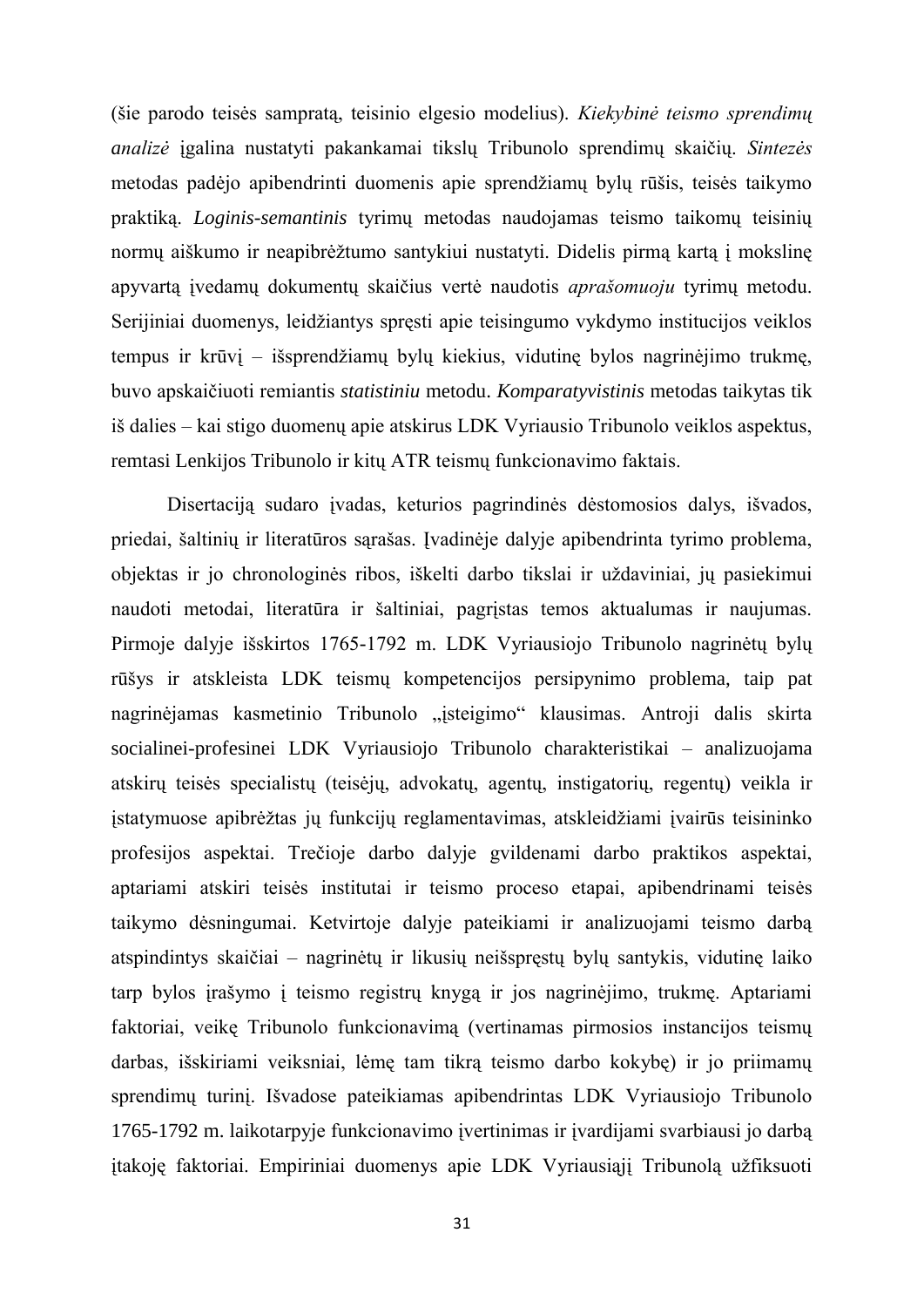aštuoniuose prieduose. Lentelės parodo Tribunolo archyvo išlikimo mastą, patikslina teismo darbo laiką. Pirmą kartą publikuojami analizuojamo laikotarpio LDK Vyriausiojo Tribunolo advokatų, agentų, regentų, instigatorių ir sukolektorių sąrašai. Pabaigoje publikuojami keli 1785 m. teismo priimti dokumentai.

Darbo tikslas – kompleksiškai išnagrinėti LDK Vyriausiojo Tribunolo veiklą teisingumo vykdymo srityje bei įvertinti jo darbo efektyvumą. Siekta išanalizuoti XVIII a. II pusėje vykdytų reformų LDK Vyriausiojo Tribunolo organizacijos ir kompetencijos srityse pobūdį ir atskleisti jų poveikį teismo darbo kokybinėms charakteristikoms, ištirti XVIII a. II pusės LDK Vyriausiojo Tribunolo darbą įtakojusius objektyvius (laiko, vietos, visuomeninių-politinių aplinkybių) ir subjektyvius (klientizmo, kyšininkavimo, nepotizmo ir kt.) veiksnius, sudaryti kuo tikslesnius 1765-1792 m. LDK Vyriausiajame Tribunole dirbusių advokatų, agentų, regentų ir instigatorių sąrašus, nustatyti jų atliekamas teisines funkcijas, aiškintis naujųjų laikų teisininko profesijos formavimosi aspektus.

Kompetencijos tyrimas atskleidė, jog XVIII a. septintojo dešimtmečio ATR įgyvendintos teisingumo vykdymo reformos turėjo tiesioginės įtakos LDK Vyriausiojo Tribunolo veiklai. Viena vertus, jos susiaurino Tribunolo kompetenciją, sugriežtino apeliacijos taisykles, atnaujino draudimą aplenkti pirmos instancijos teismus, numatė galimybę skųsti tik dalį teismo sprendimo. Kita vertus, kaip apeliacinė institucija, Tribunolas turėjo nagrinėti daug bylų, kaip pirmos instancijos teismas: kaltinimus žemesniųjų teismų pareigūnams (teisėjams, raštininkams, regentams), bylas dėl teismo saugumo normų pažeidimo, o taip pat ieškinius advokatams, įgaliotiniams ir vazniams. Pagal 1764-1766 m. įstatymus Tribunolas buvo priverstas svarstyti ir bylas, kuriose nebuvo teisinio ginčo sudėties, o dėl tokių bylų kiekio, jis faktiškai virto administracine įstaiga. Tribunolui taip pat teko spręsti įvairias įstatymuose neapibrėžtas situacijas (atvejus, kuomet pirmos instancijos teismo teisėjų balsai pasiskirstydavo po lygiai; kada buvo uždrausta apeliuoti, pritaikius netinkamą teisės straipsnį; laiku nepareiškus apeliacijos dėl objektyvių trukdžių), taip pat jis sulaukdavo prašymų būti kasaciniu teismu (ir, beje, retsykiais juo tapdavo). Gana prieštaringa buvo ir susiklosčiusi teisminė praktika toleruoti kreipimusis įstatymų draudžiamais atvejais: Tribunolas sprendė apeliacijas bylose dėl pabėgusių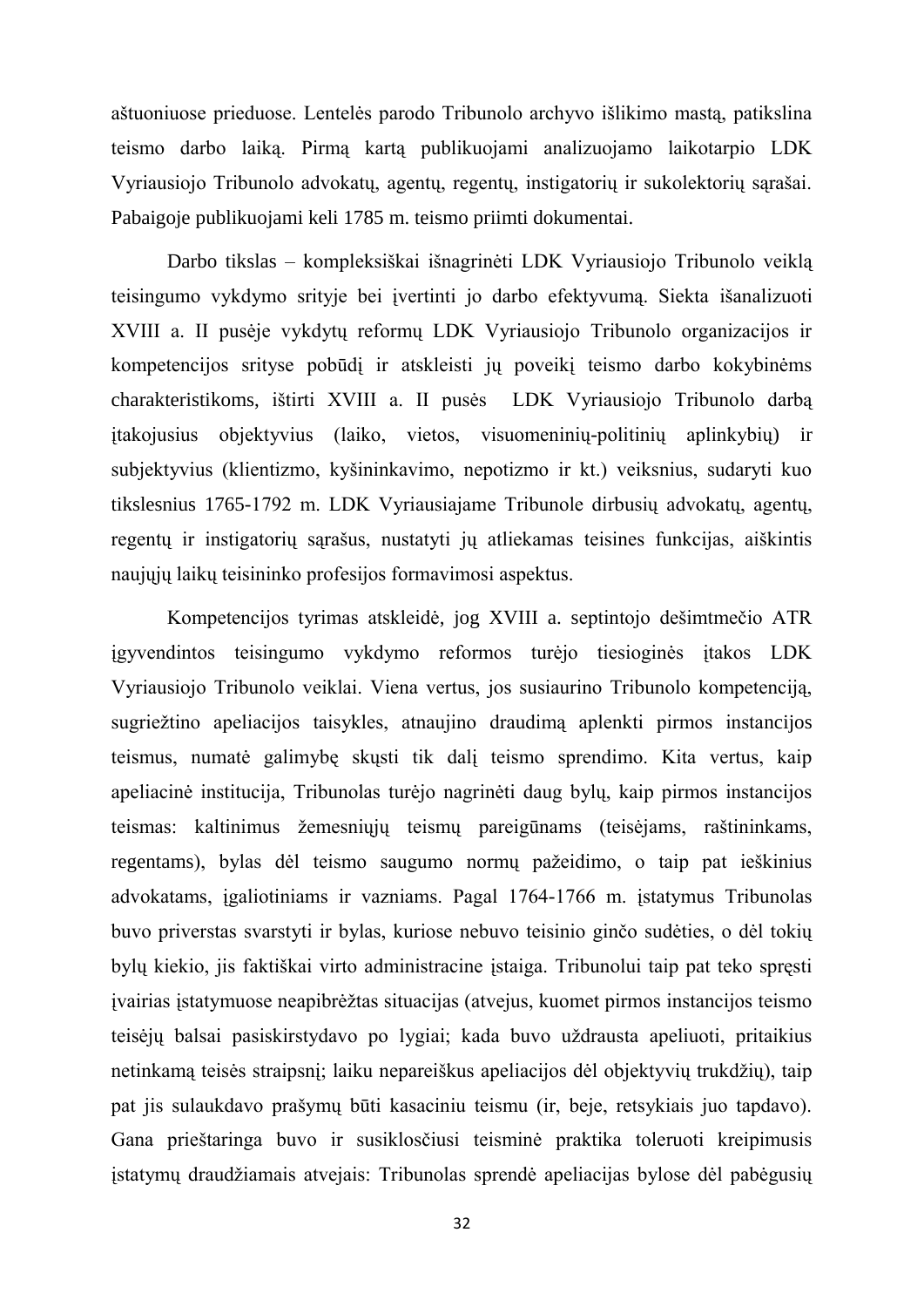pavaldinių ir skolinių įsipareigojimų, ir baudų už šį nusižengimą nuosekliai neskyrė, surasdamas bylininkų atėjimą tariamai pateisinančių aplinkybių. Neveiksmingas buvo ir draudimas teikti apeliacijas dėl tarpinių sprendimų, nes jos buvo kvalifikuojamos kaip kreipimaisi prašant paskirti bylą nagrinėsiantį teismą. LDK teismų sistemos funkcionavimas buvo sudėtinga dėl didelio teismo instancijų skaičiaus, tuo pat metu egzistavusių skirtingų teisinių principų ir vieningos apeliacijos tvarkos nebuvimo. LDK teismų sistemos funkcionavimą neigiamai veikė konfederuotų Seimų ir Generalinės konfederacijos teismų veikla, dėl kurios buvo pažeista daugybė LDK teisės normų ir kuri ateityje sukėlė teisinio pobūdžio problemas. Neapibrėžtos buvo dvasininkų jurisdikcijos ribos: XVIII a. II pusėje išryškėjo tendencija jas riboti, o ir Tribunolas vis dažniau sprendė šiam teismui priskirtas bylas, nors tai darė ir nenuosekliai. Dėl principo, leidusio Tribunolui teisti visus asmenis, kurie pažeistų vadinamojo teismo saugumo normas, čia buvo teisiami ir miestiečiai bei žydai, kuriuos teisti kiti įstatymai šiam teismui buvo aiškiai uždraudę. Dėl savo, kaip centrinio LDK teismo, pozicijos Tribunolas savinosi teisę spręsti teismų kompetencijos konfliktus ir neigiamai vertino Nuolatinės tarybos veiklą šioje srityje, bet, kita vertus, pats ne kartą sprendė jam nepriklausančias bylas.

Atlikus tyrimą paaiškėjo, jog vidinė teismo struktūra buvo gana išbalansuota, nes joje neproporcingai daug galių teko maršalkai, kuris kontroliavo tiek darbo organizavimo, tiek sprendimo priėmimo procesus. Kitos Tribunolo teisėjams tekusios (už raštinės veiklą atsakingo raštininko ir teismo pajamas atsakingo iždininko) pareigos buvo veikiau nominalios. Teigiamai vertintinas cenzoriaus funkcijų, siekiant užtikrinti didesnę svarbiausių teismo veiklos momentų kontrolę, įgyvendinimo principas, tačiau faktiškai apie šių pareigūnų nepriklausomumą ir realią valdžią kalbėti netenka. Didžiausia problema tapo teisėjo pareigų susiejimas ne su profesijos kategorija, bet su kitomis – galios, prestižo ir garbės – savybėmis. Dėl to kildavo noras pasinaudoti padėtimi, sprendžiant savo ar artimųjų bylas. Teismo personalinės sudėties analizė rodo, jog Tribunolo teisėjo pareigas dažnai užėmė teisminio darbo patirtį sukaupę asmenys (kitų teismų teisėjai, kanceliarijų darbuotojai, advokatai ir agentai), todėl kvalifikacijos atlikti šį darbą iš esmės jiems pakako. Pavietų žemės teismų raštininkų pašalinimas iš Tribunolo kanceliarijos lemiamos įtakos jos veiklos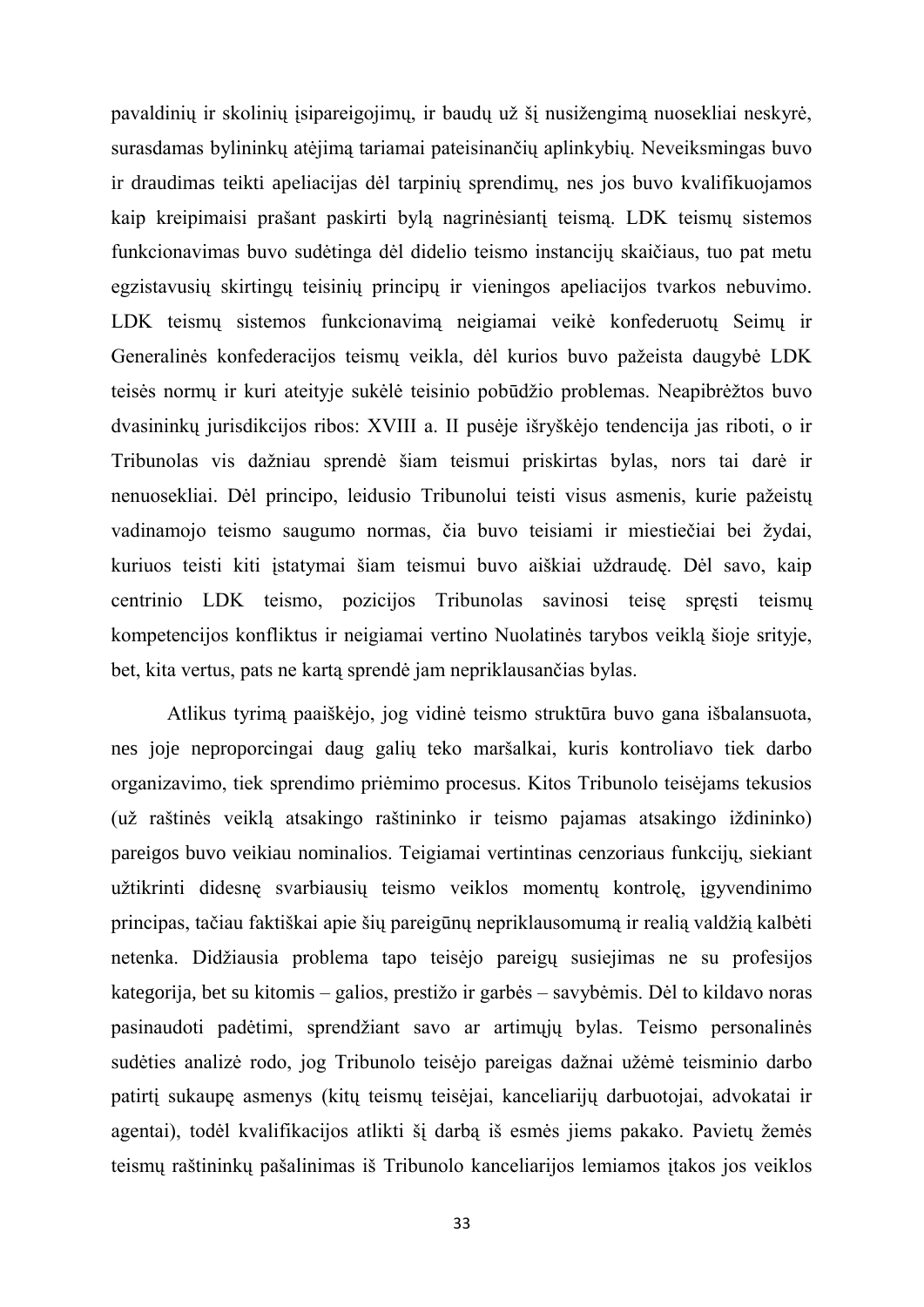kokybei neturėjo, nes analizuojamu metu kanceliarijos darbui faktiškai vadovavo regentai (nors teisiškai tokia situacija buvo įtvirtinta tik XVIII a. pabaigoje). Į Tribunolo kanceliarijos veiklą aktyviai įsijungė žemės ir pilies teismų darbuotojai, taigi raštinės paslaugas teikė patyrę ir kvalifikuoti asmenys. Praktikoje susiklostė prisiekusiųjų (atsakingų už sprendimų knygas) ir neprisiekusiųjų (atsakingų už einamųjų reikalų protokolų, aktų ir registrų knygas) regentų sistema. Jie buvo kilę iš skirtingų profesinių sluoksnių: pirmieji buvo profesionalūs kanceliarijų darbuotojai, o antrieji paprastai buvo pasirenkami iš Tribunolo agentų ir aplikantų. Žalą dėl kasmetinių kanceliarijos sudėties pokyčių buvo bandoma mažinti samdant tuos pačius asmenis sprendimų regentų, atsakingų už svarbiausių – sprendimo dokumentų (originalų ir kopijų) rengimą, pareigoms. Teisines paslaugas teismuose teikė advokatai ir agentai, pirmieji – dalyvaudami teismo procese, o antrieji, rūpindamiesi atstovaujamo asmens bylos procesu ir tinkamu bylos parengimu teismo nagrinėjimui. XVIII a. advokatūros institucijos raidoje įžvelgiamos profesionalėjimo tendencijos: nuolat buvo pildomas gynėjų veiklos aprašas, įvesta jų priesaika, užtikrintas tam tikras teisinių žinių tikrinimo mechanizmas ir papildymo naujais nariais proceso kontrolė. Tiesa, tapti uždaresne profesine grupe jiems neleido neapibrėžtas teisme galinčių dirbti advokatų skaičius ir pasitraukimo iš profesinės veiklos mechanizmas, ne visai aiški ir veiksminga pašalinimo iš advokatų procedūra, taip pat visą laiką išlikęs požiūris į gynėjo veiklą, kaip atliekamą visuomeninę pareigą. Agentai, kaip specifinių teisinių paslaugų teikėjai, buvo bylininką pakeičiantys asmenys, įgalioti organizuoti bylininko gynyba teisme. Pastarujų veikla buvo nereglamentuota, bet žinome, jog jie tapdavo tarpininkais tarp bylininkų ir advokatų, disponavo bylos dokumentais, tvarkė teismo mokesčių klausimus, o nuo aštunto dešimtmečio pradžios vis dažniau savarankiškai dalyvavo teismo procese (ypač pradinėje teismo proceso stadijoje). Tribunolo instigatorius turėjo užtikrinti tvarką ir ramybę mieste, kur dirbo Tribunolas, taip pat palaikyti ieškinius dėl teismo ar teisėjų garbės įžeidimo ir teismo saugumo normų pažeidimo, ir dalyvauti procese kartu su teisiškai neveiksniais asmenimis. Šios funkcijos buvo labai svarbios, tačiau priklausomybė nuo teismo, pareigų nereglamentavimas įstatymuose ir žemas pareigų prestižas, buvo neigiami faktoriai, užkirtę kelią tokios profesijos klostymuisi. Dėl vietos institucijų nesugebėjimo užtikrinti tvarką ir ramybę mieste, kur dirbo Tribunolas, šiam pareigūnui būdavo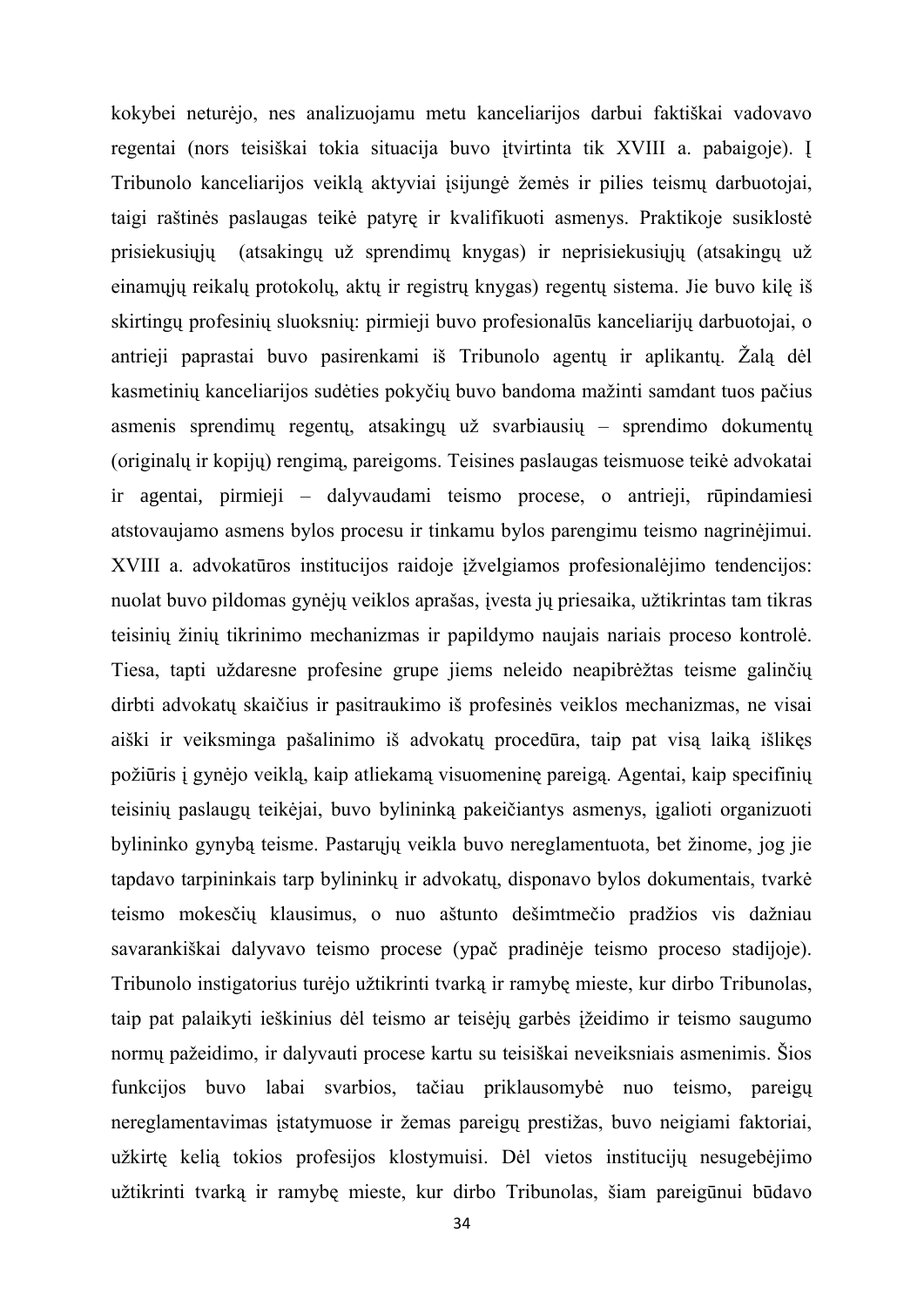suteikiamos teisės imtis įvairiausių priemonių šiems tikslams pasiekti. Tokių veiksmų pasekmė buvo dvejopa: teigiama (įtartinų asmenų persekiojimas, ieškinių nusikaltėliams kėlimas) ir neigiama (vietos jurisdikcijų teisių pažeidimas, bandymai kištis į įvairias gyvenimo sritis, pvz., mėginimas reguliuoti vaistinių veiklą ir žmonių elgesio normas). Nustatyto atlyginimo, veiklos kontrolės ir realios atsakomybės nebuvimas, bei didelių galių ir teisės disponuoti kareiviais suteikimas lėmė tokių reiškinių, kaip piktnaudžiavimas pareigomis, savanaudiškų tikslų siekimas, turto prievartavimas, atsiradimą.

Teismo proceso analizė atskleidė, jog įstatymuose įtvirtintos bylų nagrinėjimo tvarkos greitai pradeta nesilaikyti, o bandymas šią situaciją pakeisti 1764 m. karūnaciniame seime baigėsi nesekme. Bylų profiliavimo sistema buvo nepagrįsta, o panaikintas privilegijuotų registrų išskyrimo iš bendros registrų naudojimo tvarkos principas, masino surasti priežastis į jį įrašinėti ieškinius. Dėl to pradėta kelti fiktyvius kaltinimus advokatams, įgaliotiniams, vazniams, o vėliau ir kanceliarijų tarnautojams, ir tokią praktiką Tribunolas toleravo. LDK teismo procesas darėsi sudėtingas dėl praktikos į vieną bylą jungti daug ieškinių ir dėl reikalavimo jame dalyvauti dideliam asmenų, vienaip ar kitaip susijusių su ginčo objektu ar pažeista teise, skaičiui. Formalizuotas teismo procesas reikalavo laikytis griežtų šaukimo turinio, jo įteikimo bylininkui (laiko ir vietos faktoriai) ir įteikimo paliudijimo teisme reikalavimų. Tas pareikalaudavo iš bylininko atlikti daug veiksmų: surinkti įvairiausio pobūdžio duomenis apie atsakovą, taip pat organizuoti šaukimų rengimą, įteikimą ir įteikimo patvirtinimą, per nustatytą laiką įrašyti ieškinį į teismo knygas, pasirengti galimybei, jog šaukimo turinys ar pats įteikimo faktas bus užginčytas. Kad užtikrintų bylininko dalyvavimą procese, ieškovai kartais pasirūpindavo preventyviu atsakovo įkalinimu, neretai – ir be teismo sankcijos. Tiesa, atlikus tokį veiksmą, reikėjo pasiruošti kitoms su tuo susijusioms išlaidoms – kalinio maitinimui, vežiojimui ir gydymui. Daug teismo laiko atėmė sprendimų priėmimas dėl prašymų įkalinti arba paleisti, nustatyti laiduotojo patikimumą, kalinių išlaikymo ir transportavimo būdų, dėl būtinybės bylininkui asmeniškai dalyvauti procese. Teismo procesai užtrukdavo dėl galimybių prašyti atidėti bylos nagrinėjimą, kuriomis aktyviai naudotasi. Pagrindinė teismo proceso stadija užsitęsdavo dėl bylininkų teikiamų įvairių prašymų, o taip pat dėl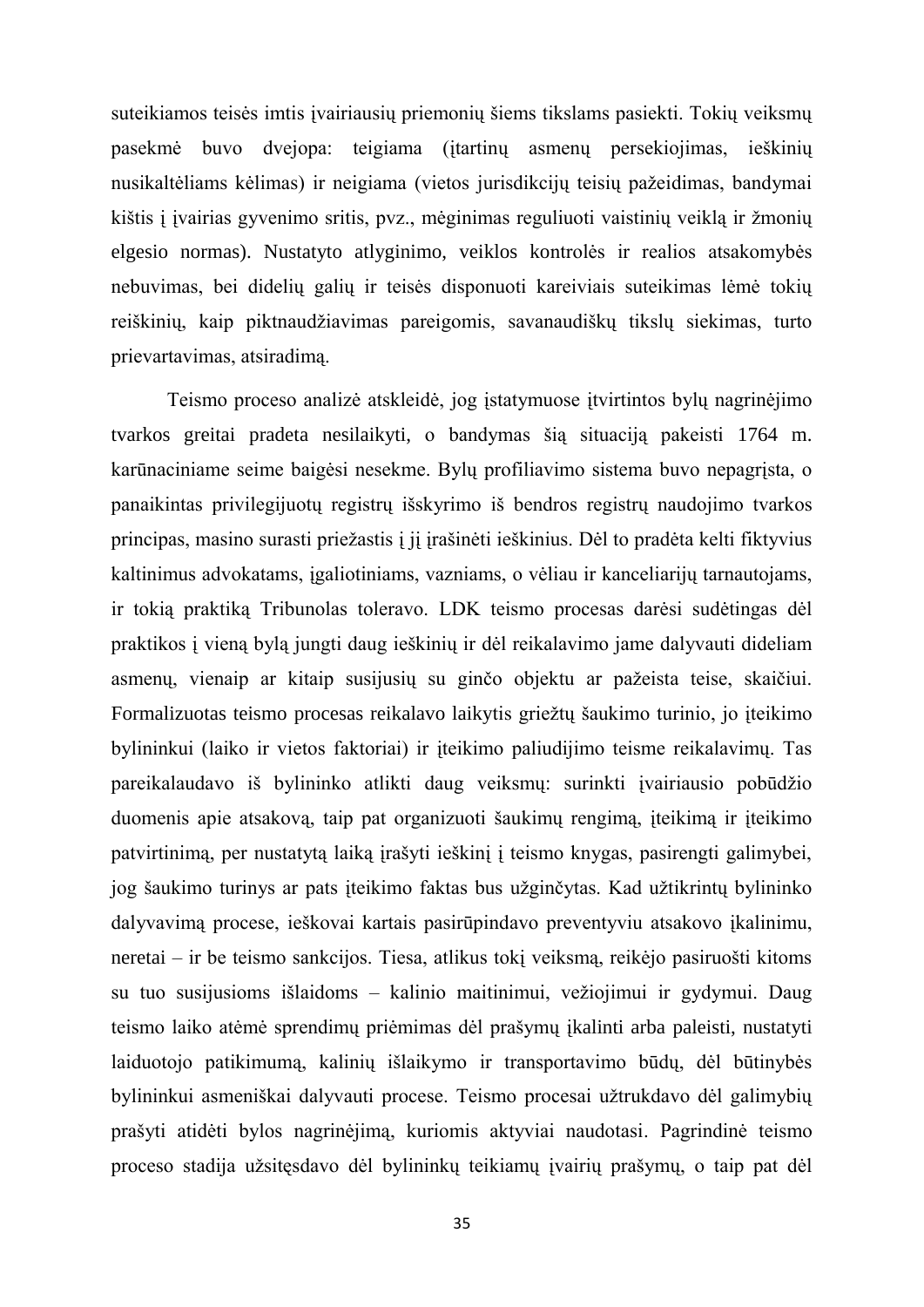advokatų įpročio ilgai kalbėti, kurį bandyta pažaboti, nustatant reikalavimus tokios kalbos būdui ir trukmei. Įrodymų pateikimo metu šalia tradicinės viduramžiškos formalių įrodymų teorijos galima pastebėti ir naujoviškas tendencijas: atlikti tyrimą ne tik baudžiamosiose bylose, teisėjų siekį susipažinti su kuo didesniu faktų skaičiumi, riboti kankinimus ir kritiškai vertinti tokia forma surinktą informaciją, o kai kada ir pačiam teismui atlikti tiriamuosius veiksmus. Su teismo procesu tampriai susijusi sprendimų vykdymo problema: reikėjo organizuoti "išvykas" proceso metu, siekiant priversti bylinėtis, o vėliau galimai kreiptis dėl pasipriešinimo galutinio sprendimo vykdymui. Tik 1788 m. pabaigoje patvirtinta nuostata išduoti leidimą pasinaudoti kariuomenės pagalba išlaisvino Tribunolą nuo būtinybės kontroliuoti sprendimo įvykdymo procesą. Priešingai, nei iki šiol tvirtinta istoriografijoje, galutiniai Tribunolo sprendimai (ypač kūno ir mirties bausmes) dažniausiai buvo vykdomi. Tuo tarpu kalėjimo bausmių skyrimui dažnai buvo nepaklustama ne dėl piktybiško pasipriešinimo, o dėl menko jų ryšio su kaltės kategorija ir bajorijos mentalitetu. Bajorai buvo linkę ginčus galutinai išspręsti užteisminio susitarimo būdu arba nuo tokių bausmių atleisti (t.y. galutinis bylos sprendimas tapdavo tik prielaida susitarimui).

Tribunolo veiklai įtakos turėjo ir kitų teismų darbo problemos. 1764 m. karūnaciniame Varšuvos seime bandyta išspręsti kai kurias pirmos instancijos bajoriškų teismų funkcionavimo ydas, nepaisant to, analizuojamu laikotarpiu jie veikė blogai. Daugiausia, dėl teisėjų faktoriaus: jie buvo nedisciplinuoti, šališki, paperkami, nagrinėjo pagal kompetenciją jiems nepriklausančias bylas. Įstatymai nenumatė jų pasitraukimo iš pareigų dėl amžiaus ir sveikatos būklės, taip pat neaiškiai apibrėžė jų disciplininę atsakomybę. Nubausti padėtimi piktnaudžiavusius pareigūnus trukdė sudėtinga įrodinėjimo praktika, kazuistiška arba pernelyg abstrakti įstatymų bazė ir selektyvus jos taikymas. Teismai taip pat susidurdavo su organizacinėmis ir teisinio pobūdžio problemomis. Dėl nepatenkinamos pirmos instancijos bajoriškų teismų darbo kokybės (kai kurie jų nedirbo ilgą laiką) Tribunolui tenkantis krūvis padidėjo kelis kartus, nes jis buvo priverstas svarstyti prašymus bylos nagrinėjimui paskirti kitą teismą ir ieškinius žemesniųjų teismų teisėjams bei jų raštinėms.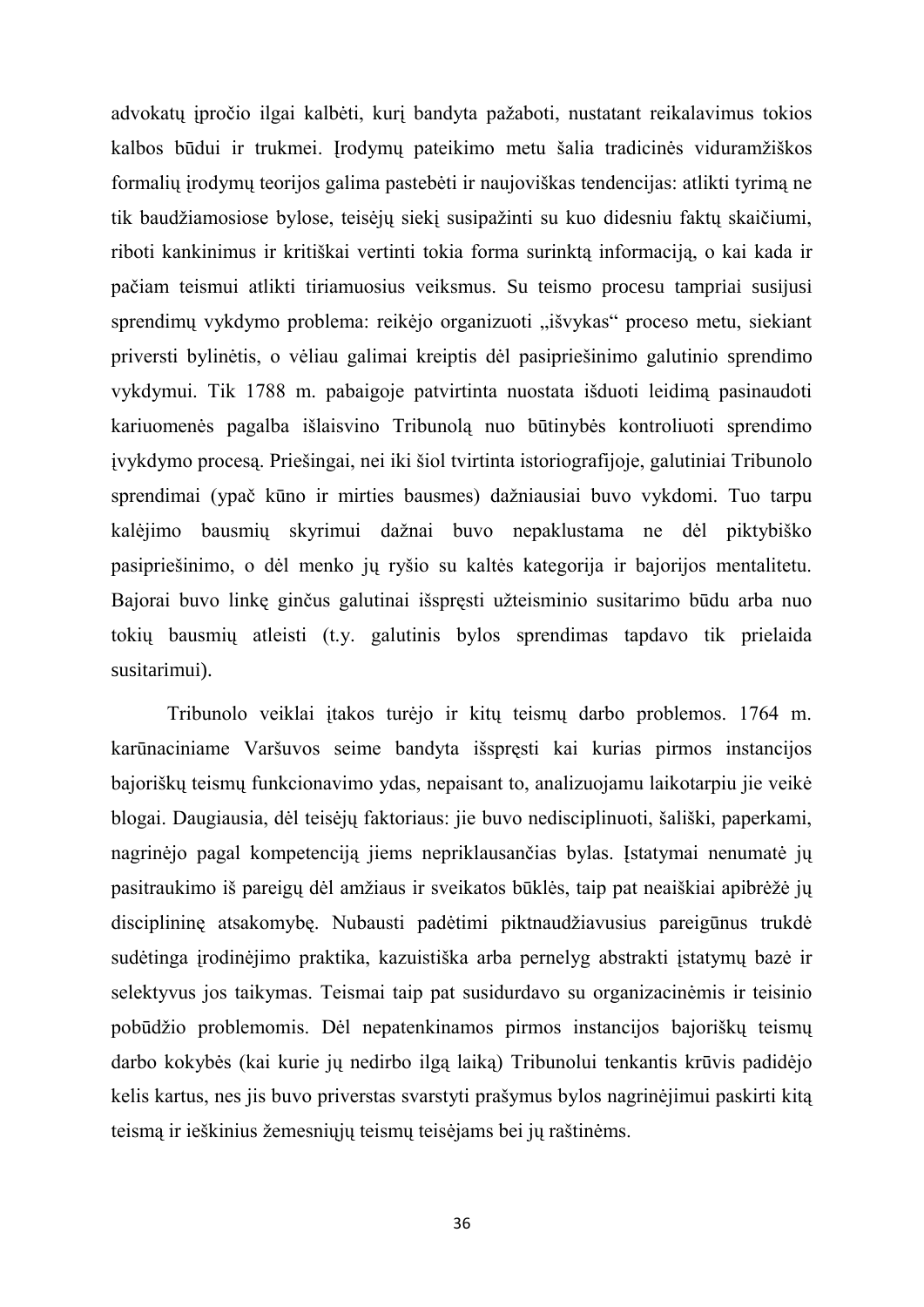Informacija, leidusi apskaičiuoti Tribunolo knygose įrašytų ieškinių ir priimtų sprendimų skaičių, taip pat vidutinę laiko tarp bylos įrašymo į teismo registrų knygą ir jos nagrinėjimo, trukmę, atskleidžia Tribunolo veiklos dinamiką ir efektyvumą. Taigi, per dvidešimt septynerius veiklos metus Tribunolas iš viso priėme 5708 sprendimus, per metus vidutiniškai – 222, o per kadenciją – 111 sprendimų (konkrečiose kadencijose šis skaičius svyravo nuo 109 iki 497). Tiesa, reikia pabrėžti, jog absoliučioje daugumoje atvejų turime reikalą su už akių paskelbtais arba tarpiniais sprendimais, kur nevyko bylos nagrinėjimas iš esmės. Pirmaisiais Tribunolo darbo metais daugiau spręsta bylų, įrašytų į apeliacijų ir pasipriešinimo sprendimų vykdymui registrų knygas, tačiau vėliau dominavo kitos – taktinis ir obligų bylų registrų knygos, iš kurių 1769-1784 m. laikotarpyje buvo paskelbta apie 94 procentus visų Tribunolo sprendimų. Vėliau dėl įstatymo reikalavimo daugiausiai spręsta "*pro determinatione*" (t.y. prašymų skirti bylą nagrinėsiantį teismą) rūšies bylos, sudariusios 56 procentus visų sprendimų, o dar beveik 30 procentų teko taktiniam ir obligų bylų registrams. Dėl to nuolat kaupėsi kitose registrų knygose įrašytų, ilgą laiką nesprendžiamų, ieškinių skaičius (kiekvienais metais į registrų knygas buvo įrašoma vidutiniškai per tūkstantį naujų ieškinių), 1784 m. viršijęs 6000 (maršalkos Adomo Chmaros vadovaujamas Tribunolas 1785-1786 m. sugebėjo ši skaičių sumažinti beveik per pusę, o 1792 m. Tribunolui nutraukus darbą, iš viso liko nenagrinėtų 3417 ieškinių, daugiausiai – per 1600 – įrašytų į apeliacijų registro knygą). Tokią situaciją daugiausiai nulėmė ydinga bylų nagrinėjimo tvarka, kuri neadekvačiai nustatė prioritetus. Dėl to apeliacijų ir kalinamų asmenų bylų nagrinėjimas galėjo užtrukti ilgiau nei dešimtmetį, tuo tarpu kitos bylos, ypač pasinaudojant įvairiuose registrų knygose įrašytų ieškinių jungimo į vieną bylą ir fiktyvių kaltinimų įgaliotiniams ir teismo pareigūnams praktika, galėjo būti sprendžiamos dar tais pačiais ar sekančiais metais. Tribunolo darbo vietoje įvykdyti nusikaltimai turėjo galimybę būti išspręsti per porą savaičių. Neišspręstų bylų augimą lėmė plati teismo kompetencija ir visų pirmos instancijos teismo funkcijų atlikimas, nes darbui skirto laiko iš esmės turėjo pakakti (joks kitas LDK teismas kadencijos ilgumu negalėjo su juo lygintis). Tiesa, truputį laiko atėmė ir susiformavusios tradicijos – nedirbti pirmosiomis kadencijos darbo dienomis, gausių religinių ir valstybinių švenčių dienomis, o taip pat destruktyvi LDK konfederacijos veikla 1772-1773 m.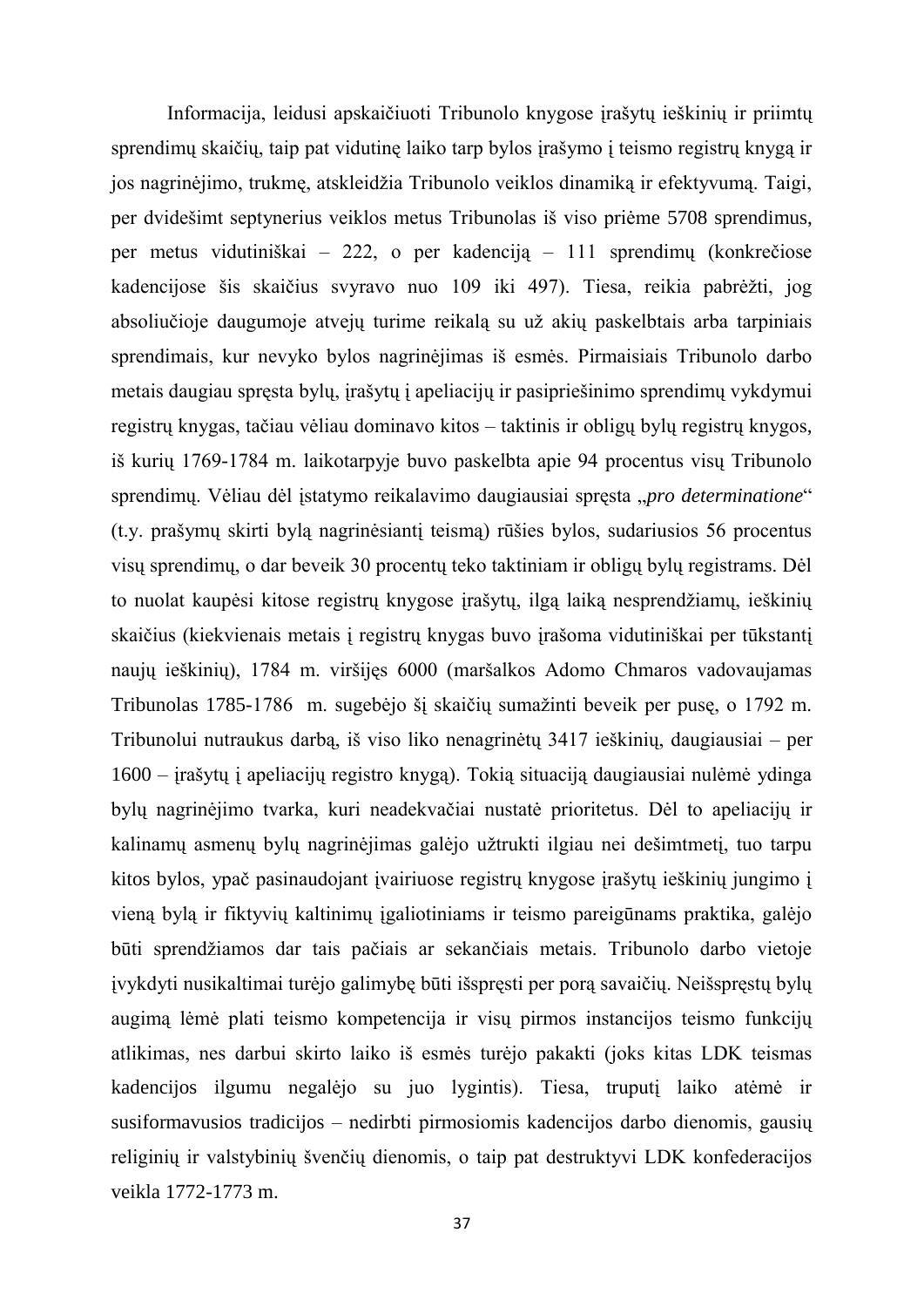Darbe išanalizuoti faktai leidžia teigti, jog Tribunolo sprendimus svariai veikė pašaliniai faktoriai: teisėjų ryšiai su bylininkais, įtakingų asmenų (ATR valdovo ir LDK didikų) užtarimas ir paprasčiausia korupcija. Dėl vyravusios nuostatos tokia praktiką toleruoti ir už ją griežtai nebausti (žinomi vos keli dėl teisėjų papirkinėjimo kilę procesai ir tik vienas pasibaigė nuosprendžio, beje, vėliau panaikinto, priėmimu) klestėjo "užtariančiųjų" laiškų rašymas, bylininkai aktyviai iekodavo kitų galimybių paveikti bylos nagrinėjimą sau naudinga linkme. Apie pašalinę įtaką liudija ir aiškiai neteisingi teisės normų taikymo atvejai. Tą iš dalies daryti leido neapibrėžtas senesnių (tame tarpe TLS normų) ir naujesnių įstatymų tarpusavio santykis, taip pat nepreciziška teisinė kalba, leidusi visus teisės neaiškumus interpretuoti savo naudai. Esminius pokyčius numatė Didžiojo Seimo projektai, smarkiai sugriežtinę atskomybę už neteisėtus veiksmus. Teisminė praktika rodo, jog Tribunolas laikėsi tam tikrų principų, susijusių su bajorijos mentalitetu ir teisine sąmone: tariamomis priežastimis pateisino bylininkų kreipimusis ir vengė skirti įstatymuose įteisintas griežtas bausmes (t.y. tiesiogiai taikyti teisės normas), priteisti dideles bylinėjimosi išlaidas. Be to, buvo paplitusi praktika, kad Tribunolo teisėjai tarpininkautų dėl teismui pateiktų ginčų išsprendimo neteisminiu keliu. Susidurdamas su įstatymuose nenumatytais atvejais, atsiliepdamas į bylininkų prašymus, Tribunolas priimdavo originalius sprendimus, kurie dėl griežto teismo ir teisėkūros funkcijų atskyrimo, bendrosios teisės normomis (su nedidelėmis išimtimis) netapdavo. Nors ATR sąlygomis precedento teisės uždraudimas turėjo pagrindo (neteisėti, didikams palankus sprendimai galėjo virsti plačiai taikoma teise), vis tik teisminę Tribunolo praktiką jis paveikė neigiamai, vertęs selektyviai vertinti kiekvieną atvejį (taip gaištant brangų teismo darbui skirtą laiką) ir analogiškose situacijose priiminėti vieną kitam priešingus sprendimus. Tribunolo veiklą XVIII a. II pusėje nulėmusių objektyvių ir subjektyvių veiksnių tyrimas atskleidė dviejų, viena kitai priešingų, tendencijų, teisės sistemoje ir teisingumo vykdyme, sampyną. Nevienareikšmį Tribunolo vaidmenį bajoriškoje visuomenėje lėmė, viena vertus, sudėtingi vidaus raidos ir tarptautinių santykių kontekstai, vertę modernizuoti teismo procesą ir skatinę tobulinti teisinę sistemą, bet, antra vertus, dalies anarchizuotos bajoriškos visuomenės siekis "užkonservuoti" socialines bei politines struktūras ir specifinė bajoriškųjų laisvių samprata, kuri reformas stabdė ir archaizavo teisinę sąmonę.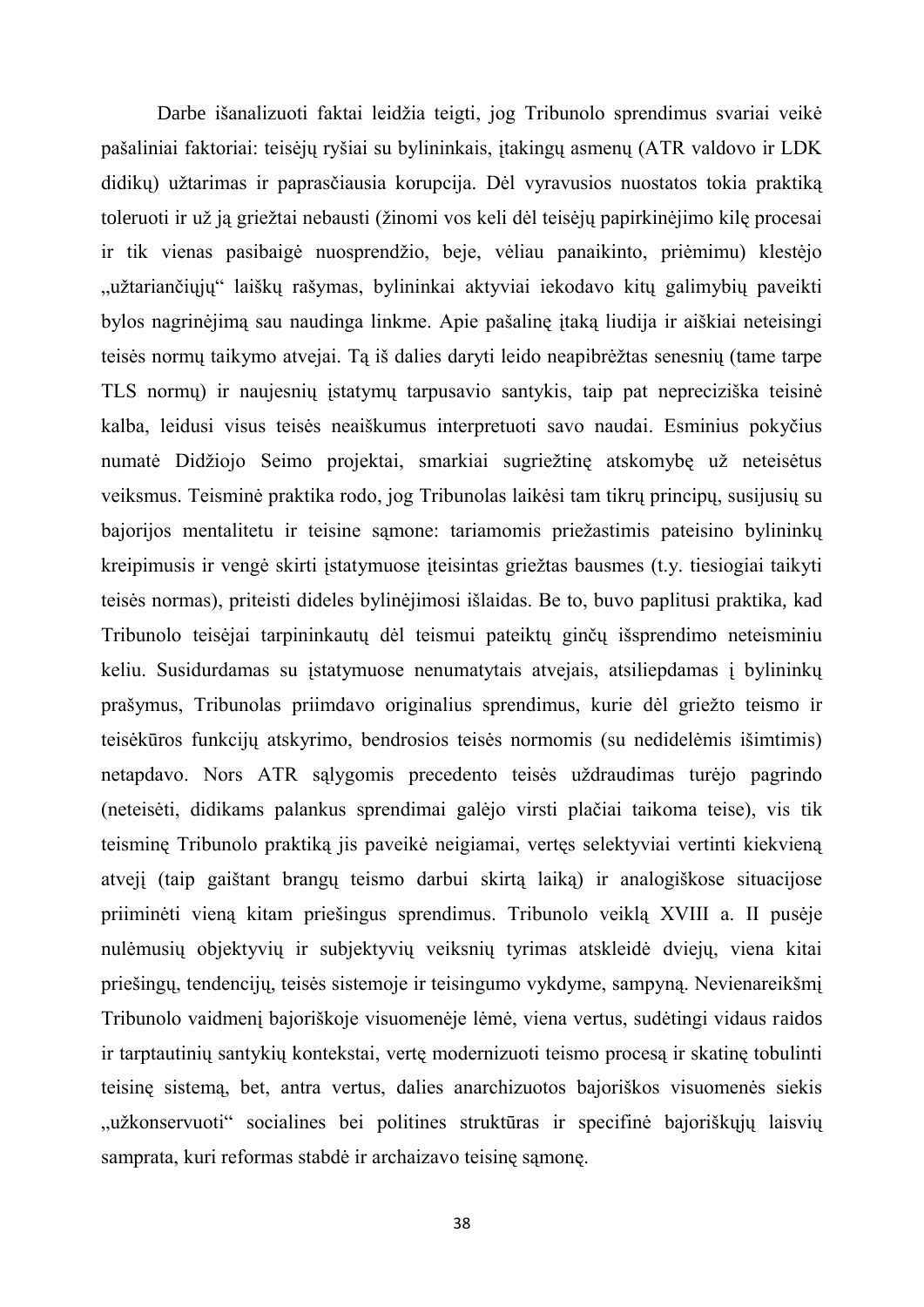Publications on the dissertation theme:

Paskelbti straipsniai disertacijos tema:

XIX a. istorijos mylėtojas Vincentas Daugėla Narbutas, *Gelvonai*, Vilnius, 2009, p. 1165-1166.

Skilusių tribunolinių seimelių problema ir jos sprendimas 1779 m., *Istorijos šaltinių tyrimai*, sudarė D. Antanavičius, t. 3, Vilnius, 2011, p. 167-178.

Ginčas dėl Gardino vėliavininko Stanislovo Isaikovskio palikimo Lietuvos Vyriausiajame tribunole 1779 m., *Lietuvos notariato istorija*, sud. J. Karpavičienė, Vilnius, 2012, p. 95-108.

Wincentego Dowgiałły Narbutta Krótki rys historyczny Trybunału Litewskiego z połowy XIX w., Lituano-Slavica Posnaniensia, t. XIV, 2013, p. 173-190 (spausdinama).

Trybunał Główny Wielkiego Księstwa Litewskiego – stan badań, *Wielkie Księstwo Litewskie: państwo – społeczeństwo – kultūra*, Wydawnictwo Uniwersytetu Warszawskiego (pateikta spaudai).